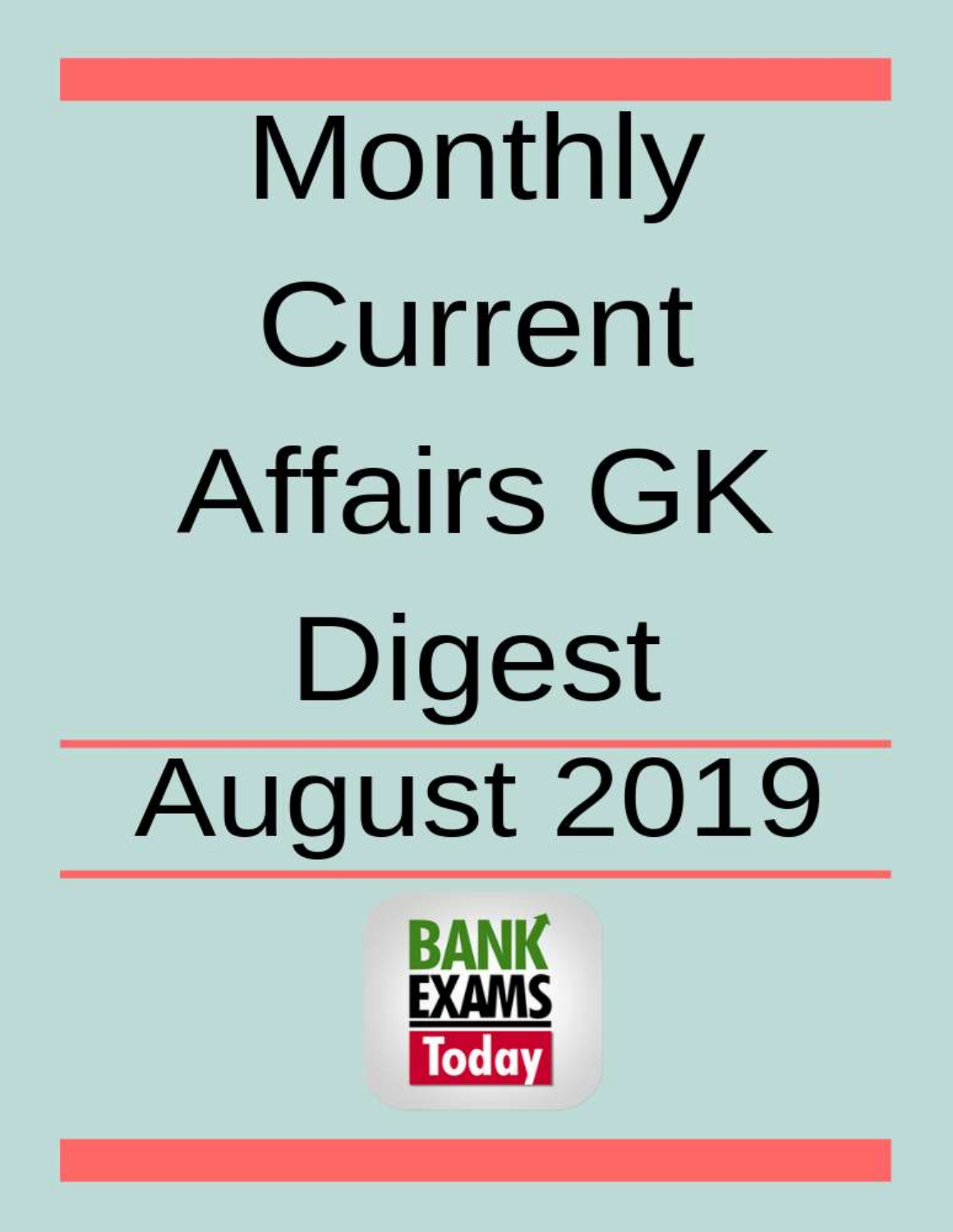# TABLE OF CONTENTS

| RBI 'Fit and Proper' Criteria for Elected Directors of PSB |  |
|------------------------------------------------------------|--|
|                                                            |  |
|                                                            |  |
| DBT will Scan 20,000 Indian Genomes                        |  |
|                                                            |  |
|                                                            |  |
|                                                            |  |
|                                                            |  |
|                                                            |  |
|                                                            |  |
|                                                            |  |
|                                                            |  |
|                                                            |  |
|                                                            |  |
|                                                            |  |
|                                                            |  |
|                                                            |  |
|                                                            |  |
|                                                            |  |
|                                                            |  |
|                                                            |  |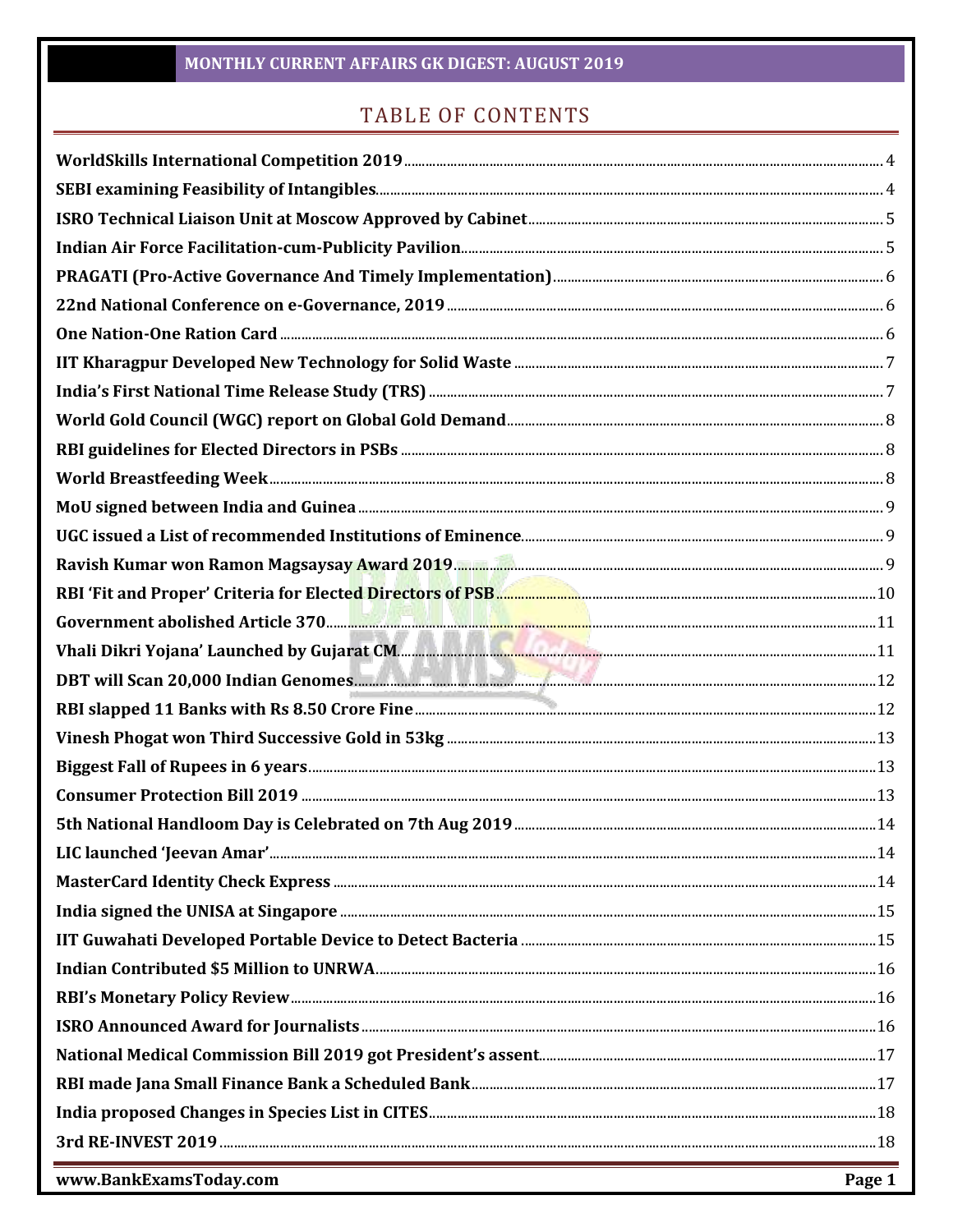| www.BankExamsToday.com | Page 2 |
|------------------------|--------|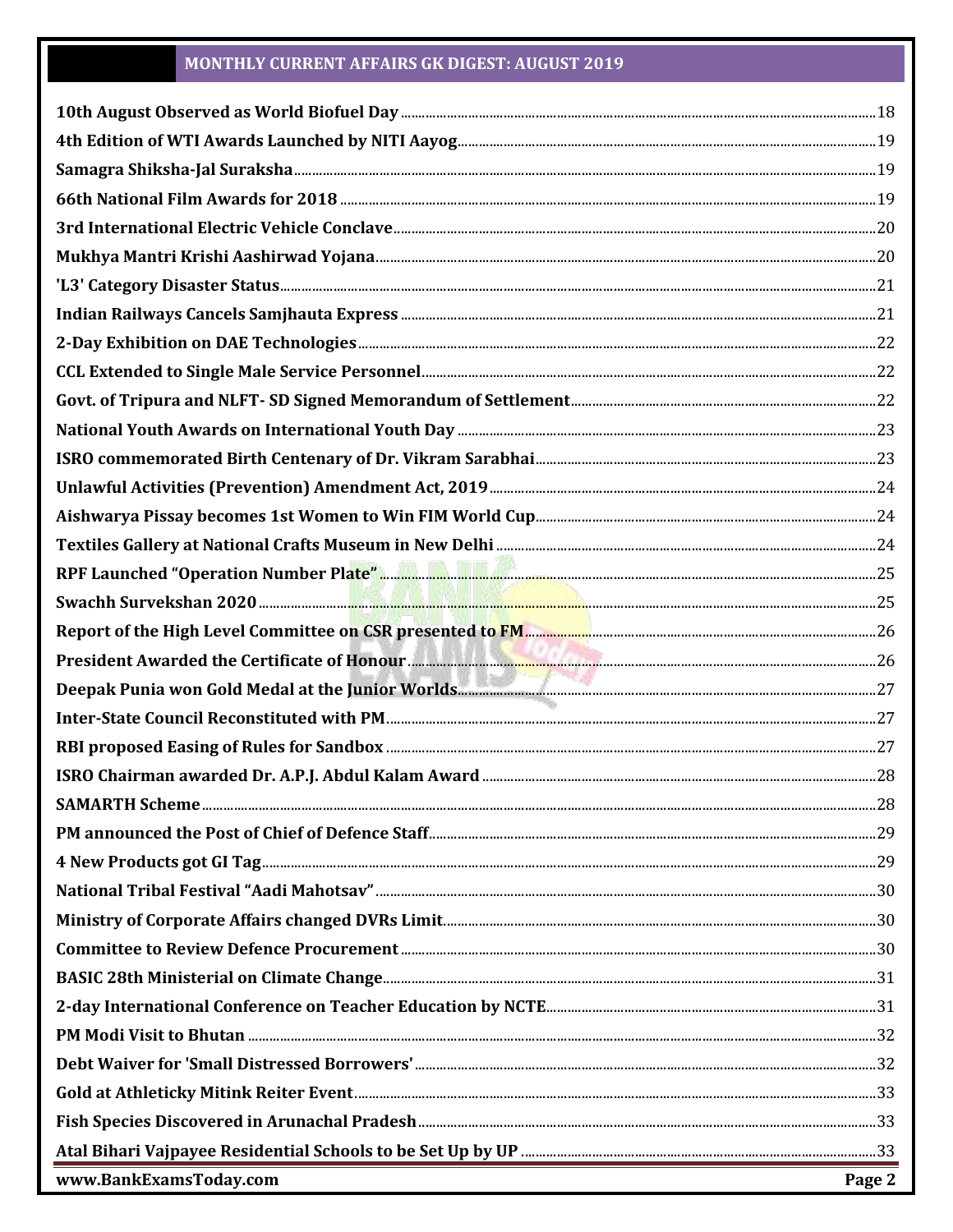| www.BankExamsToday.com | Page 3 |
|------------------------|--------|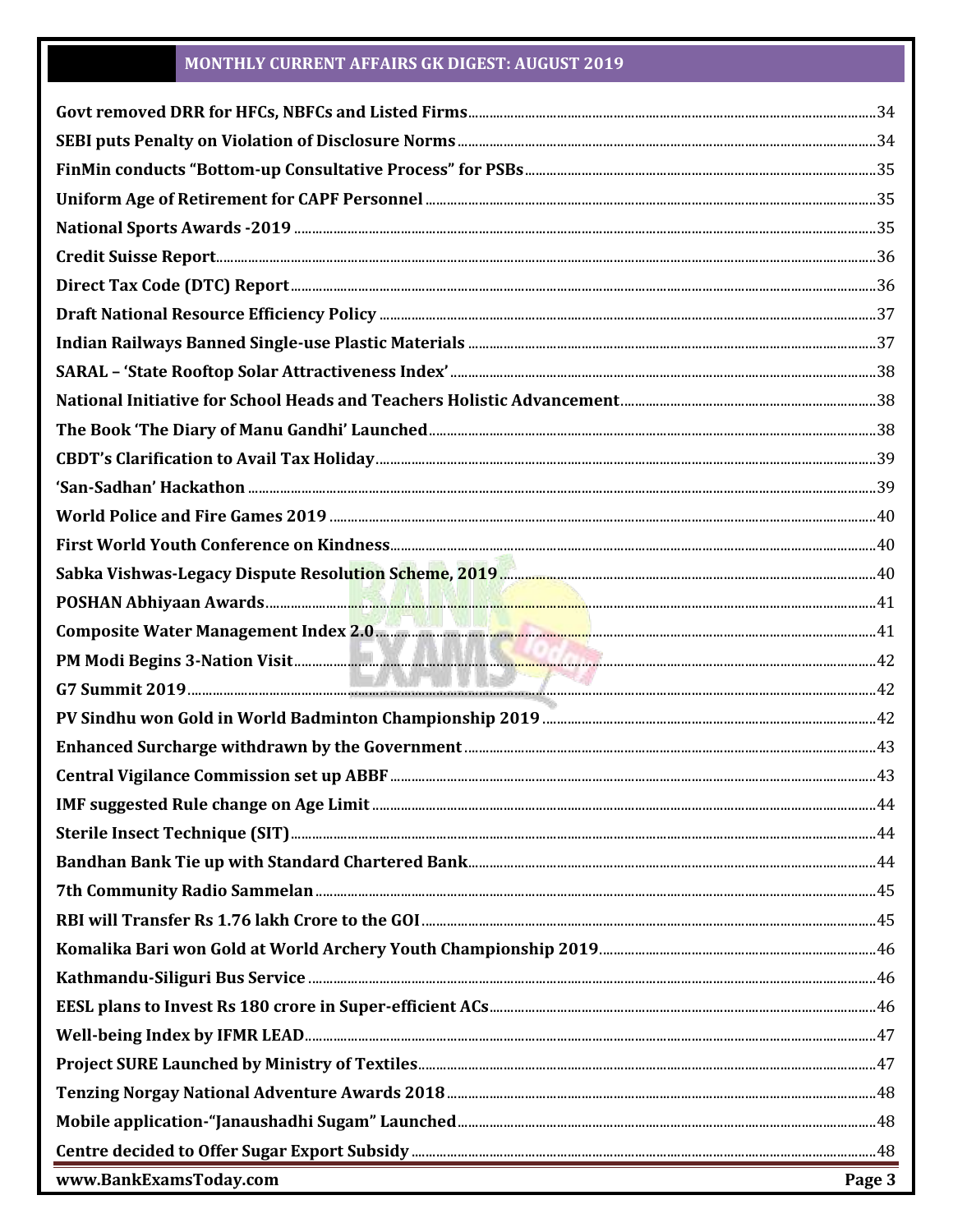# MONTHLY CURRENT AFFAIRS GK DIGEST: A U G U S T 2 0 1 9

# **WORLDSKILLS INTERNATIONAL COMPETITION 2019**

<span id="page-4-0"></span>**Current context:** Ministry of Skill Development & Entrepreneurship (MSDE) has announced the 48-member contingent which will represent India at the **WIC 2019.**

## **ABOUT:**

- The WorldSkills International Competition (WIC) 2019 is also referred to as the **'Olympics for Skills'.**
- The 6-day biennial competition will be held in **Kazan, Russia from 22nd to 27th August 2019.**
- India will participate in 44 skills out of 55 skill competitions of the WIC including prototype modelling, mobile robotics, hairdressing, baking etc.
- **National Skill Development Corporation (NSDC)** under MSDE has been leading India's delegation at the event since 2011.
- India won one silver, one bronze and nine medallions of excellence during the **last edition at Abu Dhabi in 2017.**
- <span id="page-4-1"></span> The selection of team India for Worldskills competition was made through a scheme on **IndiaSkills Competitions.**

## **SEBI EXAMINING FEASIBILITY OF INTANGIBLES**

**Current context:** SEBI will examine the feasibility of allowing **derivative contracts based on intangibles** (like weather or freight) in Indian commodity segment.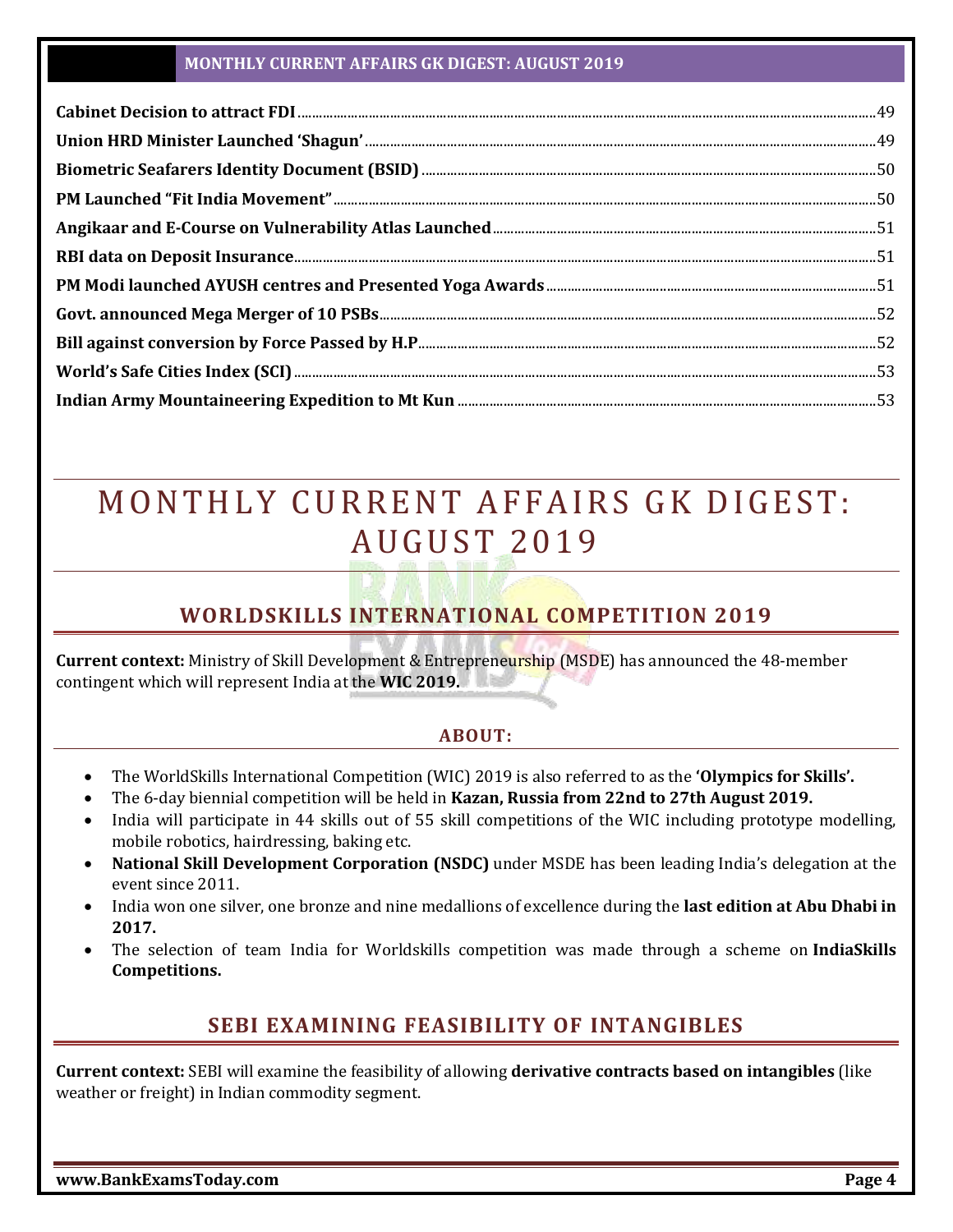## **KEY HIGHLIGHTS:**

- With this, SEBI is attempting to make the commodity segment more efficient and investor-friendly.
- SEBI will also look into an **exchange-traded fund** (ETF is market security that tracks an index, bond, basket of assets or commodity, In this case, ETF is a commodity).
- It will increase the **hedger's participation** and increase delivery based settlement.
- A **five-member working group** constituted to look at a specific issue related to the commodity segment, will submit a report to the **Commodity Derivatives Market Regulatory Department (CDMRD)** by August.
- After which SEBI will forward selected proposal to **Commodity Derivatives Advisory Committee (CDAC)** for final screening after which it will be submitted to SEBI board.

# <span id="page-5-0"></span>**ISRO TECHNICAL LIAISON UNIT AT MOSCOW APPROVED BY CABINET**

**Current context:** The Union Cabinet chaired by PM Modi has approved the setting up of ISRO Technical Liaison Unit (ITLU) at Moscow, Russia on 31st July 2018.

## **ISRO TECHNICAL LIAISON UNIT AT MOSCOW:**

- ISRO Technical Liaison Units (ITLU) is instituted with **the prime objective** to enhance coordination with the Russian Government and space agency.
- **An ISRO Scientist/Engineer** would be designated as "Counsellor (Space)" at the ITLU Moscow office and the **Liaison Officer** will provide the technical information about the developments in research and technology to Indian Government, Industries, researchers etc.
- The collaboration is made keeping in view the 2022 timeline of **Gaganyaan programme**, to avail technological cooperation from International space agencies.
- <span id="page-5-1"></span> Department of Space has earlier instituted ISRO Technical Liaison Units (ITLU) at **Washington, USA and Paris, France** for increasing international level technical collaboration.

# **INDIAN AIR FORCE FACILITATION-CUM-PUBLICITY PAVILION**

**Current context:** Union Human Resource Development (HRD) Minister Ramesh Pokhriyal Nishank inaugurated the Indian Air Force Facilitation-cum-Publicity Pavilion on 31st July 2019.

## **ABOUT PAVILION:**

- The Pavilion was inaugurated at **National Bal Bhawan** and was set up **by Indian Air Force** to motivate students **to join Indian Air Force** and develop a love for the country.
- The **"Facilitation-cum-Publicity Pavilion"** is a unique technologically advanced set up broadly comprising of a self-interactive career information Kiosk, Flying Simulator and, a selfie point with a fore drop of points in G suit.
- At the event, Air Chief Marshal Shri **B. S. Dhanoa** launched **"Indian Air Force: A Cut Above"** an official **mobile gaming application.**
- The 3D gaming application will feature various airstrikes and operations Undertaken by the IAF, including augmented reality features, offline single-player missions, a career navigator information section and an online multiplayer.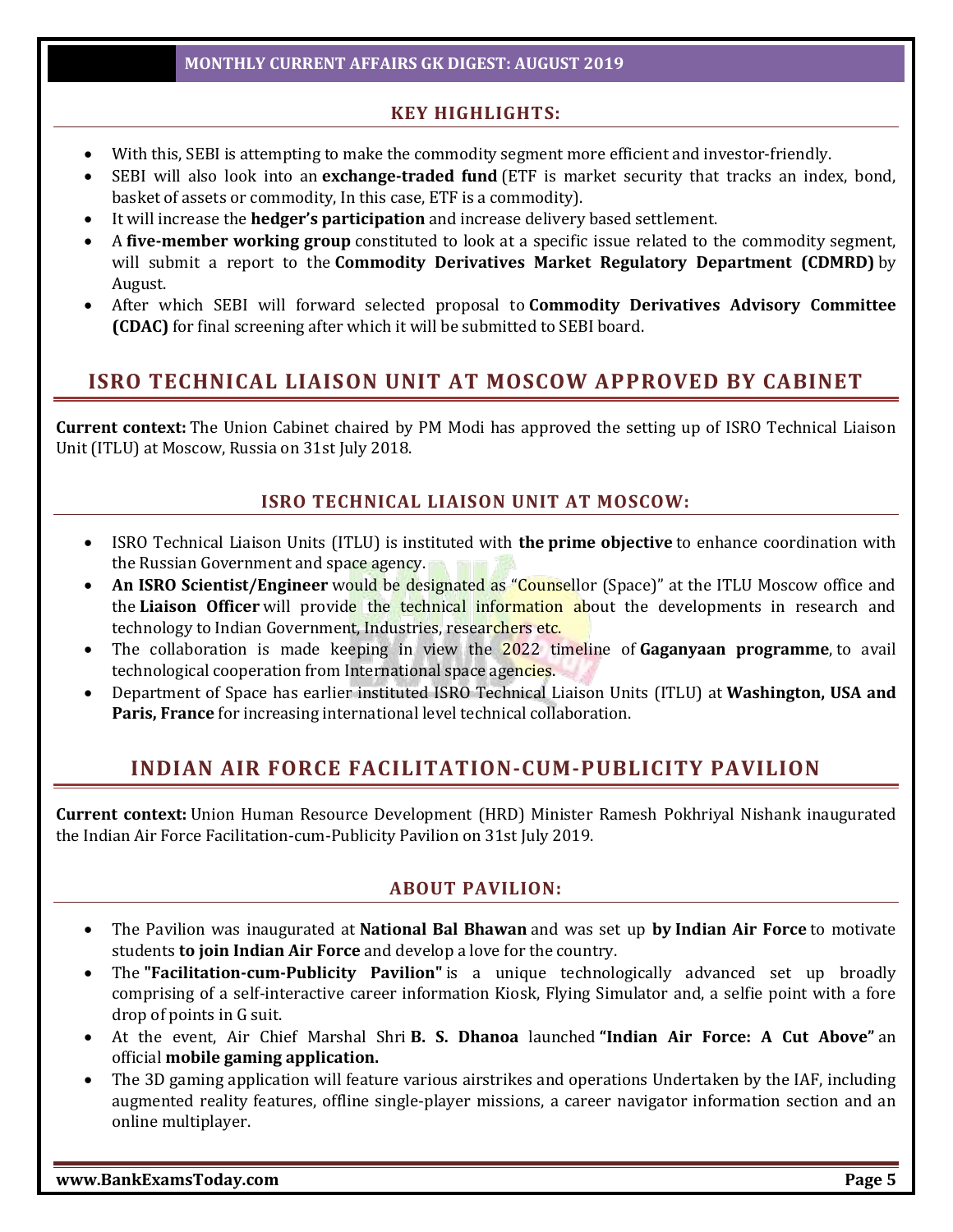The games are designed in an appealing manner that would fascinate the tech-savvy generation to mobilise their energies in serving the nation by joining IAF.

# <span id="page-6-0"></span>**PRAGATI (PRO-ACTIVE GOVERNANCE AND TIMELY IMPLEMENTATION)**

**Current context:** PM Modi has chaired his 30th interaction through PRAGATI, to address public demands and grievances.

## **KEY FEATURES OF PRAGATI:**

- **PRAGATI** is an **ICT based multi-modal platform** for Pro-Active Governance and Timely Implementation.
- The platform is **aimed at** addressing common man's grievances, reviewing important projects and programmes of the Government of India (both centre and state).
- In this session, PM reviewed grievances related to the PM Awas Yojana (Urban) also reviewed the resolution of public grievances related to the Department of Financial Services, working of Ayushman Bharat etc.
- The Prime Minister also called for use of technology to evolve a mechanism to collect feedback from **Divyang-Jan under Sugamya Bharat Abhiyan.**
- <span id="page-6-1"></span>The **1st session** of PRAGATI was held on 25th March 2015.

# **22ND NATIONAL CONFERENCE ON E-GOVERNANCE, 2019**

**Current context:** The government is to organize the 22nd National Conference on e-Governance 2019 on 8-9th August 2019 at **Shillong, Meghalaya.**

## **22ND NATIONAL CONFERENCE ON E-GOVERNANCE, 2019:**

- The conference is to be organized by the **Department of Administrative Reforms & Public Grievances (DARPG),** in association with **MeitY.**
- This Conference will provide a platform considerable momentum for disseminating and implementing **e-Governance initiatives** to provide end-to-end exchange experiences in solving problems, Digital Services, resolving issues and planning for success and mitigating risks.
- The **theme** of the NCEG is **"Digital India: Success to Excellence".**
- The event will be held for the **first time in the north-eastern region.**
- <span id="page-6-2"></span> The subjects of discussions will be based on **5 sub-themes** that include (a)Digital Infrastructure (b)India Enterprise Architecture INDEA (c)Emerging Technology for Practitioners (d)One Nation–One Platform (e)National e-Governance Service Delivery Assessment (NeSDA) and (f)Secretariat Reforms.

# **ONE NATION-ONE RATION CARD**

**Current context:** The government has implemented One Nation-One Ration Card on a **pilot basis** in **four states-**Andhra Pradesh, Gujarat, Maharashtra and Telangana from 1st August 2019.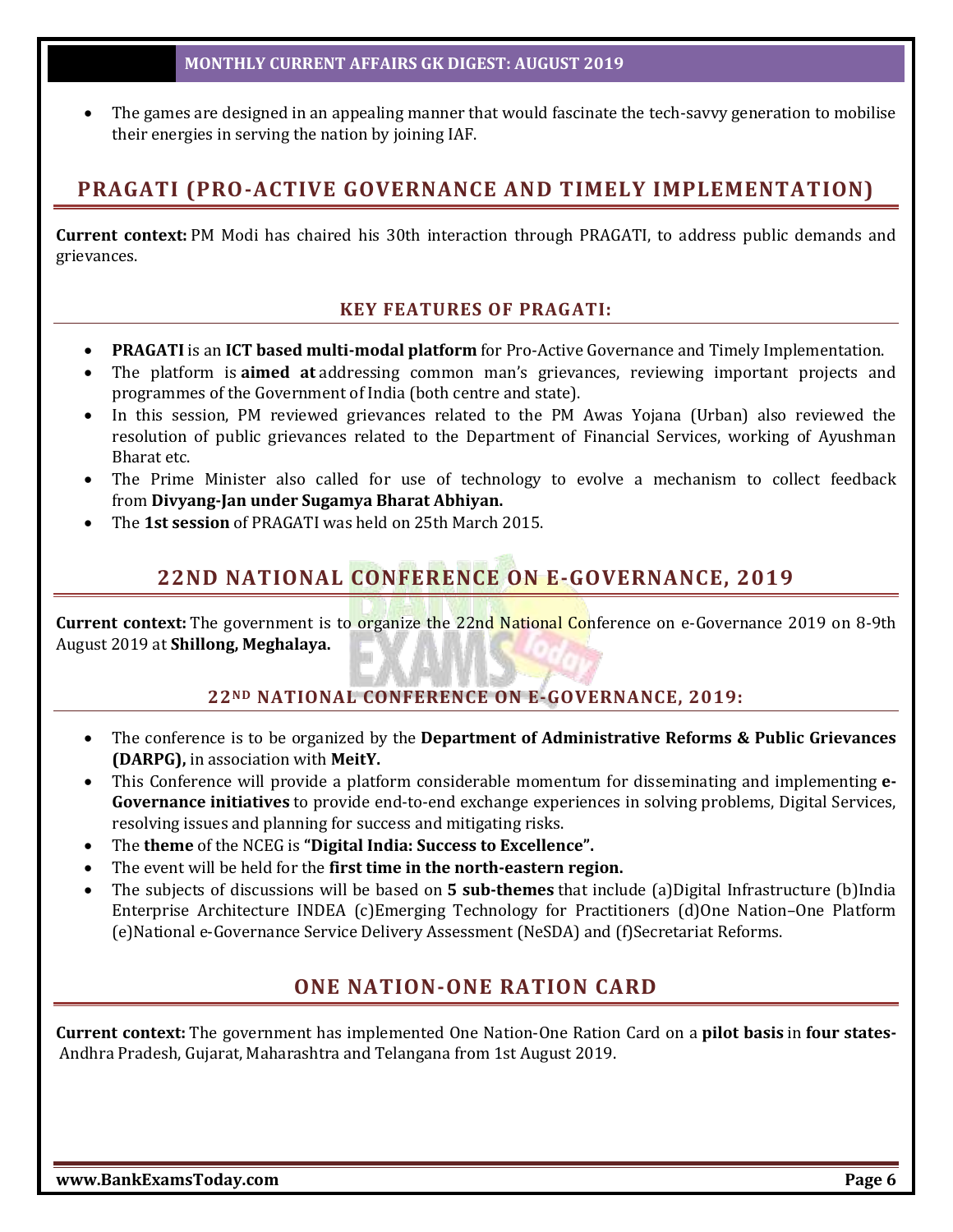#### **ONE NATION-ONE RATION CARD SCHEME:**

- This initiative would enable the families having food security cards to buy subsidized wheat and rice **from any ration shop in these states.**
- The only requirement is that the **Aadhaar card should be linked to the ration card** to avail of this service.
- The government has recently announced that the scheme will be available across the country from **1st July 2020** and will allow portability of food security benefits by allowing poor migrant workers to buy subsidised rice and wheat from **any ration shop in the country.**
- Under **the National Food Security Act,** all state governments in India have to identify and provide ration cards to the households that are eligible for purchasing subsidized food grain from the Public Distribution System.

# <span id="page-7-0"></span>**IIT KHARAGPUR DEVELOPED NEW TECHNOLOGY FOR SOLID WASTE**

**Current context:** IIT Kharagpur has developed a new technology which can generate energy from solid waste.

## **ABOUT HYDRO THERMAL CARBONIZATION (HTC):**

- The solid waste energy conversion technology-**Hydro Thermal Carbonization (HTC)** is developed by researchers of IIT Kharagpur to convert solid waste to soil amendment and absorbent and **biofuel.**
- With the present solid waste system, only 20-30% of organic solid waste gets converted/recycled to biofuel.
- In this process, **the moisture in the waste** is used for the reaction to convert it into biofuels and also helps to curb air pollution.
- <span id="page-7-1"></span>The technology can be used by civic bodies and is accessible to common people.

# **INDIA'S FIRST NATIONAL TIME RELEASE STUDY (TRS)**

**Current context:** India's first national Time Release Study (TRS) is to be conducted between **1st – 7th August** by the **Department of Revenue,** Ministry of Finance.

## **NATIONAL TIME RELEASE STUDY:**

- The exercise is conducted to improve **global trade** and remove barriers to smoothen the trade flow.
- The Time Release Study (TRS) is advocated by the **World Customs Organization,** and it is an internationally recognized tool to measure the efficiency of international trade flows.
- The initiative will strengthen governance over cargo trade and has the aim to identify/address bottlenecks of border procedures and benefitting **export-oriented industries and MSMEs.**
- Earlier, Individual customers conducted TRS studies at the port and now with the national TRS, it will be conducted across 15 ports including air, sea, land and dry ports.
- With the results of TRS, government agencies would know the cross border bottlenecks/barriers to flow of trade and timely release of cargo.
- The exercise will be conducted **annually** during the same period every year.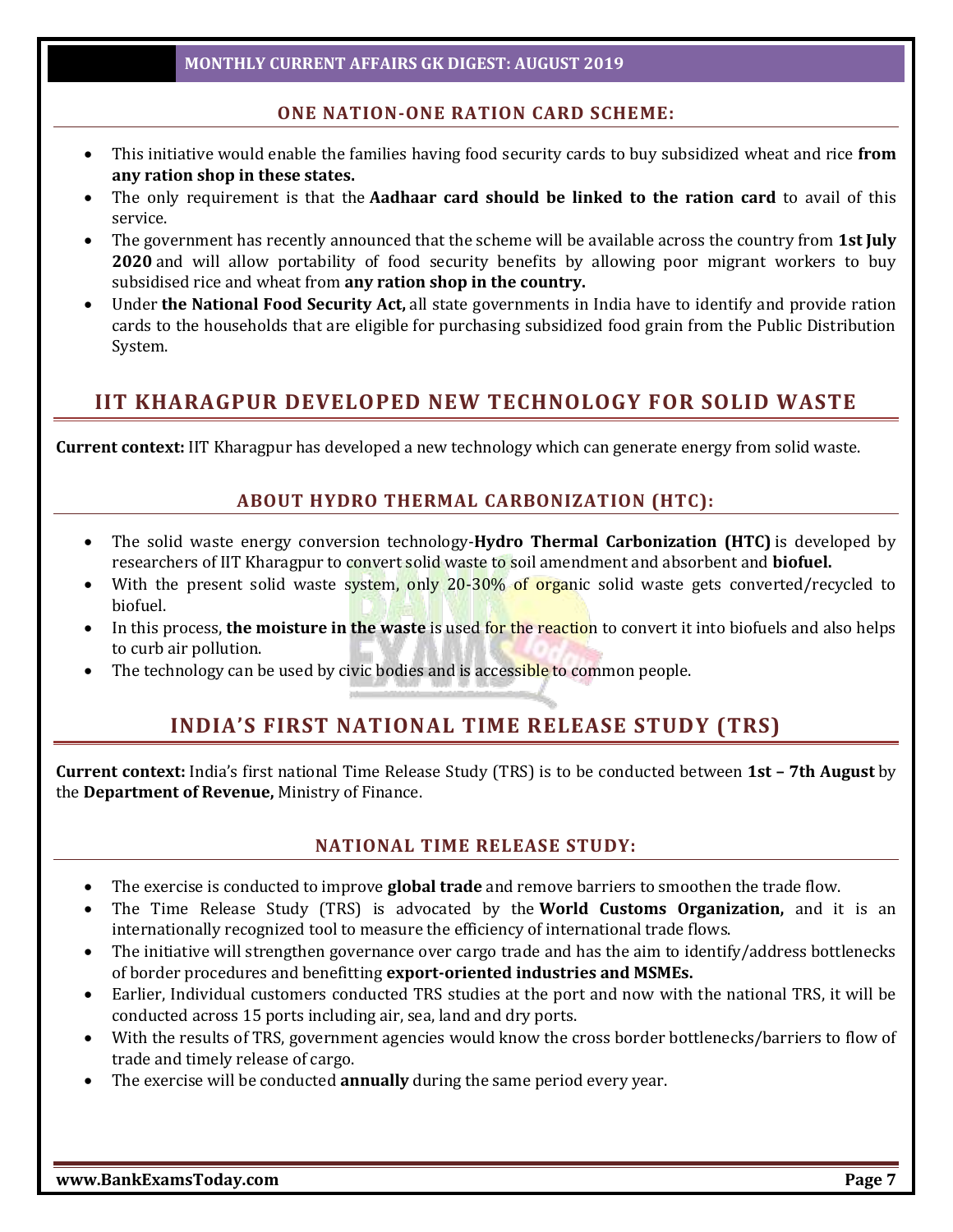# <span id="page-8-0"></span>**WORLD GOLD COUNCIL (WGC) REPORT ON GLOBAL GOLD DEMAND**

**Current context:** In the first half of 2019, the global gold demand touched a **3-year high,** as per the World Gold Council (WGC) report.

## **ABOUT WORLD GOLD COUNCIL (WGC) REPORT:**

- The **key drivers for the increase** are sustained growth in **gold-backed exchange-traded funds** (ETFs) and continued **central bank buying.**
- The main factors for driving inflows in holding gold-backed ETFs are geopolitical instability, rallying gold prices in June and dovish commentary on monetary policy from central banks.
- According to the report, the overall jewellery demand in the 2nd quarter is pushed by **12% to 168.8 tonnes** due to a strong recovery in India's jewellery market.
- <span id="page-8-1"></span>Gold has touched **multi-year high in terms of price,** breaching \$1400/oz for the 1st time since 2013.

# **RBI GUIDELINES FOR ELECTED DIRECTORS IN PSBS**

**Current context:** RBI has issued guidelines that the elected directors in Public Sector Banks will be appointed by the board.

# **KEY HIGHLIGHTS:**

- RBI has mandated that the **nomination and remuneration committee** of the board of the respective banks will appoint the elected directors of public sector banks (PSBs).
- RBI has said that all these banks have to constitute a nomination and remuneration committee.
- The committee would consist of a minimum of **3 non-executive directors** from the board, and it should include **at least one member** from the risk management committee of the board and **not less than onehalf** will be independent directors.
- The non-executive chairperson of the bank may be appointed as a member of the committee but shall not be the chairman of such a committee.
- RBI said that an elected director can be **appointed for 3 years** and could be re-elected but he **cannot hold office for more than 6 years.**
- <span id="page-8-2"></span> The candidate **should not be holding** the position of a State Legislature or Member of Parliament or municipal corporation or of other local bodies.

# **WORLD BREASTFEEDING WEEK**

**Current context:** The Women and Child Development Ministry are organizing the World Breastfeeding Week till 7th of August 2019.

## **WORLD BREASTFEEDING WEEK (WBW):**

- The week **will focus on** protection, promotion, and support of breastfeeding
- The **theme** of the event is **"Empower Parents, Enable Breastfeeding".**
- It **aims** to create awareness among parents about breastfeeding, exclusive breastfeeding, the importance of initiation and appropriate complementary feeding.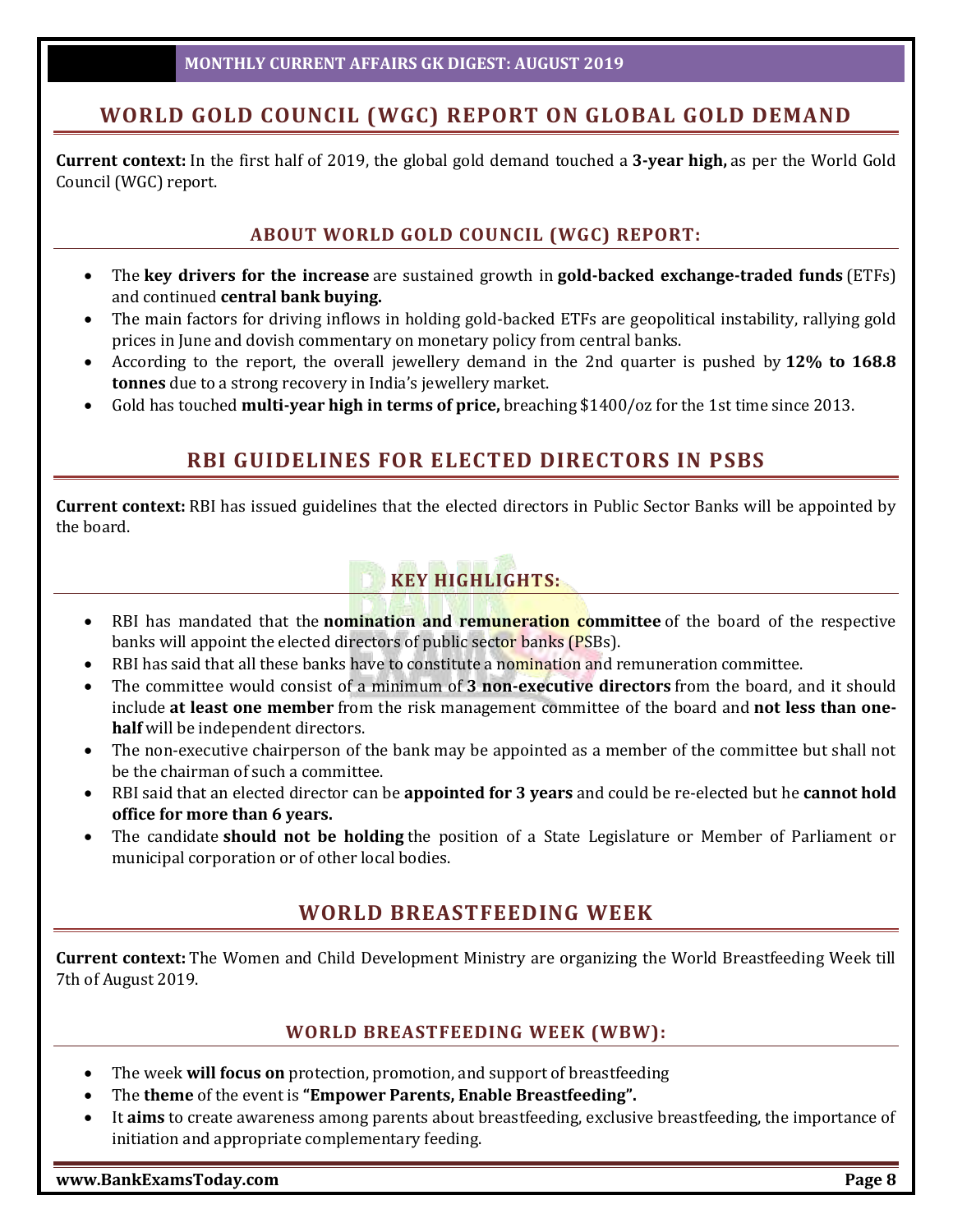- The nutrition intervention will aid the government to achieve **National Nutrition Goals and Sustainable Development Goals 2030** and help in breaking the vicious cycle of malnutrition.
- <span id="page-9-0"></span> The WCD Ministry will organize **programmes throughout the week** at the **village level** through dance and drama skits, films and rallies to generate awareness on the importance of healthy eating, maintenance of sanitation and hygiene for pregnant and lactating mothers.

# **MOU SIGNED BETWEEN INDIA AND GUINEA**

**Current context:** Three MoUs were signed between India and Guinea on the second day of President Ram Nath Kovind's three-day visit to the country.

## **ABOUT MOU:**

- The MoUs have signed between the two countries Cooperation in the Field of **e- Vidhyabharati - e-Aarogya Bharati** e-VBAB Network Project, Traditional System of Medicine and Renewal Energy.
- Both the countries agreed to hold the first session of the **Ministerial level India-Guinea Joint Commission** at an early date.
- During the visit, President Ram Nath Kovind was conferred with the **highest State honour of National Order of Merit** by President of Guinea Alpha Conde for his contribution to the advancement of overall relations and mutual cooperation between India and Guinea.
- President Mr Kovind announced **a new Line of Credit of US\$ 170 million** for Water Supply Project of Conakry city, Guinea.

# <span id="page-9-1"></span>**UGC ISSUED A LIST OF RECOMMENDED INSTITUTIONS OF EMINENCE**

**Current context:** The University Grants Commission (UGC) has issued a list of 20 Institutions of Eminence (IoE) as recommended by the government.

## **INSTITUTIONS OF EMINENCE:**

- The recommendations were made by the government as per the **empowered committee** under the **chairmanship of N Gopalaswami.**
- The institutions from public category include BHU, Hyderabad University, Delhi University, and IIT Kharagpur and Madras. Anna University in Chennai and Jadavpur University in Kolkata has been subjected to consultation with the respective state governments.
- The **HRD Ministry** has announced a scheme in 2018 to select **20 IoEs - 10 public and 10 private** that will enjoy **complete administrative and academic autonomy.**
- <span id="page-9-2"></span> Under the initiative, the government will fund the public institutions with IoE tag but there will be no financial support for private institutions with IoE, but they will get more autonomy as a special category Deemed University.

## **RAVISH KUMAR WON RAMON MAGSAYSAY AWARD 2019**

**Current context:** Television Journalist Ravish Kumar has been awarded the Ramon Magsaysay Award 2019 on 2nd August 2019.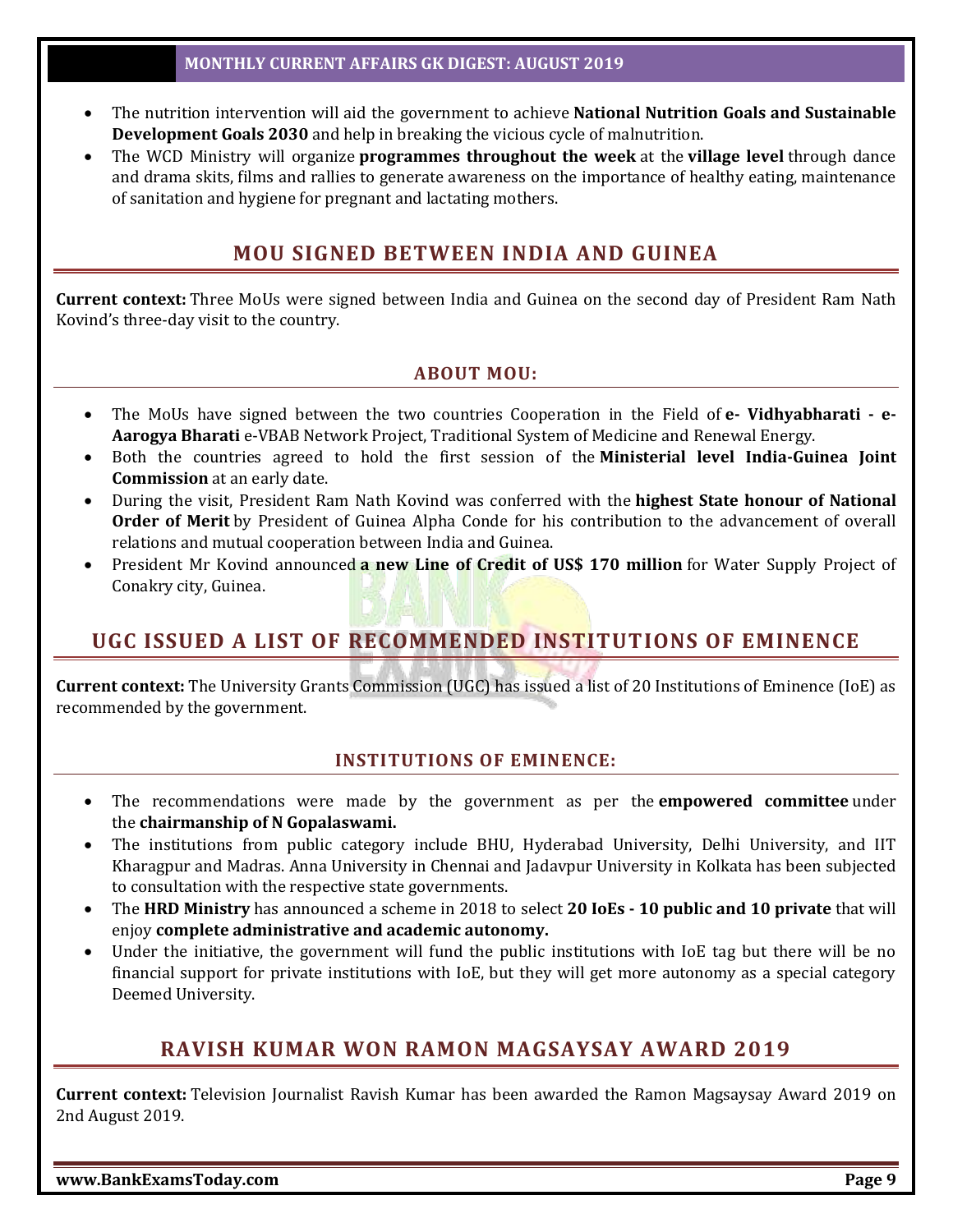## **ABOUT RAVISH KUMAR:**

- The award is considered to be **Asia's premier prize** and is referred to as the **Asian version of the Nobel Prize.**
- The award was given to other **4 persons** including Angkhana Neelapaijit from Thailand, Kim Jong Ki from South Korea, Raymundo Pujante Cayabyab from the Philippines and Ko Swe Win from Myanmar.
- The award will be presented to the holders at a ceremony in Manila on **9th September** 2019
- The Ramon Magsaysay Award was established in **1957.**
- <span id="page-10-0"></span> The award is named after the memory and leadership of the **third Philippine president** and is given every year to individuals/organizations in Asia.

# **RBI 'FIT AND PROPER' CRITERIA FOR ELECTED DIRECTORS OF PSB**

 The Reserve Bank of India tightened rules for elected directors on the boards of public sector banks, responding to criticism that boards of these lenders failed to prevent a build-up of bad loans in the previous lending cycle.

## **PROCESS OF ELECTING DIRECTORS**

- **All the banks are required to constitute a Nomination and Remuneration Committee** consisting of a minimum of three non-executive directors, of which not less than one-half shall be independent directors.
- The committee should include **at least one member from the risk-management committee** of the board to establish 'fit & proper' status of applicants.
- The **Government of India nominee director and the nominee director on behalf of the RBI shall not be part of the committee.**
- The non-executive chairperson of the bank may be appointed as a member of the committee but shall not chair the committee.
- Criteria
- The Committee shall determine the 'fit and proper' status of the proposed candidates based on the broad criteria mentioned hereunder:

**(i) Age –** The candidate's age should be between **35 to 67 years** as on the cut-off date fixed for submission of nominations for election.

**(ii) Educational qualification –** The candidate should at least be a **graduate.**

**(iii) Experience and field of expertise –** The candidate shall **have special knowledge or practical experience** in respect of one or more part of banking.

## **DISQUALIFICATIONS:**

- The candidate should not be a member of the Board of any bank or the Reserve Bank or a Financial Institution (FI) or an Insurance Company or a NOFHC holding any other bank.
- A person connected with hire purchase, financing, money lending, investment, leasing and other para banking activities shall not be considered for appointment as elected director on the board of a PSB.
- No person may be elected/ re-elected on the Board of a bank if he/she has served as director in the past on the board of any bank/FI/RBI/Insurance Company under any category for six years, whether continuously or intermittently.
- The candidate should not be engaging in the business of stock broking.
- The candidate should not be holding the position of a Member of Parliament or State Legislature or Municipal Corporation or Municipality or other local bodies.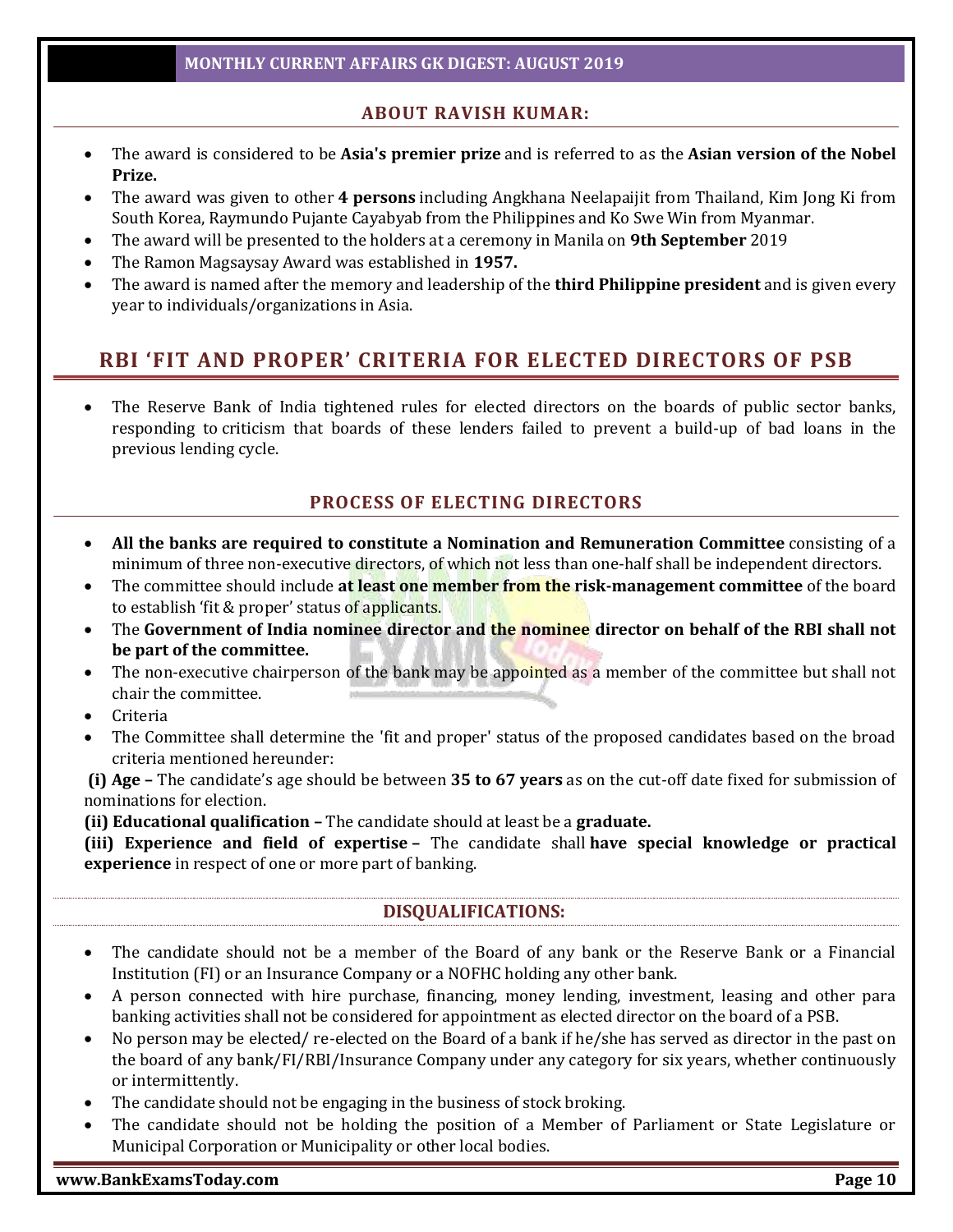The candidate should not be acting as a partner of a Chartered Accountant firm which is currently engaged as a Statutory Central Auditor of any nationalised bank or State Bank of India.

#### **TENURE**

 An elected director **shall hold office for three years** and shall be eligible for re-election: Provided that **no such director shall hold office for a period exceeding six years, whether served continuously or intermittently.**

#### **PROFESSIONAL RESTRICTIONS –**

- 1. The candidate should neither have any business connection (including legal services, advisory services etc.) with the concerned bank nor should be engaged in activities which might result in a conflict of business interests with that bank.
- 2. The candidate should not be having any professional relationship with a bank.

#### **SOURCES**

<span id="page-11-0"></span>[RBI.org.in](https://www.rbi.org.in/Scripts/NotificationUser.aspx?Id=11649&Mode=0) (Full master circular link)

## **GOVERNMENT ABOLISHED ARTICLE 370**

 On 5 August 2019, the central government abolished article 370 and article 35A which gives special status to the state of Jammu and Kashmir. The state is divided between two union territories - Jammu & Kashmir and Ladakh.

# **WHAT IS ARTICLE 35A?**

- Article 35A, which was incorporated in the Constitution by a 1954 Presidential Order, **gives special rights and privileges to the citizens of Jammu and Kashmir.**
- Article 35A **denies property rights to a woman who got married to a person residing out of Jammu and Kashmir.**
- Further, this section **disallows the state government from hiring non-residents** of the Jammu and Kashmir state. It also disallows non-residents to own immovable property in the state.
- Non-resident can not join any professional college run by the state government

## **WHAT IS ARTICLE 370?**

- Incorporated in the Constitution on October 17, 1949, **Article 370 exempts J&K from the Indian Constitution and allows it to draft its own Constitution.** All the provisions of the Constitution which are applicable to other states are not applicable to J-K.
- <span id="page-11-1"></span>Article 370 grants special autonomy to Jammu and Kashmir and is also temporary in nature.

# **VHALI DIKRI YOJANA' LAUNCHED BY GUJARAT CM**

**Current context:** 'Vhali Dikri Yojna' has been launched by **Gujarat Chief Minister Vijay Rupani** for the welfare of girl child in the state.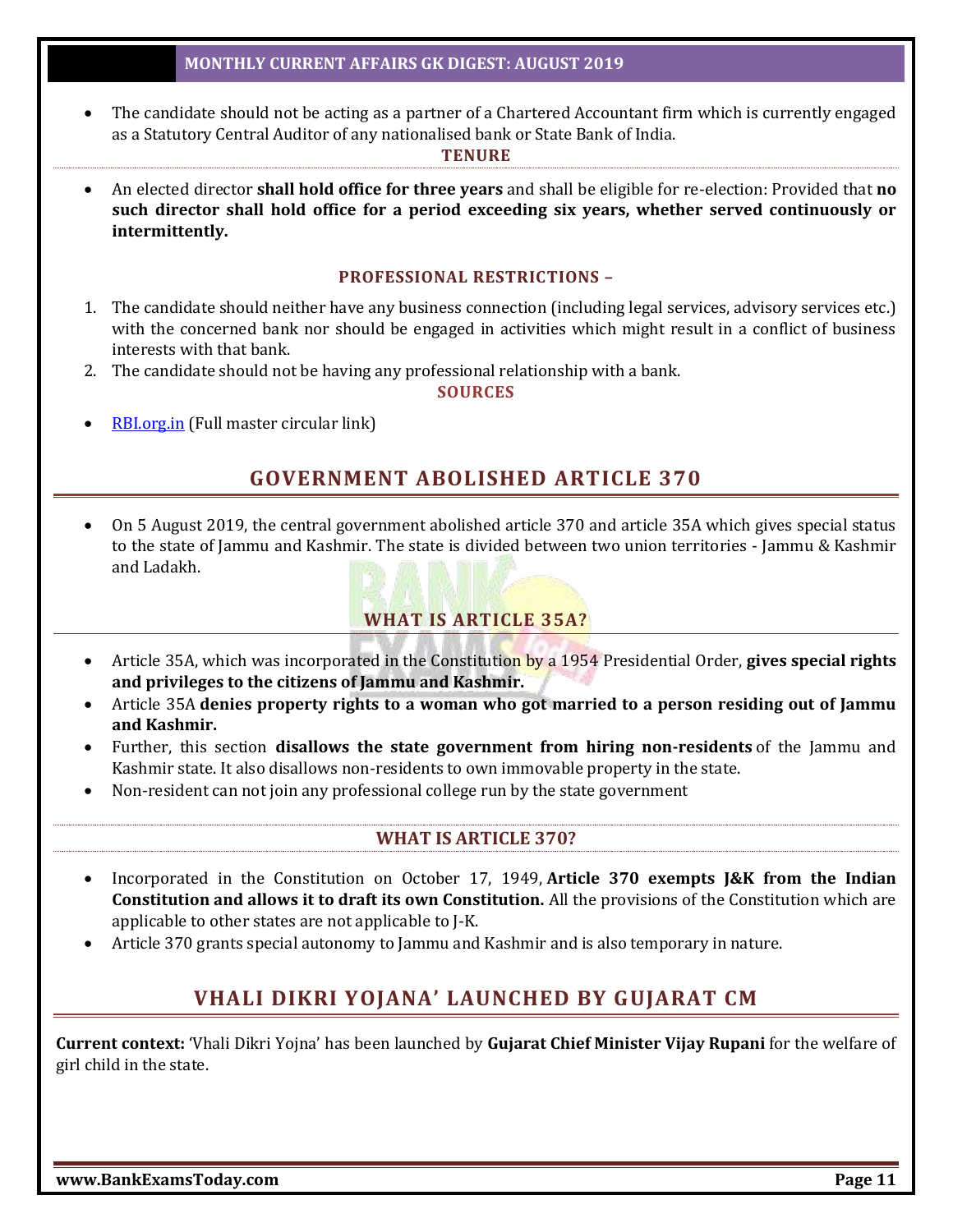## **KEYS FACTS:**

- The scheme has been launched to mark the **63rd birthday of the Chief Minister Rupani.**
- It is a **state-wide incentive** and aims for achieving **gender equality** and raising the female birthrate at par with a male.
- Under the scheme, the state government would pay to every girl child an amount of Rs 4000 at the time of admission to **4th Standard**, Rs 6000 during admission in**9th standard.**
- At the age of 18, the government will provide **Rs 1 lakh** for taking admission for higher education and another **1 lakh** would be provided at the **time of marriage.**
- <span id="page-12-0"></span>The Chief Minister Rupani has said to allocate **Rs 133 crore** for the scheme.

# **DBT WILL SCAN 20,000 INDIAN GENOMES**

**Current context:** The Department of Biotechnology (DBT) has decided to scan the genomes of Indians to develop diagnostic tests that can be **used to cure cancer.**

## **ABOUT DBT:**

- It is a **two-phase exercise** and would scan the genome of nearly **20,000 Indians** in the next 5 years.
- The first phase involves the sequencing of **10,000 Indians** to capture the biological diversity of India.
- In the second phase, **10,000 genomes of "diseased individuals"** would be taken and would be analysed using a **machine learning technique** to identify and predict cancer risk by understanding the genetic anomalies.
- The data generated is envisaged in a policy called the **'Biological Data Storage, Access and Sharing Policy',** through a proposed **National Biological Data Centre** would allow the data to be accessible to **researchers anywhere for analysis.**
- <span id="page-12-1"></span>Phase-1 of the Genome India Initiative is expected to be launched in **October.**

# **RBI SLAPPED 11 BANKS WITH RS 8.50 CRORE FINE**

**Current context:** RBI has fined an aggregate penalty of Rs 8.50 crore on 11 banks for non-compliance of RBI's directions.

- The banks are fined for violating provisions of RBI norms on **"frauds classification and reporting by commercial banks and select Financial Institutions".**
- The monetary penalty is **imposed on** the Oriental Bank of Commerce **(Rs 1.5 crore),** Indian Overseas Bank, Punjab & Sind Bank, United Bank of India and UCO Bank **(Rs 1 crore each),** Bank of Baroda, Federal Bank, Corporation Bank, Punjab National Bank, Jammu & Kashmir Bank and State Bank of India **(Rs 0.5 crore each).**
- The RBI observed that the banks didn't report fraud in the backdrop of **Central Bureau of Investigation (CBI) criminal proceedings** resulting in non-compliance with RBI's directions.
- The penalty was imposed after giving banks an opportunity to explain the cause of delay.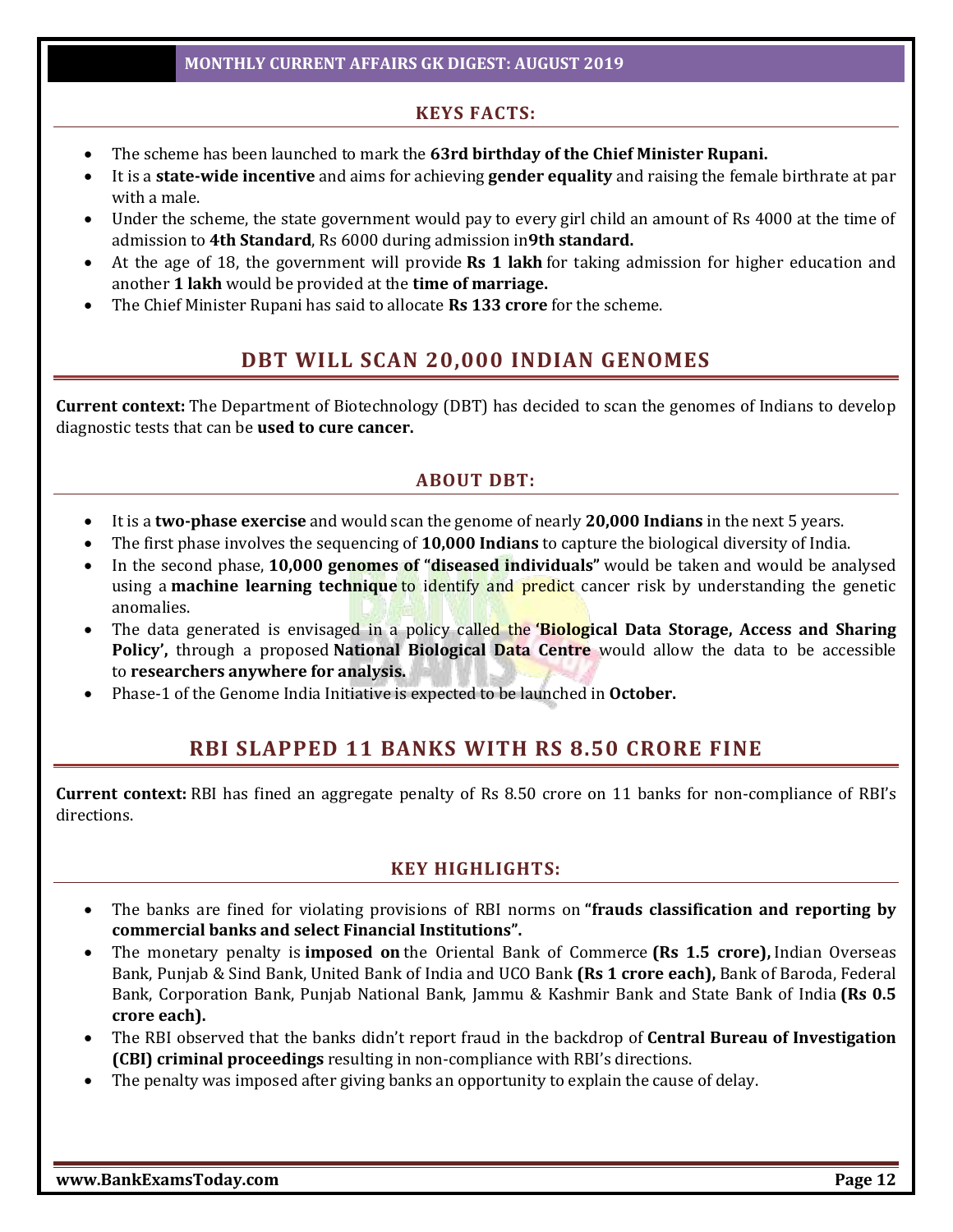## **VINESH PHOGAT WON THIRD SUCCESSIVE GOLD IN 53KG**

<span id="page-13-0"></span>**Current context:** Vinesh Phogat won gold in **53 kg women's category** of the **Poland Open wrestling tournament.**

## **KEY HIGHLIGHTS:**

- She has bagged first gold in 53 kg at **Grand Prix of Spain** and second at **Yasar Dogu International at Istanbul, Turkey.**
- She won over local wrestler **Roksana** in the final of the competition by 3-2 and had earlier beaten the Rio Olympics bronze medallist, **Sofia Mattson** of Sweden, in the quarterfinals.
- The tournament was held in **Warsaw, Poland.**
- <span id="page-13-1"></span>Vinesh has become the **first Indian women wrestler** to win gold in both Asian games and commonwealth.

# **BIGGEST FALL OF RUPEES IN 6 YEARS**

**Current context:** The biggest **single-day fall of rupee** has been recorded for **the first time breaching the 70 level mark** of Indian rupees since August 2013.

## **ABOUT:**

- The reasons for the downfall of the rupee is said to be the souring US-China trade relations resulting in **Yuan's slide to record low** as well as the Indian government's move to end **Jammu and Kashmir's special status.**
- A free fall has been seen in the global currency markets after China's central bank agreed on the Yuan to slide to a **record low against the dollar.**
- The rupee lost close at 70.74 to a dollar which is 1.63%, the weakest since March 2019.
- Bloomberg volatility shows the one-month surge to 6.79% versus 5.03% last week.
- <span id="page-13-2"></span> Gold prices also hit **6 years high in global markets** and Indian stocks markets fell sharply resulting selloff in other Asian markets.

# **CONSUMER PROTECTION BILL 2019**

**Current context:** The Rajya Sabha has passed the Consumer Protection Bill 2019 on 6th August 2019.

## **CENTRAL CONSUMER PROTECTION AUTHORITY (CCPA):**

- The Bill seeks to the settlement of **consumer disputes** and establishes authorities for timely and effective administration.
- **Lok Sabha** has already **passed** the bill on 30th July 2019.
- The Consumer Protection Bill, 2019 will **replace** the Consumer Protection Act, 1986.
- The bill focuses on easing the overall process of consumer grievance redressal and provides a disposal mechanism for complaints in a speedy manner.
- The Bill includes setting up of a **Central Consumer Protection Authority (CCPA)** to make interventions to protect consumers from unfair trade practices.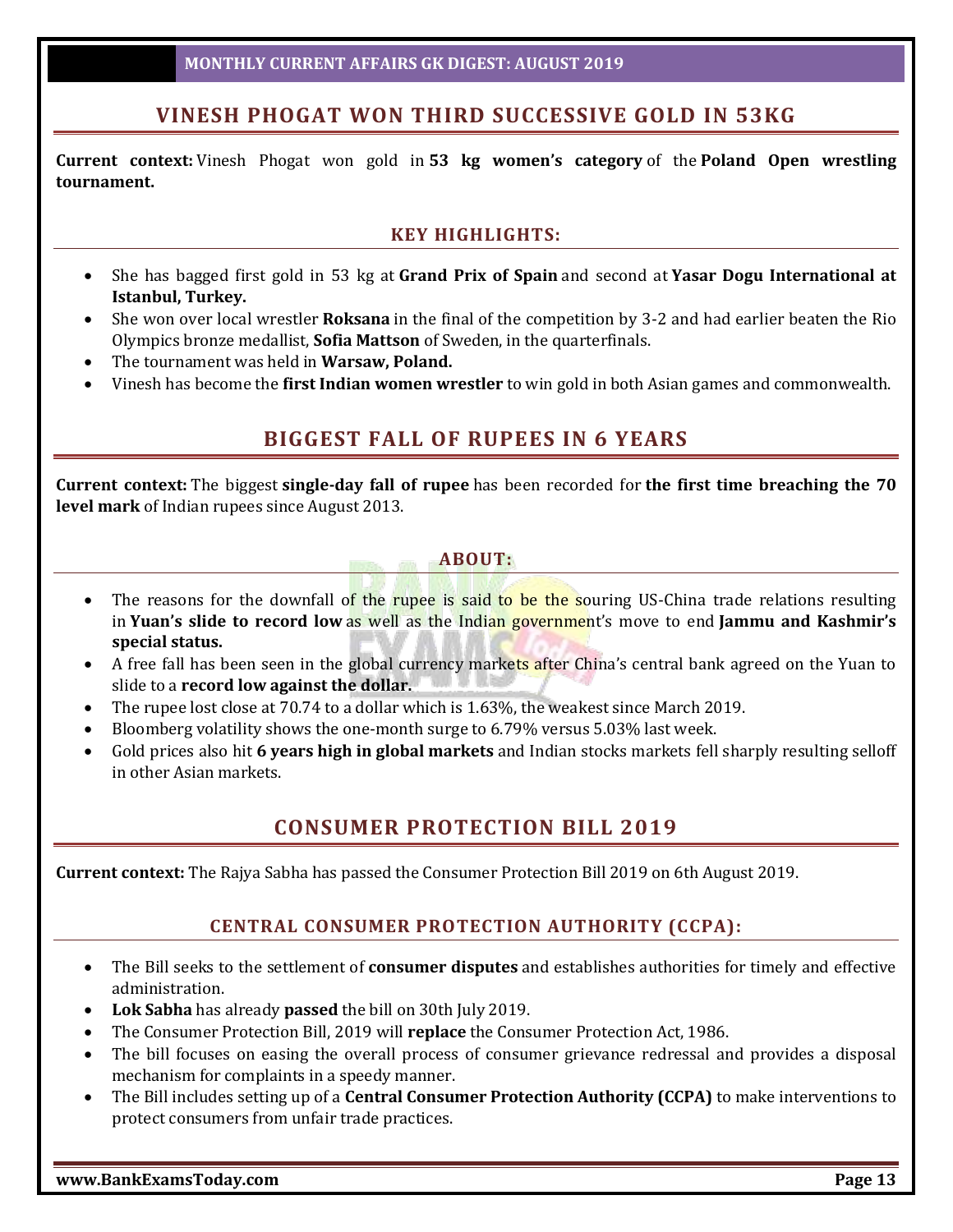It includes provisions for **e-filling of cases and Mediation** and for the **first time,** the product seller or the service provider would be responsible to compensate for injury or damage caused by defective product or deficiency in services.

# <span id="page-14-0"></span>**5TH NATIONAL HANDLOOM DAY IS CELEBRATED ON 7TH AUG 2019**

**Current context:** The 5th National Handloom Day is celebrated across the country on **7th August 2019.**

## **NATIONAL HANDLOOM DAY:**

- **Bhubaneswar, Odisha** has been chosen as the venue for the event due to its rich tradition of Handlooms with the prime objective of empowering women and girls.
- **Eastern and North Eastern Regions** account for more than **50%** of total weavers' population of India and out of them mostly are women.
- The National Handloom Day is celebrated **annually** on 7th August to honour the handloom weavers and highlight India's handloom industry in the country.
- National Handloom Day seeks to focus on increasing the income of the weavers' community and the contribution of handloom to the socio-economic development of the country.
- The National Handloom Day was declared in **July 2015** with the **objective** of circulating awareness about the importance of the handloom and weaving industry to the socio-economic development of the country.
- <span id="page-14-1"></span> On 7th August, **the Swadeshi Movement** was launched in **1905 in Calcutta Town Hall** to protest against the partition of Bengal, was chosen as the National Handloom Day.

# **LIC LAUNCHED 'JEEVAN AMAR'**

**Current context:** Life Insurance Corporation (LIC) has launched 'Jeevan Amar', a life term insurance plan.

## **POLICY DETAILS:**

- The plan provides two death cover options, the first is the **level sum assured** insurance in which death benefit remains the same throughout the term of the policy.
- The second one is **increasing sum assured** in which the death benefit first increases after 5 years than after 10 years and then 15 years or till the end of the policy term.
- The plan offers policy term from **10 years to maximum 40 years,** with a maximum age of maturity at **80 years** and is available for the **18-65 age group.**
- The plan offers lower premium rates for women and additional concessional benefit for the rider. Also premium for smokers will be more than non-smokers.
- <span id="page-14-2"></span> The policyholder has the **flexibility to decide** that the nominee would receive the money in a lump sum or in instalments.

# **MASTERCARD IDENTITY CHECK EXPRESS**

**Current context:** MasterCard has launched the **Identity Check Express,** a mobile-first authentication solution for **online payment security.**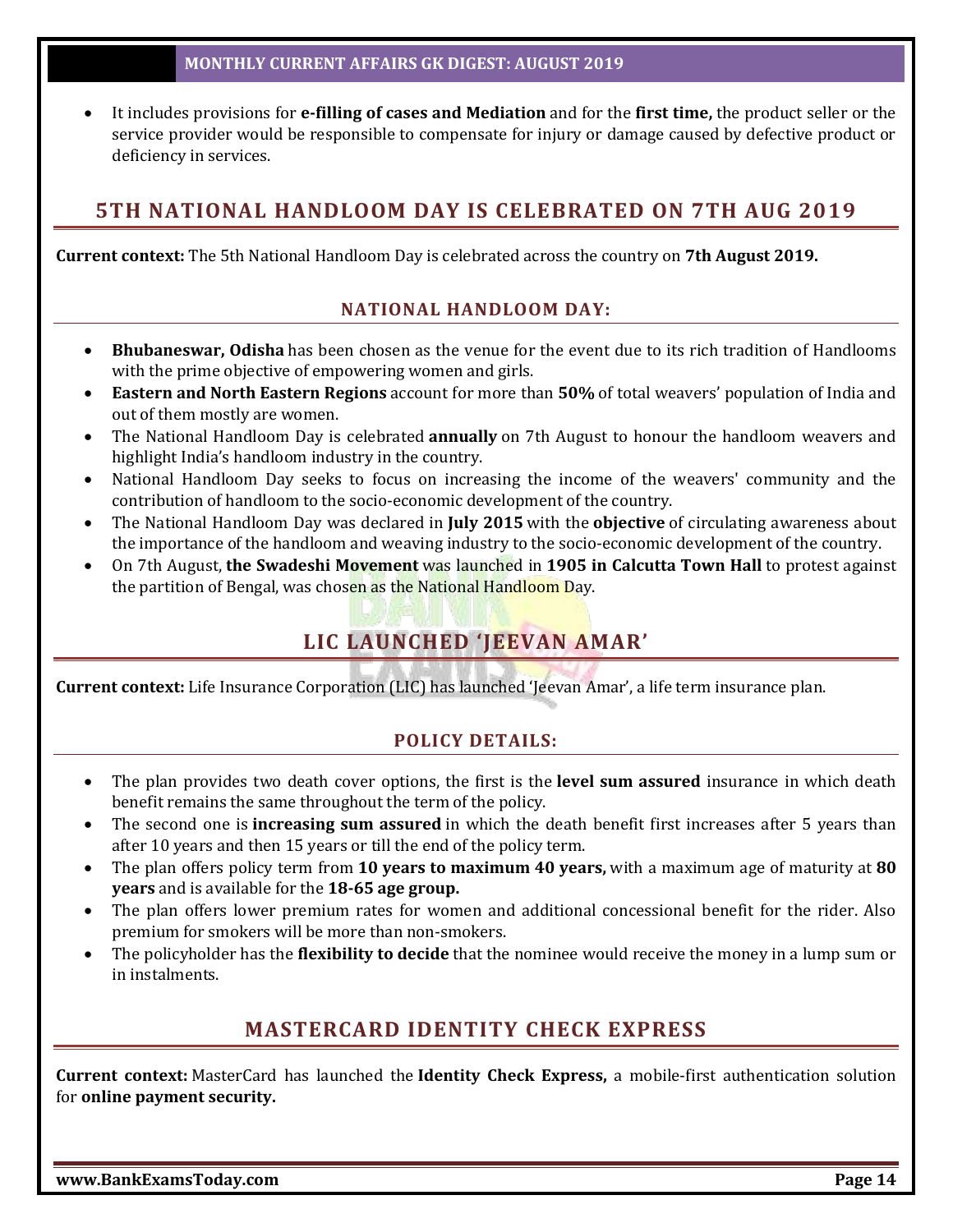#### **ABOUT MASTERCARD:**

- The authentication process is launched for **Indian consumers** to eliminate friction and enhance security in online payments.
- The Identity Check Express was first displayed at the **Global MasterCard Cybersecurity Summit.**
- The initiative has been taken as it was found that about **20%** of mobile e-commerce transactions are abandoned mid-way, in an analysis done by MasterCard.
- To provide an uninterrupted mobile payment experience, the MasterCard Identity Check Express includes the latest **EMV 3-D Secure and FIDO authentication** standards, device intelligence, and behavioural biometrics.
- **Onetime merchant-specific consent** will be shared under the Identity Check Express, to offer a frictionless payment experience to MasterCard cardholders at leading merchants for an amount **less than Rs 2,000.**
- <span id="page-15-0"></span>The cardholders will be authenticated with a **PIN** for transactions greater than **Rs 2,000.**

# **INDIA SIGNED THE UNISA AT SINGAPORE**

**Current context:** The Government of India signed the **United Nations Convention on International Settlement Agreements** (UNISA) on 7th August 2019.

## **ABOUT UNISA:**

- Along with India, 46 countries also signed the treaty called **Singapore Convention on Mediation.**
- The agreement would boost the **investor's confidence in India** for its commitment to adhere to international practice on **Alternative Dispute Resolution (ADR).**
- It is a step forward to further enhance the **ease of doing business ranking** in India.
- UNISA was adopted by the **United Nations General Assembly** on 20th December **2018.**
- The convention provides the framework for the enforcement of **international settlement agreements** resulting from **mediation.**

## <span id="page-15-1"></span>**IIT GUWAHATI DEVELOPED PORTABLE DEVICE TO DETECT BACTERIA**

**Current context:** Researchers at IIT Guwahati has developed a portable device to detect bacteria without any need of cell culture or microbiological assays.

- The step is taken to **detect and micro analyse bacteria** as bacterial infection is a common cause of morbidity and mortality across the world.
- The developed kit can analyse **charges on the cell walls of bacteria,** just as it is used to detect blood sugar.
- The team work has got the **patent** for the development and was issued in the July 2019 **'Journal of Materials Chemistry of the Royal Society of Chemistry'.**
- It is a **hand held device** and consists of bio-compatible sensor that can diagnose time-critical illnesses.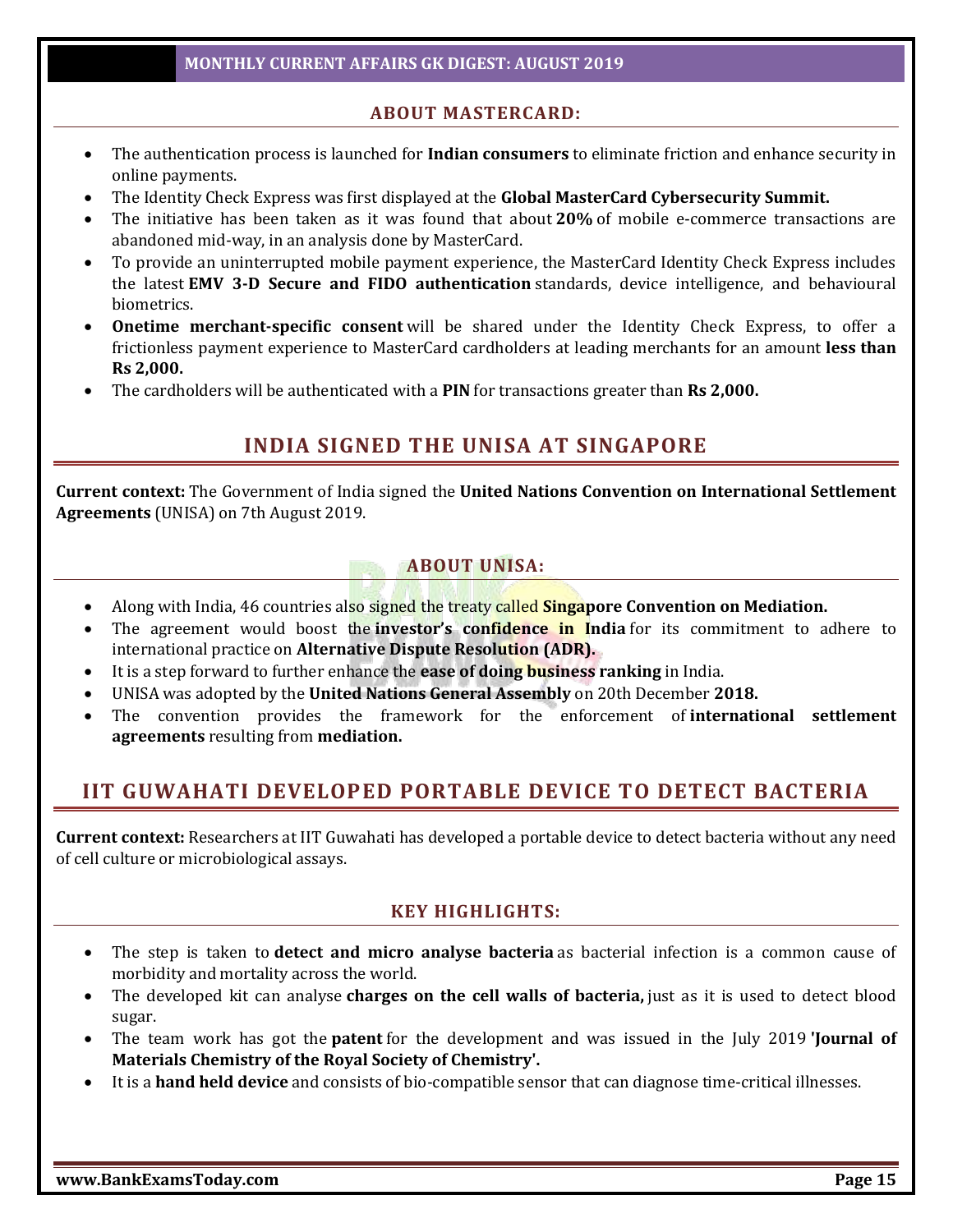## **INDIAN CONTRIBUTED \$5 MILLION TO UNRWA**

<span id="page-16-0"></span>**Current context:** India has contributed \$5 million to **the United Nations Relief and Works Agency** (UNRWA) on 7th August 2019.

## **ABOUT UN RELIEF AND WORKS AGENCY FOR PALESTINIAN REFUGEES (UNRWA):**

- India gave the amount for **Palestinian Refugees** to the **UN Palestine refugee agency** for the organisation's work.
- India has increased its annual contribution from **\$1.25 million** in 2016 to **\$5 million** in 2018 & 2019.
- The **first-ever visit** of an Indian Premier to Ramallah was led by Prime Minister Narendra Modi, who visited Palestine in February 2018.
- UNRWA was **established in 1949** and began operations from **1950** of carrying out social services of providing education, health and relief measures and emergency humanitarian assistance for **Palestine refugees.**
- <span id="page-16-1"></span>UNRWA has **5 areas of operations** that includes Lebanon, West Bank, Jordan, Syria, and the Gaza Strip.

## **RBI'S MONETARY POLICY REVIEW**

**Current context:** RBI has undergone its **third bi-monthly policy review** on 7th August 2019.

# **KEY HIGHLIGHTS:**

- RBI said in its **'Statement on Developmental and Regulatory Policies'** to cover all repetitive bill payments under the **Bharat Bill Payment System (BBPS)** that includes **5 segments-** electricity, telecom, gas, direct-to-home, and water bills.
- RBI has decided to not allow any **large and systemically important entity** especially NBFCs to **collapse** and has identified around 50-odd large NBFCs in its monitored list.
- RBI has extended the working hour of retail payment system **National Electronic Funds Transfer (NEFT),** which is used for fund transfer up to Rs 2 lakh, from 8 am to 7 pm **to 24x7 round-the-clock fund transfers** to promote digital transactions.
- The MPC lowered its **growth forecast (GDP) to 6.9% now from 7%** of June policy owning to demand and investment slowdown.
- <span id="page-16-2"></span>RBI has cut the **repo rate by 0.35 basis points,** that points to 5.40%.

# **ISRO ANNOUNCED AWARD FOR JOURNALISTS**

**Current context:** ISRO has launched an award for Journalists on the centenary year celebrations of **Dr. Vikram Sarabhai, father of Indian space programme.**

## **ABOUT VIKRAM SARABHAI JOURNALISM AWARD IN SPACE SCIENCE:**

 ISRO will award the journalists with **"Vikram Sarabhai Journalism Award in Space Science, Technology and Research"** who had published articles related to space science, applications, and research in popular Periodicals, Science magazines, or Journals in India.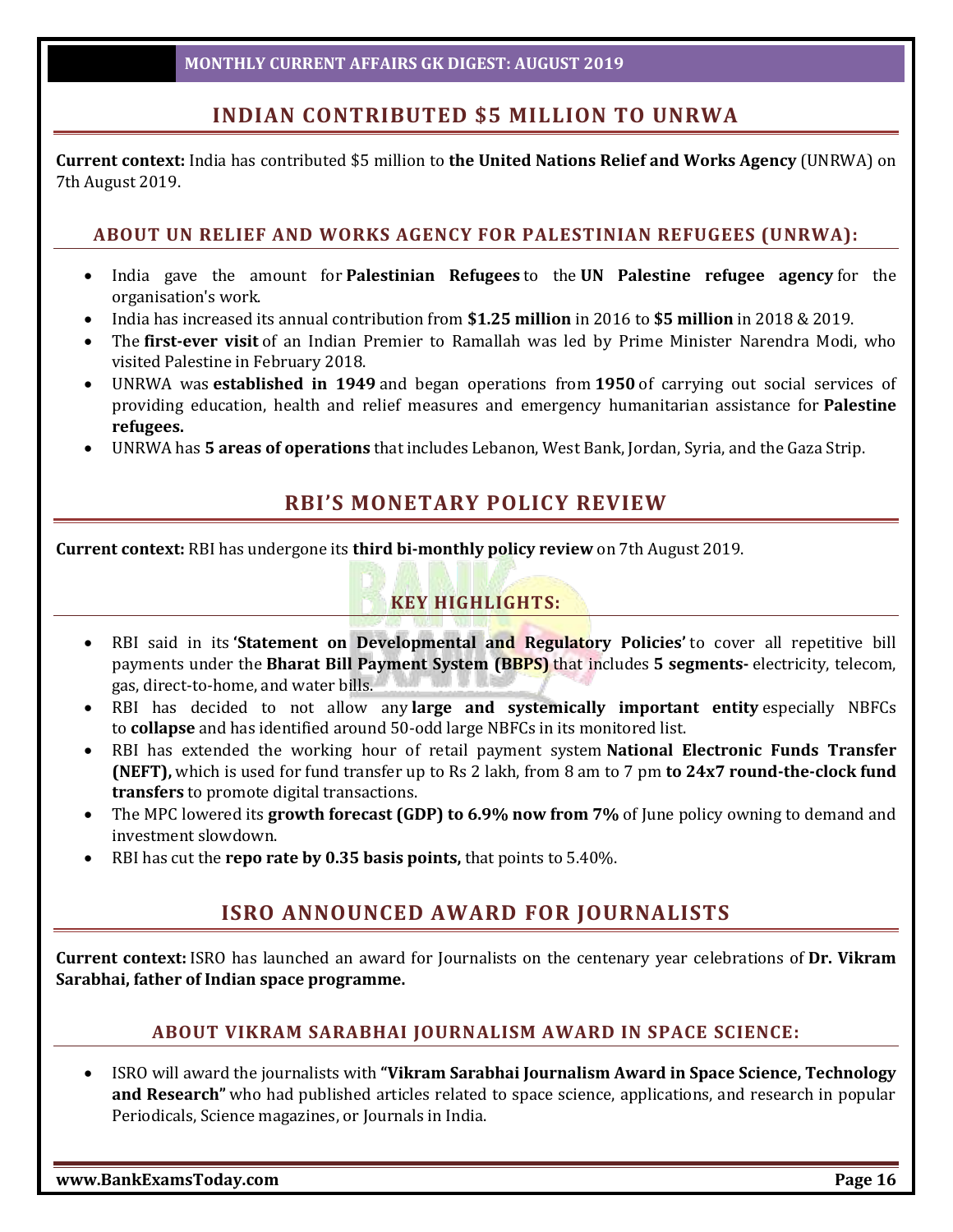- **All Indians** with experience in Journalism are **eligible** for its nomination and articles published between 2019 and 2020 published in Hindi, English, or Regional languages are considered by ISRO.
- Two categories of awards have been instituted for Journalism by ISRO.
- The **First category** of award holds the cash prize of Rs 5,00,000 for two journalists or freelancers of print media.
- The **second category** of award holds 3 cash prizes of Rs 3,00,000, 2,00,000 and 1,00,000 each for journalists or freelancers of print media.
- <span id="page-17-0"></span>The final results will be published on **1st August 2020.**

# **NATIONAL MEDICAL COMMISSION BILL 2019 GOT PRESIDENT'S ASSENT**

**Current context:** President Ram Nath Kovind gave his assent to the National Medical Commission (NMC) Bill on 9th August 2019.

## **FEATURES OF THE NMC BILL:**

- The National Medical Commission Bill 2019 seeks to repeal the **Indian Medical Council Act, 1956.**
- It was passed by the Rajya Sabha on **1st August 2019** and by Lok Sabha on **29th July 2019.**
- The 63-year-old Medical Commission of India has been alleged with **corruption charges.**
- The bill contains the provision of setting up of a **National Medical Commission**(NMC) in place of the **Medical Council of India** for regulating medical education, professionals and institutions in India.
- The bill seeks to establish a **National Exit Test (NEXT),** a common MBBS exam for admission to PG courses and obtaining a license.
- Also, MBBS pass out students from **foreign countries** have to clear the exit exam to be eligible to practice in India.
- The new commission set up under the bill has the power to determine **fees in 50% private medical college seats.**
- <span id="page-17-1"></span> Under the bill, the advice given by the states to the NMC is **not bidding** on it and also the centre **can override** any suggestion of the NMC.

# **RBI MADE JANA SMALL FINANCE BANK A SCHEDULED BANK**

**Current context:** RBI gave the **Bengaluru-headquartered** Jana Small Finance Bank Ltd, the status of a scheduled bank on 8th August 2019.

- The Jana Bank was established in **2009** as a **financial services company** and opened its **banking operations in 2018.**
- It presently operates in 260 branches and 338 asset centres serving over 5.5 million customers across 20 states and 1 Union territory.
- The government has put the bank on the list of banks included in the **second schedule of RBI Act 1934.**
- To provide financial inclusion to the underserved sections of the society is the main aim of the Bank and also includes small and marginal farmers, small business units and, micro and small industries.
- **Ajay Kanwal** is the present **MD & CEO** of Jana Small Finance Bank.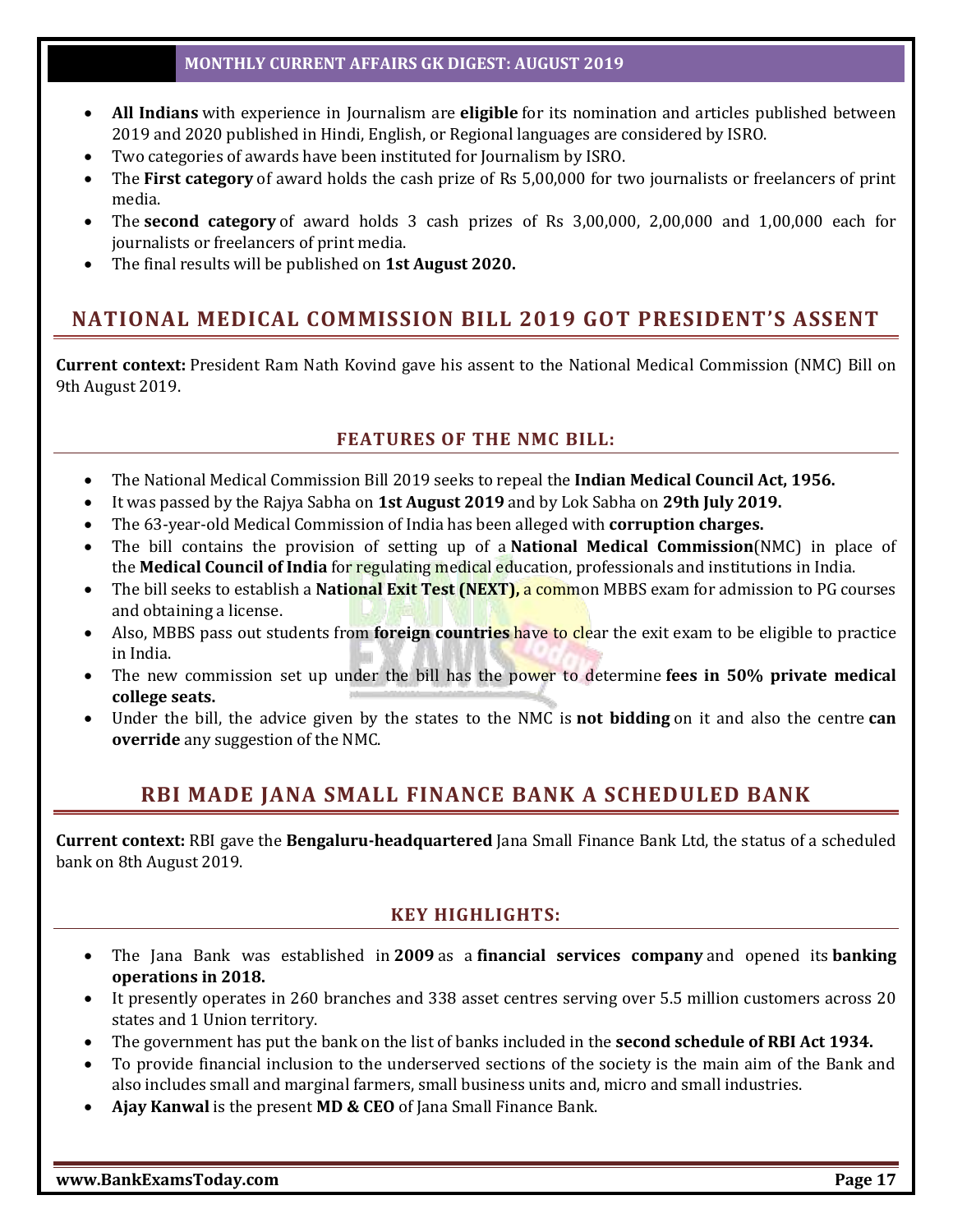# **INDIA PROPOSED CHANGES IN SPECIES LIST IN CITES**

<span id="page-18-0"></span>**Current context:** India has submitted proposals for making changes to the listing of various wildlife species in the CITES secretariat meeting that would be held in **Geneva, Switzerland** next month.

## **ABOUT CITIES:**

- CITES is a global agreement that stands **for Convention on International Trade in Endangered Species of Wild Fauna and Flora.**
- It is an international treaty to ensure that trade in wild animals and plants across the world do not threaten their survival.
- The proposals are focused on boosting the **protection of animals namely** Tokay gecko, small-clawed otter, smooth-coated otter, Indian star tortoise wedge fish and Indian rosewood that are facing a high risk of international trade.
- CITES lists species in **3 appendices** on the level of the degree of protection they require.
- <span id="page-18-1"></span>CITES was drafted in 1963, was **opened for signature in 1973** and entered into force in 1st July **1975.**

# **3RD RE-INVEST 2019**

**Current context:** Curtain Raiser ceremony was organized by the **Ministry of New & Renewable Energy** for the 3rd Edition of **Renewable Energy Investors' Meet and Expo**(RE-INVEST 2019).

## **RE-INVEST 2019:**

- The 3rd edition of RE-INVEST will be held from 30th October to 2nd November 2019 in India.
- The Meet is planned to coincide with the Second Assembly of **International Solar Alliance (ISA).**
- The **objective** of the event is to present India's renewable energy (RE) story to the world and to attract the right investments in RE.
- India has set the target to achieve **175 GW renewable energy capacity by 2022and** has already installed **80 GW as of June 30, 2019.**
- For projects of renewable power distribution and generation, the Government of India allows a **100 per cent FDI.**
- <span id="page-18-2"></span> The **2nd Global RE-INVEST** was held in 2018 with the **aim** of accelerating the connection of the global investment community with Indian energy stakeholders.

# **10TH AUGUST OBSERVED AS WORLD BIOFUEL DAY**

**Current context:** Every year **10th August** is observed as the World Biofuel day.

## **WORLD BIOFUEL DAY:**

- The day signifies to create awareness of using **non-fossil fuels** instead of conventional fossil fuels.
- Ministry of Petroleum & Natural Gas is to observe World Biofuel Day at Vigyan Bhavan, New Delhi on 10th August 2019.
- The **theme of the World Biofuel Day 2019** is **"Production of Biodiesel from Used Cooking Oil (UCO)".**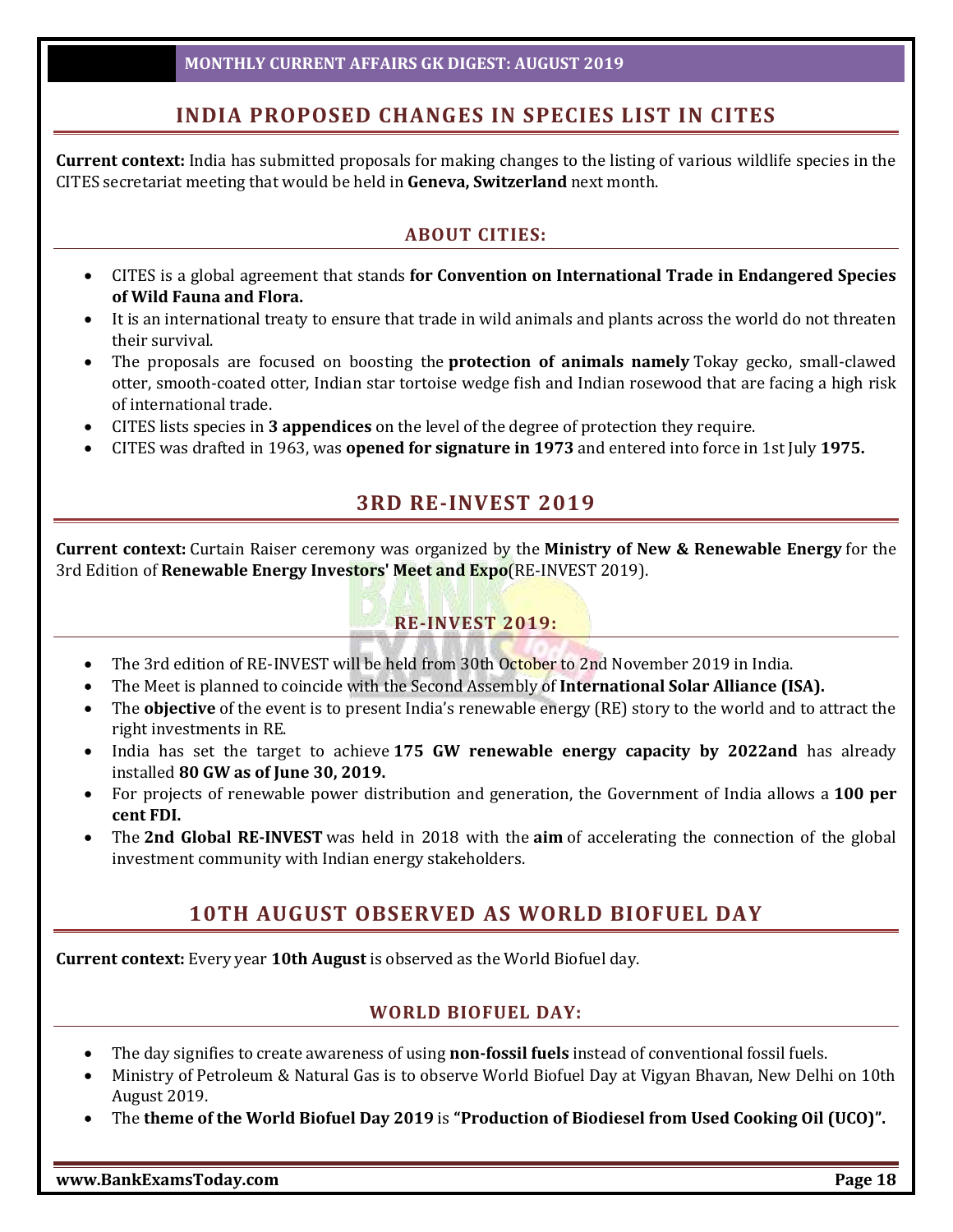- A mobile app to facilitate the collection of UCO and a sticker on **Repurpose Used Cooking Oil (RUCO)** shall also be released by FSSAI on the occasion.
- The Government of India is envisaging to produce biofuels from UCO under its **National Policy on Biofuels.**
- A strategy to divert UCO from the food value chain has been developed by the **Food Safety and Standards Authority of India (FSSAI).**
- <span id="page-19-0"></span> The session will also witness discussions on **Second Generation Ethanol & Biodiesel** from UCO along with issues and hurdles being faced by the sector.

# **4TH EDITION OF WTI AWARDS LAUNCHED BY NITI AAYOG**

**Current context:** NITI Aayog in collaboration with the United Nations, has launched the Fourth Edition of **Women Transforming India (WTI)** Awards in New Delhi on 9th August 2019.

## **ABOUT WOMEN TRANSFORMING INDIA (WTI) AWARD:**

- The WTI Awards was initiated in **2016** and recognises stories of exemplary women from across India.
- The **theme** for the World Transforming India Awards 2019 is **"Women and Entrepreneurship".**
- For WTI Awards 2019, **Whatsapp** has collaborated with the WEP to provide support equivalent to **\$100,000** to the winners.
- WTI Awards is a flagship initiative of **NITI Aayog** to celebrate the power of women and give recognition to their efforts for the society.
- <span id="page-19-1"></span> The theme of WTI 2019 is in continuation with the theme of **WTI 2018** that recognised women entrepreneurs for breaking stereotypes of male entrepreneur culture.

# **SAMAGRA SHIKSHA-JAL SURAKSHA**

**Current context: '**Samagra Shiksha-Jal Suraksha' was launched by the Union HRD Minister Sh. Ramesh Pokhriyal 'Nishank' and Union Minister for Jal Shakti Sh. Gajendra Singh Shekhawat on 9th August 2019.

## **ABOUT SAMAGRA SHIKSHA-JAL SURAKSHA DRIVE:**

- The drive was launched for **school students** to create awareness about water conservation among them and aims to connect more than **10 crore students** with this programme.
- Shri Ramesh Pokhriyal 'Nishank' asked School Students to take a pledge for saving **one-litre water every day.**
- A **booklet** prepared by the Department of School Education and Literacy, titled- **'How I am going to save 1-litre water every day?'** was also launched at the event.
- <span id="page-19-2"></span> **The Department of School Education & Literacy, MHRD** has prepared a detailed outline to implement this programme in all the schools across the country.

## **66TH NATIONAL FILM AWARDS FOR 2018**

**Current context:** The 66th National Film Awards were announced 9th August 2019 by Rahul Rawail, head of the Jury for feature films.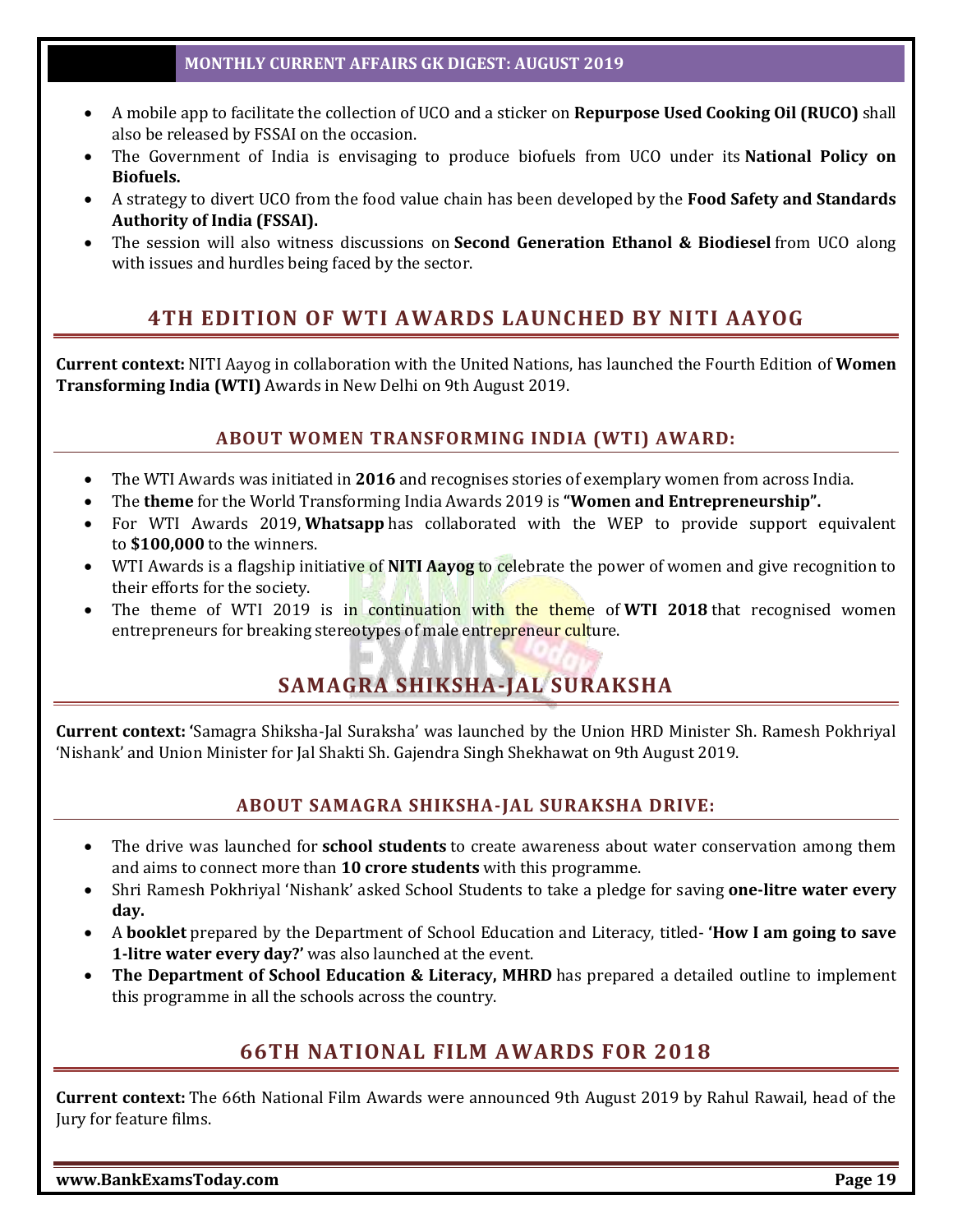## **66TH NATIONAL FILM AWARDS WINNERS:**

- The award is administered by the **Directorate of Film Festivals (DFF),** a body under the **Ministry of Information and Broadcasting.**
- The award is presented by the **President of India** and the ceremony was held in New Delhi.
- The list of winners of some important categories are:
	- o **Best Film on Social Issues-** Padman
	- o Best Popular Film- Badhaai Ho
	- o Best Feature Film Award- Gujarati film Hellaro
	- o **Best Film on Environment Conservation/ Preservation-** Paani (Marathi)
	- o Best Actor Award- Ayushman Khurana for Andhadhun and Vicky Kaushal for Uri The Surgical Strike
	- o Best Actress- Keerthy Suresh for Telugu movie Mahanati Marathi
	- o **Nargis Dutt Award for Best Feature Film on National Integration-** Kannada film Ondalla Eradalla
	- o Most Film Friendly State- Uttarakhand
	- o **Indira Gandhi Award for Best Debut Film of a Director-** Marathi movie Naal
	- o Best Director Award- Aditya Dhar for Uri

# **3RD INTERNATIONAL ELECTRIC VEHICLE CONCLAVE**

<span id="page-20-0"></span>**Current context:** Arjun Ram Minister of State for Heavy Industries and Public Enterprises inaugurated the 3rd International Electronic Vehicle (EV) Conclave on 9th August 2019.

## **3rd International Electronic Vehicle (EV) Conclave:**

- The conclave was launched at **the International Centre for Automotive Technology (ICAT)** in Manesar, Gurugram along with photometry Lab for General Lighting and power train engine test cell (ETC).
- The conclave has inception in **2017** and the next Conclave will be organized on **July 2020.**
- Concave's main **aim** was to create a knowledge-sharing platform to make effective information flow at all levels in the automotive sector.
- EV concave is assisted with **Indian Energy Storage Alliance (IESA)** which is grown and transported itself into an international affair.
- Arjun Ram said that electric mission will be rolled out in phase manner keeping in mind feedbacks received from the automotive industry.
- <span id="page-20-1"></span> He assured the Industrialists that government policies would help in the smooth transformation from internal combustion to electrical powertrain, as more than 3lakh EV have been sold under FAME till now and as per the budget, provision of Rs10,000 crore has been made for EV.

# **MUKHYA MANTRI KRISHI AASHIRWAD YOJANA**

**Current context:** "Mukhya Mantri Krishi Aashirwad Yojana" was officially launched by the Vice president M. Venkaiah Naidu in Ranchi, Jharkhand on 10th August 2019.

## **ABOUT THE SCHEME:**

 The scheme was first announced on **21st December 2018** for doubling farmer's income in the **upcoming 4 years (2022)** and is officially launched on 10th August 2019.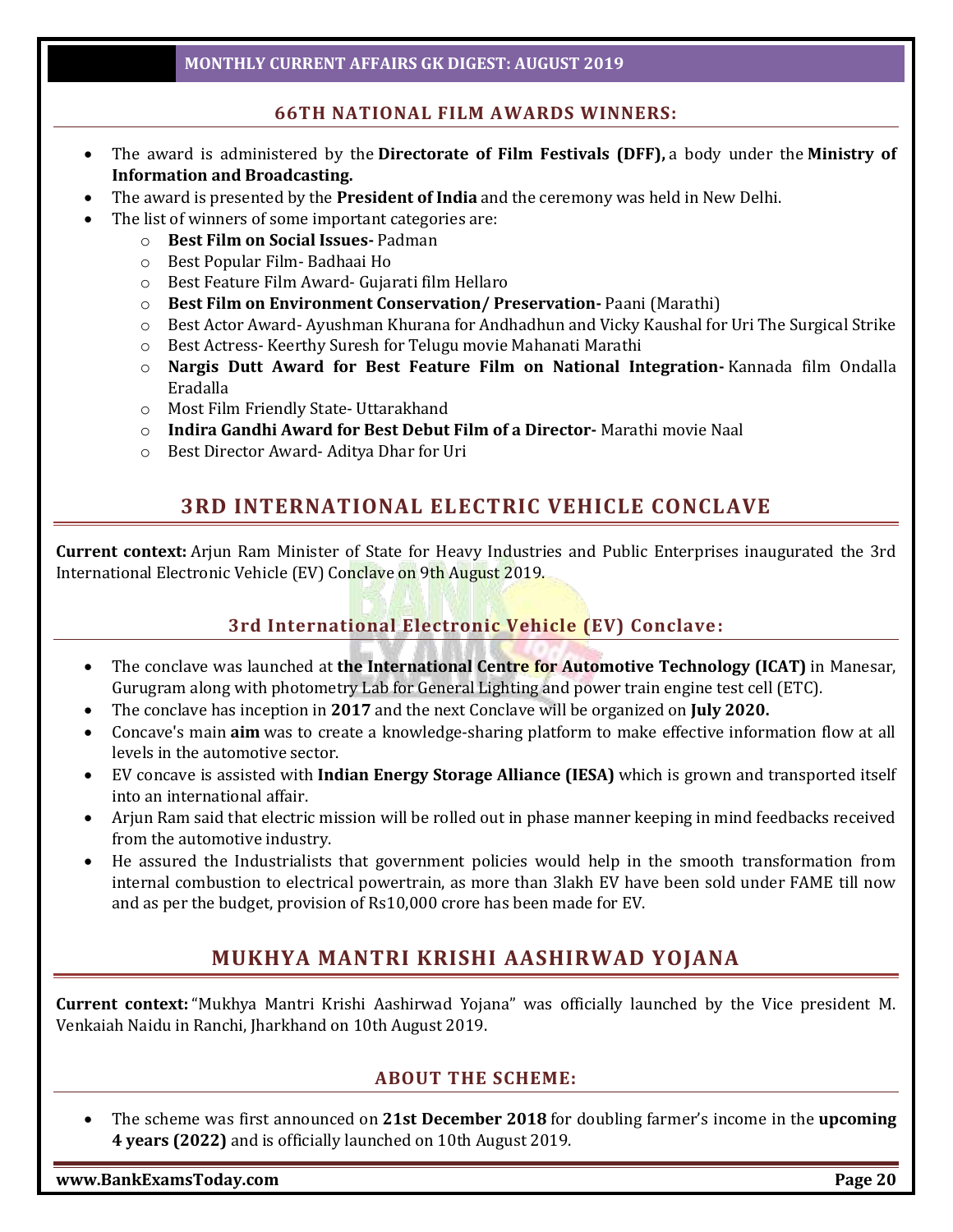- The **objective of MMKAY** is to serve to improve the financial situation of farmers and provides them with investment support for the Kharif season to double their income by 2022.
- Under the scheme, **Rs 5000 Per Acre/year (maximum up to 5 Acres)** would be given to Jharkhand's state farmers for their Kharif crops.
- This Financial fund will be given for the **following purpose-** Purchase of Fertilizers, Hiring of Farm Equipment, Purchase of Seed, Labour and land preparation and Any other Agriculture related work.
- <span id="page-21-0"></span>The beneficiaries would get financial assistance through the **Direct Benefit Transfer (DBT)** mode.

# **'L3' CATEGORY DISASTER STATUS**

**Current context:** The Congress party has demanded that the massive floods in Maharashtra be given the status of 'L3' category disaster.

## **KEYS FACTS:**

- From the past one week, **western Maharashtra** is receiving heavy rains that have wreaked havoc in the region.
- **'L3'-level** is an indication of a very large-scale disaster, as per the guidelines of the National Disaster Management Authority (NDMA).
- The L3 status would mandate **the Centre** to assist the disaster affected people in Maharashtra.
- The NDMC categorization of the Levels of Disasters is:
	- o **Level-L1:** The level of disaster that can be managed within the resources and capabilities of the District.
	- o **Level-L2:** The level of disaster that requires assistance and resources mobilization at the state level along with state agencies deployment for disaster management.
	- o **Level-L3:** This level of catastrophic disaster or a very large-scale disaster situation that overwhelms the State and District authorities resource and capabilities.

# **INDIAN RAILWAYS CANCELS SAMJHAUTA EXPRESS**

<span id="page-21-1"></span>**Current context:** The Indian Railways has cancelled the train Samjhauta Express after Pakistan suspended its services.

## **ABOUT SAMJHAUTA EXPRESS:**

- Pakistan has suspended the service of the **Samjhauta Express** as well as the **Thar Express** trains after the Indian government revoked the special status of Jammu and Kashmir.
- Samjhauta means **"agreement"** is named for the bi-weekly train between India and Pakistan as Samjhauta Express.
- The **Friendship Express** is it's another name and runs between **Delhi and Attari in India** and is connected to **Lahore in Pakistan.**
- The train was started following the Shimla Agreement between India and Pakistan in 1972 on **22nd July 1976** and ran between **Amritsar and Lahore.**
- The train was initiated to be a daily train and later changed to a **bi-weekly service train** in 1994.
- The border crossing takes place between **Attari in India and Wagah in Pakistan**, where the passengers have to change trains.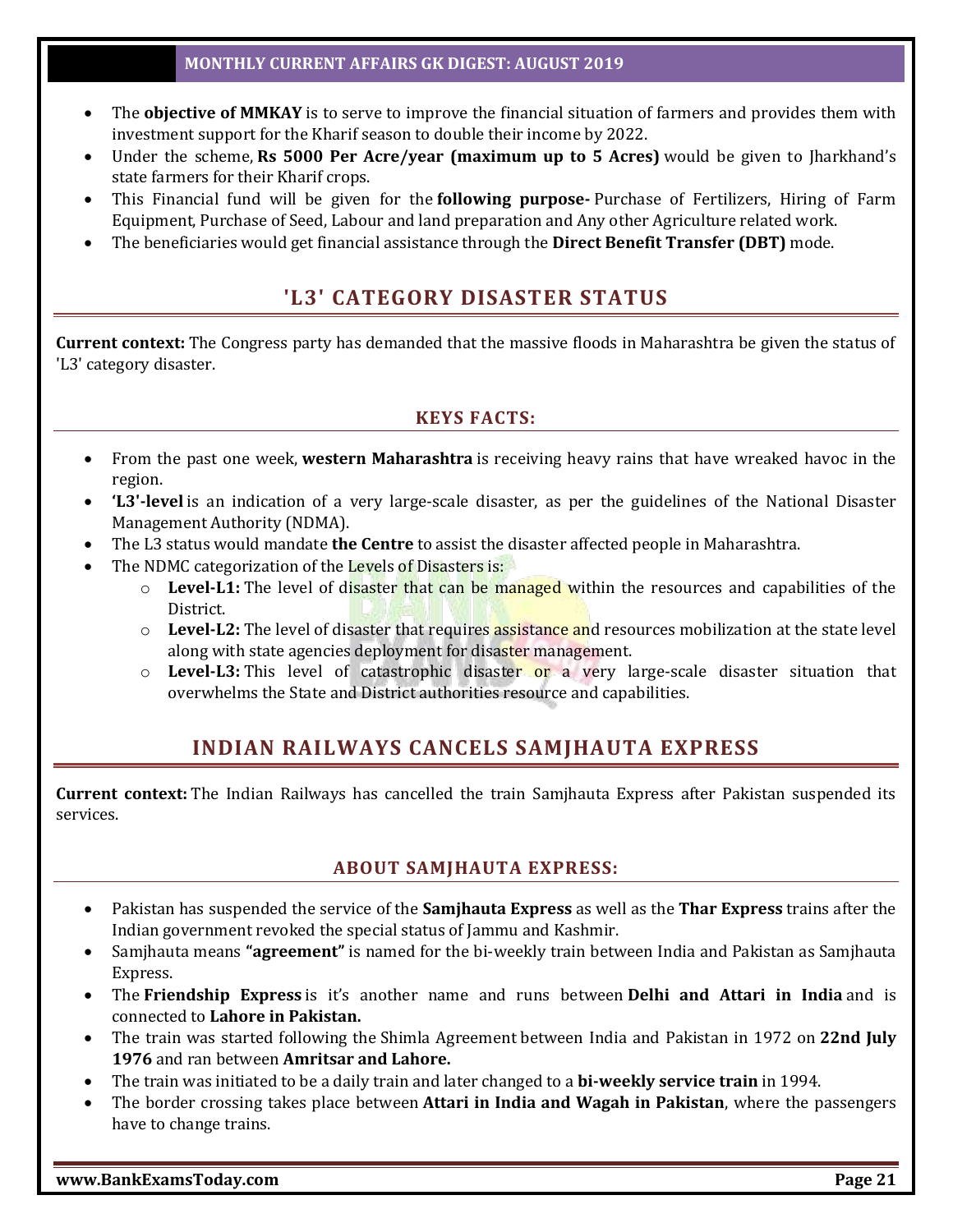# **2-DAY EXHIBITION ON DAE TECHNOLOGIES**

<span id="page-22-0"></span>**Current context:** The Department of Atomic Energy (DAE) is organizing a two-day exhibition on DAE spin-off technologies in New Delhi.

## **EXHIBITION HIGHLIGHTS:**

- Union Public Service Commission (UPSC) secretary **Shri Rakesh Gupta** has inaugurated the exhibition on 11th August 2019.
- The exhibition will include technologies developed by **Raja Ramanna Centre for Advanced Technology,** Indore, the **Bhabha Atomic Research Centre (BARC),** and other Units of Department of Atomic Energy (DAE).
- The technologies from the field of health, agriculture, water, food security, and environment, etc. would be included that are useful for the **common man in day-to-day life.**
- In **Health,** segments of Development of Radio Pharmaceuticals, its implementation for diagnosis and therapeutic application and Production & Distribution are included.
- In **Agriculture,** high yielding seed varieties, fertilizer production, Rural technologies made by DAE are focused.
- <span id="page-22-1"></span> In **Water,** clean water to fulfil departmental requirements, water hydrology based on radiotracers, Lowcost water filters will be displayed.

# **CCL EXTENDED TO SINGLE MALE SERVICE PERSONNEL**

**Current context:** Defence Minister Rajnath Singh has approved the extension of benefits of **Child Care Leave (CCL)** to single male service personnel.

## **CHILD CARE LEAVE:**

- CCL is being granted only to the woman officers in defence forces currently.
- DoPT has made certain amendments regarding the grant of CCL to civilian employees, whereby the CCL has been extended to single male government servants.
- Earlier, the age limit of 22 years was prescribed in the case of a child with 40 % disability has been removed for the purpose of availing CCL and now there is no age restriction of the child.
- <span id="page-22-2"></span>The minimum period of CCL that can be availed at a time has been reduced to 5 days from 15 days earlier.

# **GOVT. OF TRIPURA AND NLFT- SD SIGNED MEMORANDUM OF SETTLEMENT**

**Current context:** A Memorandum of Settlement was signed by the Govt. of Tripura and **National Liberation Front of Twipra (NLFT- SD)** on 10th August 2019.

## **KEY HIGHLIGHTS:**

- The NLFT-SD was led by **Sabir Kumar Debbarma** and was banned under the Unlawful Activities (Prevention) Act (**UAPA**) in 1997.
- NLFT has been involved in violence, operating from their camps along the international border.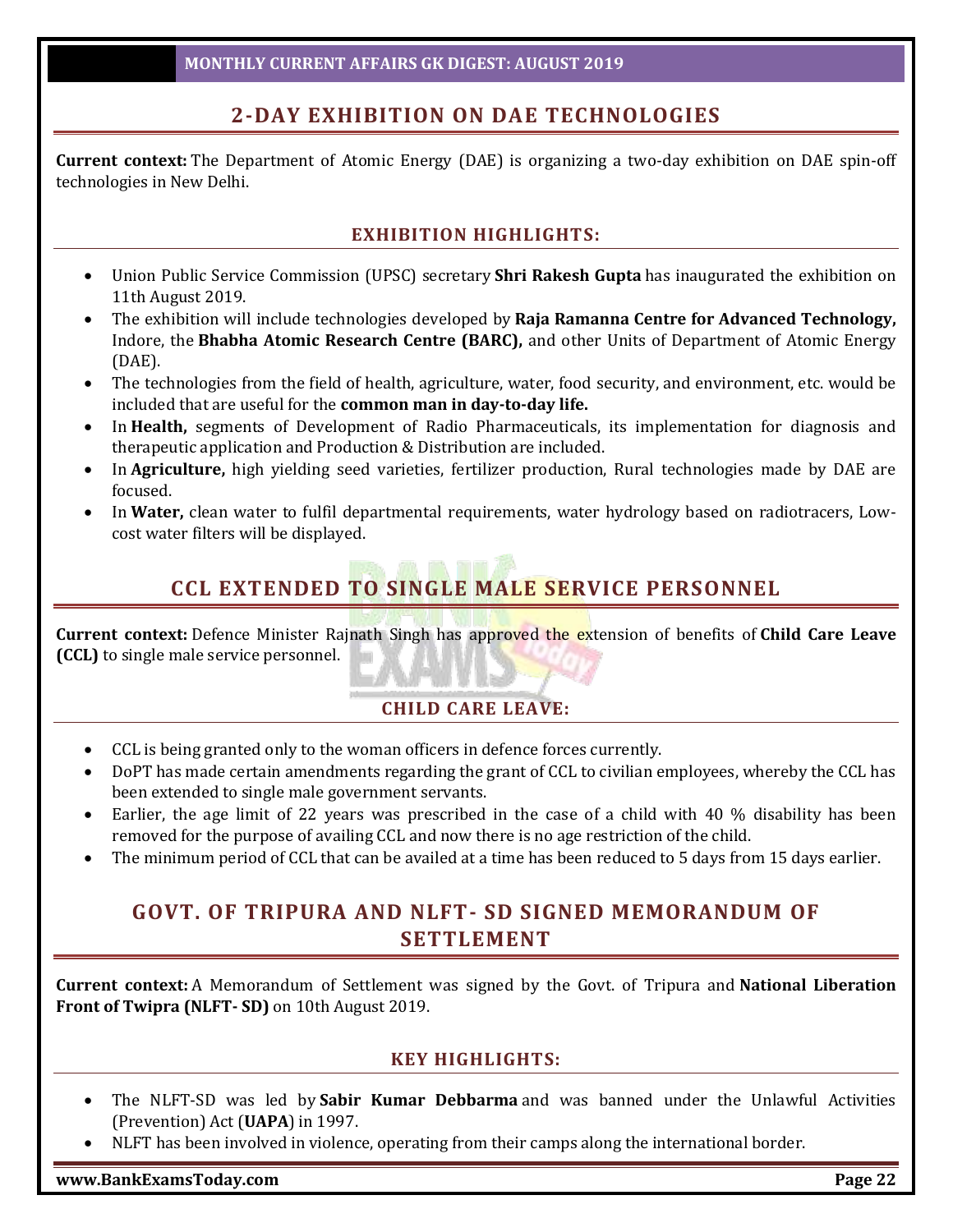- The GOI has initiated peace talks with NLFT in **2015** and there has been no violence by NLFT since 2016 after the talk.
- NLFT (SD) has surrendered 88 cadres with their weapons and agreed to **abjure the path of violence and join the mainstream.**
- The Ministry of Home Affairs will provide the surrendered cadres with benefits as per the **Surrender-cum-Rehabilitation Scheme, 2018.**
- <span id="page-23-0"></span> As per the MoS, the State Government of Tripura will help the surrendered cadres in housing, recruitment, education etc. and the GOI will consider the proposals of Tripura State Government regarding the economic development of tribal areas of Tripura.

# **NATIONAL YOUTH AWARDS ON INTERNATIONAL YOUTH DAY**

**Current context**: Kiren Rijiju, the Union Minister for Youth Affairs & Sports conferred the National Youth Awards on the occasion of **International Youth Day** on 12th August 2019.

## **INTERNATIONAL YOUTH DAY 2019:**

- The award has been conferred on **individuals** (aged between 15-29 years) and **organizations** for their contribution to areas of social service and development like health, community service, etc.
- The **Objective** of the award is to encourage young people to develop responsibility to the community, inspire them towards national development and social service and improve their own personal potential as good citizens.
- During the event, Kiren Rijiju also inaugurated a Photo Exhibition on **"China through Eyes of Indian Youth - 2019"** which showed a collection of photos taken by youth delegates who participated in the Youth Exchange Program to China.
- A cash prize of **Rs. 50,000/-,** a medal and, a certificate is given to **individuals**, a **youth organization** includes a medal, a certificate and a cash prize of **Rs. 2,00,000/-.**
- **3 awards** were also given to individuals for the Photo Exhibition on **"China through Eyes of Indian Youth - 2019".**

## <span id="page-23-1"></span>**ISRO COMMEMORATED BIRTH CENTENARY OF DR. VIKRAM SARABHAI**

**Current context:** Indian Space Research Organisation (ISRO) has launched a **year-long series of programmes** on 12th August 2019, at the birth centenary of space scientist **Dr Vikram Sarabhai.**

## **KEY HIGHLIGHTS:**

- Dr Vikram Sarabhai is the founder of ISRO as a **Physical Research Laboratory (PRL)** in **1947.**
- The inaugural function of the year-long programme was organized at Gujarat University, **Ahmedabad** which is the birthplace of Dr Vikram Sarabhai.
- Programmes including competitions for school children, space exhibitions, journalism awards and speeches by eminent personalities would be conducted across 100 selected cities from 12th August 2019.
- The yearlong celebration will end on **12th August 2020.**
- During the inaugural ceremony, a **commemorative coin** has been unveiled along with a unique **"Space on Wheels"** exhibition inside the bus was also inaugurated.
- Dr Vikram Sarabhai also is known as **the father of Indian Space Program** and a Coffee Table Book and a photo album of on life was unveiled on the occasion by ISRO.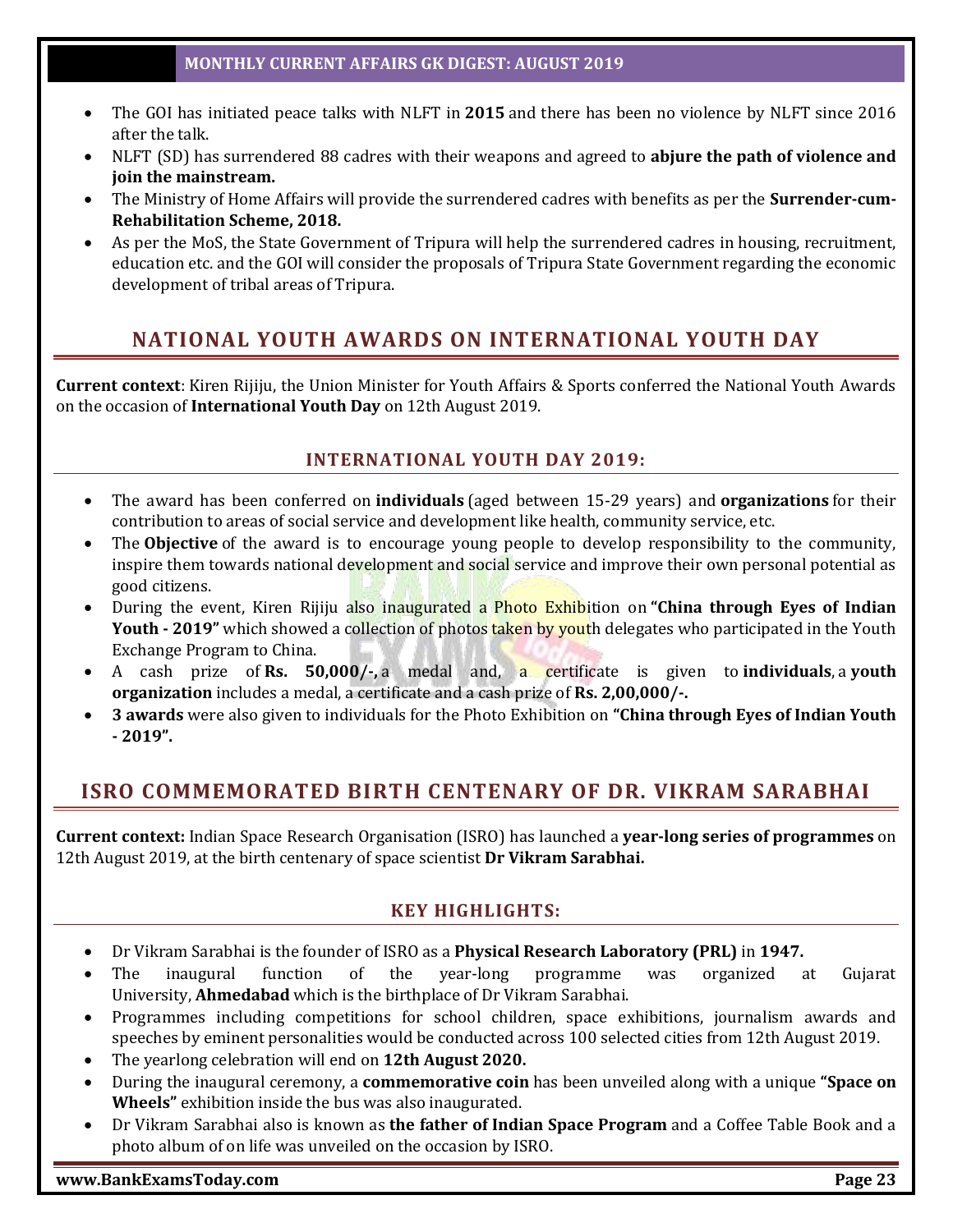<span id="page-24-0"></span> **Dr Vikram Ambalal Sarabhai** was an Indian Scientist, astronomer, and physicist. He was awarded **Padma Bhushan in 1966** and the **Padma Vibhushan (posthumously) in 1972.**

# **UNLAWFUL ACTIVITIES (PREVENTION) AMENDMENT ACT, 2019**

**Current context:** President Ram Nath Kovind gave his assent to the **UAPA Act, 2019** that deals with conditions of **declaring individuals as terrorists and seizing their property.**

## **UNLAWFUL ACTIVITIES (PREVENTION) AMENDMENT BILL, 2019:**

- The **Lok Sabha** passed the bill on 24th July 2019 and **Rajya Sabha** passed it on 2nd August 2019.
- The UAPA Act, 2019 amended the **UAPA Act, 1967.**
- The amended act has an **objective** to facilitate speedy investigation for terrorists and related offences and their prosecution.
- The bill ensures a provision of declaring a person terrorists as per the **global practices** and aimed at effectively preventing unlawful terrorist activities in the country.
- The act empowered the government to declare a person/individual as terrorists and his personal or financial information can be shared with any western agencies.
- It gives power to the **rank of Inspector of NIA (National Investigating Agency)** to conduct raids anywhere in the state without prior permission of the state government and the NIA can also grant approval to seize or attach the property of the terrorist.
- <span id="page-24-1"></span>The amended act put a restriction on travelling for such individuals declared as terrorists.

# **AISHWARYA PISSAY BECOMES 1ST WOMEN TO WIN FIM WORLD CUP**

**Current context:** Aishwarya Pissay won the **FIM Baja World Cup 2019**( Fédération Internationale de Motocyclisme) in **women's category** on 12th August 2019.

## **KEY HIGHLIGHTS:**

- The final round of the championship was held at **Varpalota in Hungary.**
- She won the first round that held in Dubai, third in 2nd round (Portugal), fifth in 3rd round (Spain) and fourth in the final round (Hungary) and finished with a tally of 65 points.
- She is 23-years-old and was **placed second in the junior category with 46 points**, behind Tomas de Gavardo (60) of Chile.
- She defeated **Portugal's Rita Vieira** (with 61 points) in the final overall standings for women.
- She is the **only** among the 5 candidates to qualify all the four rounds and she got an advantage due to this.
- <span id="page-24-2"></span>**FMSCI (Federation of Motor Sports Clubs of India)** is the governing body for sports in India.

# **TEXTILES GALLERY AT NATIONAL CRAFTS MUSEUM IN NEW DELHI**

**Current context:** Union Minister of Textiles, Smriti Zubin Irani, inaugurated **Textiles Gallery at National Crafts Museum** in **New Delhi** on 13th August 2019.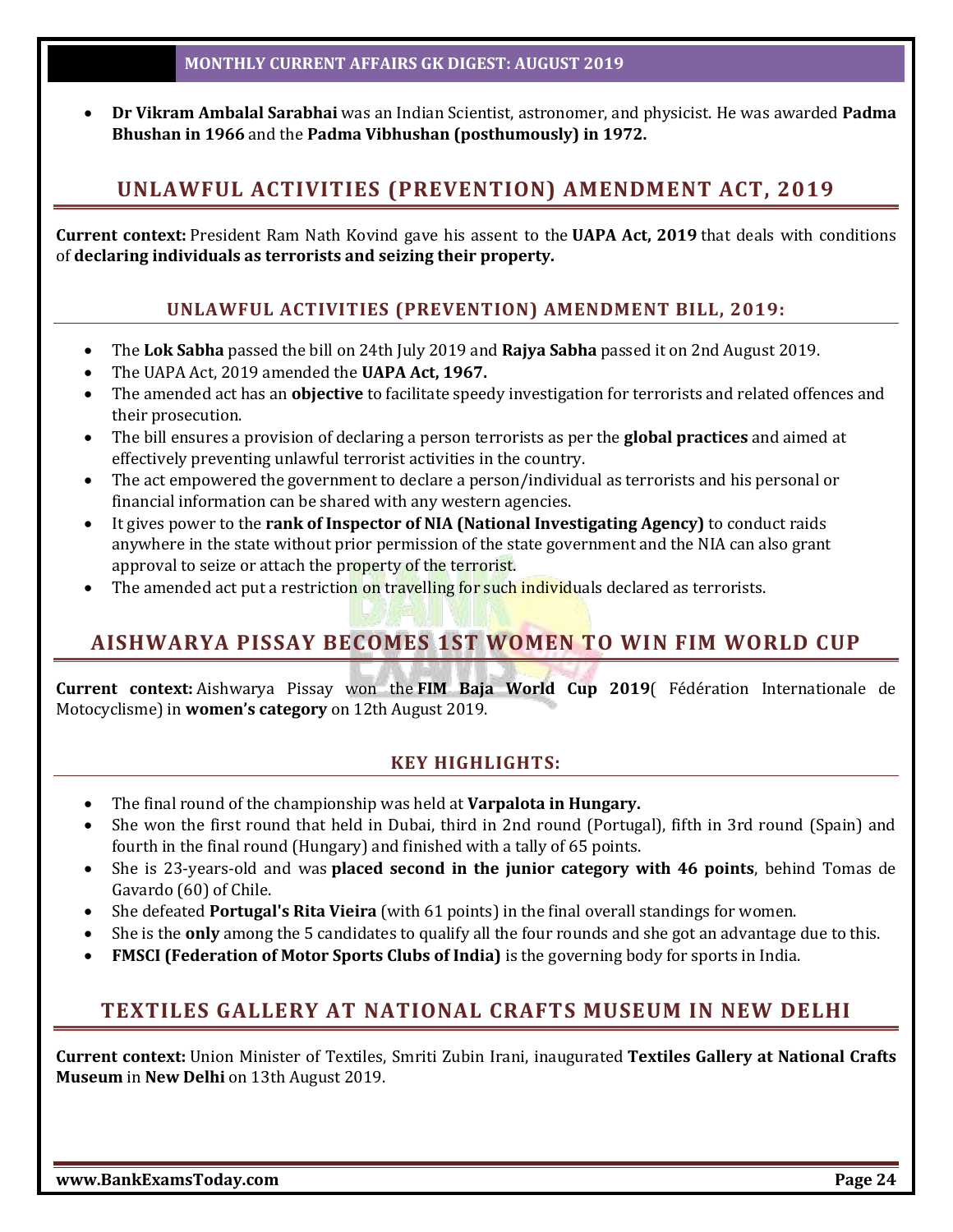## **KEY FACTS:**

- The craft museum has a rich collection on display to exhibit the fine **Indian Craftsmanship to the public.**
- The masterpieces of traditional handlooms are assembled in a juxtaposed manner with modern audiovisual effects to give a soft touch of Indian craft and traditions.
- The Gallery is divided into categories of over more than **30 traditions** and consists of more than **230 different types of textiles collections.**
- There are five zones in the gallery and each zone has been named on the intricacies of the textiles namely dying (Ikatpatola), weaving, embroidery, TanaBana based and as a pattern (Bandhej, Kalamkari, and Leheria).
- The display concept has been based on three categories:
- **Pre Loom "Ikat":** where the design is transferred to the yarn before the yarn is placed on the loom and is already visualized.
- **On- Loom:** the design is entered on the loom while weaving brocade, weaved shawls, muslin, jamdani and weaved sarees.
- <span id="page-25-0"></span>**Post Loom:** embroidery and kalamkari come in this category of techniques that can be done on the cloth after it is woven-block printing.

# **RPF LAUNCHED "OPERATION NUMBER PLATE"**

**Current context: Railway Protection Force (RPF)** of Indian Railways launched **"Operation Number Plate",** a Special Drive to **identify and verify all vehicles parked in Railway premises.**

#### **ABOUT RPF:** w

- Railway premises includes parking's, circulating area, and the 'No Parking' areas for a longer duration.
- The unidentified vehicles on the railway premises are considered a **serious threat** to the security and safety of passengers and other stakeholders of railways.
- It has been conducted specifically for the upcoming celebrations of **Independence Day** on 15th August 2019.
- The drive is conducted as a special drive from **9th August to 11th August** at 466 Railway Stations all over Indian Railways.
- <span id="page-25-1"></span>A fine of **Rs. 59000/-** have been recovered as the charges for unauthorized parking.

# **SWACHH SURVEKSHAN 2020**

**Current context:** Minister of State (Independent Charge) for Housing & Urban Affairs (MoHUA), Hardeep Singh Puri launched the Swachh Survekshan 2020 (SS 2020) on 13th August 2019.

## **FEATURES OF SWACHH SURVEKSHAN 2020:**

- SS 2020 is the **5th edition** of the annual cleanliness survey conducted by **MoHUA.**
- SS 2020 field survey would be conducted in **January 2020** for a Clean, Garbage Free and Sanitary "New India".
- The new edition of SS 2020 indicators has a major focus on both the quarterly and annual assessments on **complete faecal sludge management and wastewater treatment.**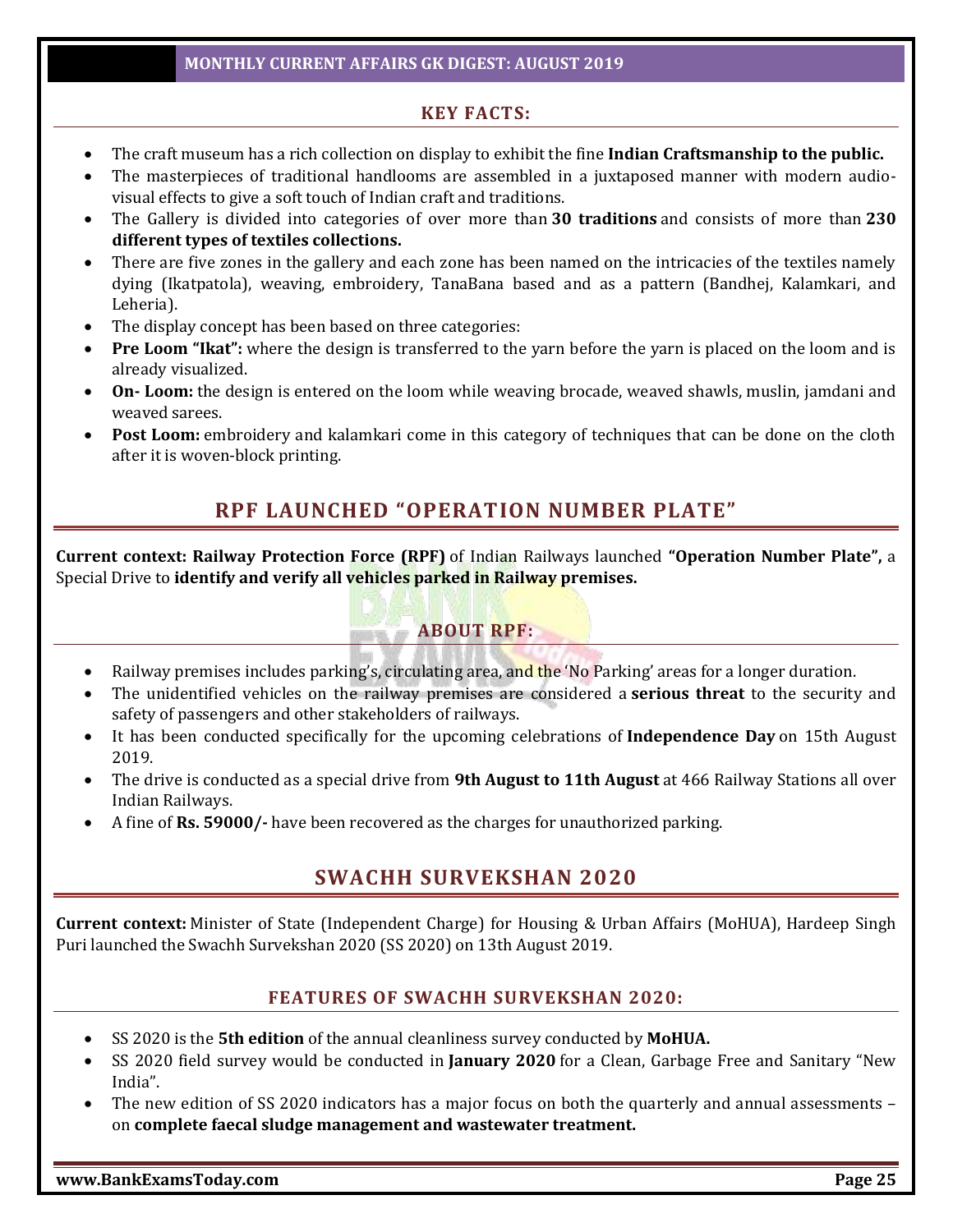- A special **Swachh Survekhan theme song** featuring Kangana Ranaut, singers Kailash Kher and Monali Thakur were also launched at the event.
- Along with SS 2020, **Swachh Nagar –** an integrated waste management app, **SBM Water PLUS** Protocol and Toolkit, and AI-enabled **mSBM App** were also launched at the occasion.
- The Swachh Survekshan 2020 Toolkit contains the component indicators with scores and a detailed survey methodology to help cities to prepare themselves for the next year survey.
- The Ministry also launched **the Water PLUS Protocol** that aims to provide a guideline for cities/towns to ensure that no untreated wastewater is released into the environment.
- MoHUA also launched the **Swachh Nagar Mobile App** with features such as tracking of waste collection by urban local bodies through providing route and vehicle monitoring information to citizens.

# <span id="page-26-0"></span>**REPORT OF THE HIGH LEVEL COMMITTEE ON CSR PRESENTED TO FM**

**Current context:** Injeti Srinivas, Secretary (Corporate Affairs) presented the Report of the High-Level Committee on **Corporate Social Responsibility (CSR)** to the Finance Minister on 13th August 2019.

## **RECOMMENDATIONS OF THE COMMITTEE:**

- The High-Level Committee on CSR was chaired by the Secretary (Corporate Affairs) **Injeti Srinivas** and was constituted in **October 2018** to review the existing CSR framework and make recommendations on strengthening the CSR ecosystem.
- The main recommendations of the High-level committee include:
	- $\circ$  Provision for carrying forward of unspent balance for a period of 3 5 years.
	- o Making CSR expenditure tax-deductible.
	- o Balancing local area preferences with national priorities.
	- o Registration of implementation agencies on MCA portal.
	- o Introducing impact assessment studies for CSR obligation of 5 crores or more.
	- o Aligning Schedule 7 of companies act with the SDGs by adopting an SDG plus framework.
	- o Allowing CSR in social benefit bonds, promoting social impact companies, and third-party assessment of major CSR projects.
	- o Developing a CSR exchange portal to connect beneficiaries, agencies and contributors.
	- o Companies with CSR prescribed amount below Rs. 50 lakh may be exempted from constituting a CSR Committee.

# **PRESIDENT AWARDED THE CERTIFICATE OF HONOUR**

<span id="page-26-1"></span>**Current context:** President Ram Nath Kovind has awarded the Certificate of Honour to the scholars for the year 2019.

## **MAHARSHI BADRAYAN VYAS SAMMAN AWARD 2019:**

- The certificates are given to the scholars of Sanskrit, Persian, Arabic, Pali, Prakrit, Classical Kannada, Classical Telugu, Classical Malayalam and Classical Odiya.
- In addition to the award, the president has also announced **Maharshi Badrayan Vyas Samman award 2019.**
- The MBVS award 2019 is given to the scholars of Sanskrit, Persian, Arabic, Pali, Prakrit, Classical Kannada, Classical Telugu, Classical Malayalam and Classical Odiya.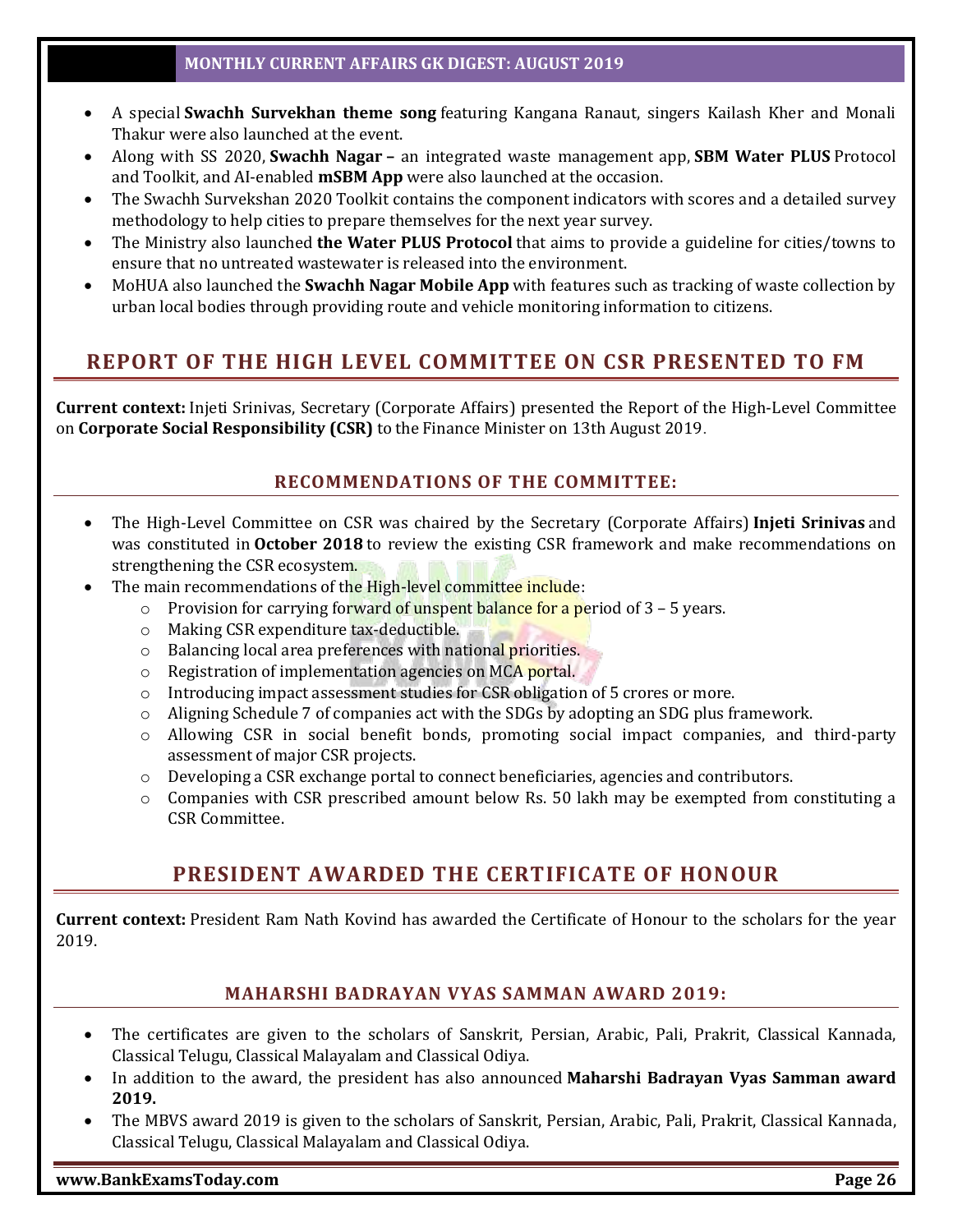- The award is given once a year on **15th August i.e. Independence day** and was introduced in the year **2002.**
- The award is given to scholars from the **age group of 30 to 45 years.**
- <span id="page-27-0"></span> The award given by the president **contains** a certificate of honour, a memento and Rs 1 lakh as a one-time cash prize.

# **DEEPAK PUNIA WON GOLD MEDAL AT THE JUNIOR WORLDS**

**Current context:** Deepak Punia has become **India's first wrestler** to win junior World Championship on 14th August 2019 in 18 years.

## **KEY HIGHLIGHTS:**

- He has won a **gold medal** at the **junior wrestling World Championship** with a win over **Russia's Alik Shebzukhov** to win the 86kg junior freestyle title.
- The tournament was held at **Tallinn, Estonia** on 14th August 2019.
- Deepak has won **silver** in the same category in **2018** in **Slovakia.**
- Deepak has won **gold** at the **Cadet World Championship in 2016.** He has missed out on a bronze in the junior worlds in 2017.
- <span id="page-27-1"></span> Deepak has become the first Indian to win gold since **Ramesh Kumar (69kg)** and **Palwinder Cheema (130kg)** won gold medals at the **2001** World junior championships.

# **INTER-STATE COUNCIL RECONSTITUTED WITH PM**

**Current context:** The Inter-State Council, which advises and investigates on states disputes, was reconstituted on 14th August 2019.

## **COMPOSITION OF RECONSTITUTED INTER STATE COUNCIL (ISC):**

- The council is chaired by **Prime Minister Narendra Modi** and six Union ministers and all chief ministers are its members.
- The Union ministers including Amit Shah (Home), Narendra Singh Tomar (Minister of Agriculture and Farmers Welfare, Rural Development and Panchayati Raj), Rajnath Singh (Defence), Nirmala Sitharaman (Finance), will be members of the reconstituted council.
- Chief ministers of all states and Union territories having legislative assemblies and administrators of the Union territories not having a legislative assembly will also be members of the council.
- The **Article 263 of the Constitution** contains the provisions for the establishment of an Inter-State Council which is mandated to advise upon and inquire into states disputes, investigate and discuss subjects in which the Union and one or more of the states, some or all of the states, have a common interest.
- <span id="page-27-2"></span> The **standing committee** will recommend matters pertaining to Centre-state relations for consideration of the council.

# **RBI PROPOSED EASING OF RULES FOR SANDBOX**

**Current context:** RBI has proposed to relax regulatory rules for Sandbox on a case to case basis.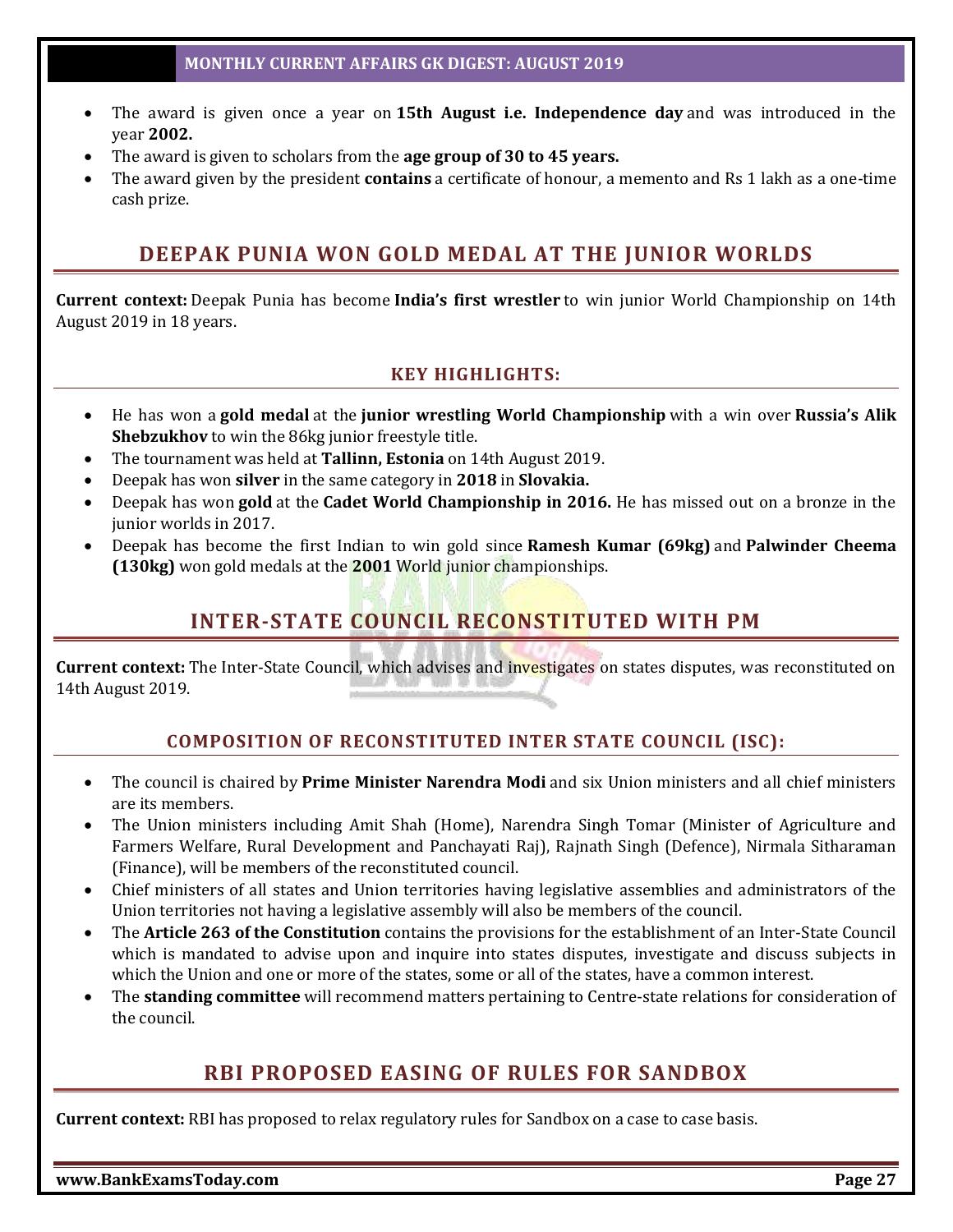#### **BENEFITS FOR REGULATORY SANDBOX:**

- Sandbox is an infrastructure that helps **FinTech companies** live to test their products or solutions, before getting the necessary regulatory approvals for the actual launch.
- RBI has proposed to grant regulatory relaxation for board composition, financial soundness and track record, liquidity requirements and management experience in its final **'Enabling Framework for Regulatory Sandbox'.**
- RBI has said that as per the latest audited balance sheet, the entity should have a minimum net worth of **Rs 25 lakh.**
- The conduct of the bank accounts of the entity as well its promoters/directors should be satisfactory and the promoters/ directors of the entity should be fit and proper.
- FinTech companies including startups, financial institutions, banks and other company providing support or partnering with financial services businesses are considered as **applicants for entry to the Regulatory Sandbox.**
- <span id="page-28-0"></span> As per RBI, products/ technology /services including trading/investing /settling in crypto assets, credit information, credit registry, cryptocurrency/crypto assets services are **not be accepted for testing.**

# **ISRO CHAIRMAN AWARDED DR. A.P.J. ABDUL KALAM AWARD**

**Current context:** Indian Space Research Organisation (ISRO) chairman **K. Sivan** was awarded Tamil Nadu government's Dr **A.P.J. Abdul Kalam Award** on 15th August 2019.

# **ABOUT K.SIVAN:**

- The award has been presented to him for his contribution promotion of science and technology and leading ISRO's successful launch of Chandrayaan-2 mission.
- The Kalam award is given to honour those hailing from **Tamil Nadu** and who work for promoting humanities, scientific growth and students' welfare.
- The award carries a **gold medal 8 gm, Rs. 5 lakh cash and a citation** which hailed K. Sivan as **"Rocket Man".**
- Under his work support, ISRO successfully launched the second moon mission Chandrayan 2, on 22nd July and he was also the chief architect of a 6D trajectory simulation software **SITARA.**
- The 62-year-old space scientist was a first graduate in his family and got his Bachelor's degree in engineering from the IIT Madras in 1980.
- <span id="page-28-1"></span> The first A.P.J. Abdul Kalam Award was presented by Jayalalithaa in 2015 to ISRO **scientist N Valarmathi** and it is given on Independence Day every year.

# **SAMARTH SCHEME**

**Current context:** Under SAMARTH, **16 out of 18 selected states** have signed a pact with the Ministry of Textiles.

## **SCHEME FOR CAPACITY BUILDING IN TEXTILE SECTOR (SAMARTH):**

- Arunachal Pradesh, Kerala, Mizoram, Tamil Nadu, Telangana, Uttar Pradesh, Andhra Pradesh, Assam, Madhya Pradesh, Tripura, Karnataka, Manipur, Haryana, Meghalaya, Jharkhand and Uttarakhand are the 16 states who have signed the MOUs.
- Odisha and Jammu and Kashmir were also selected but didn't sign the MOU.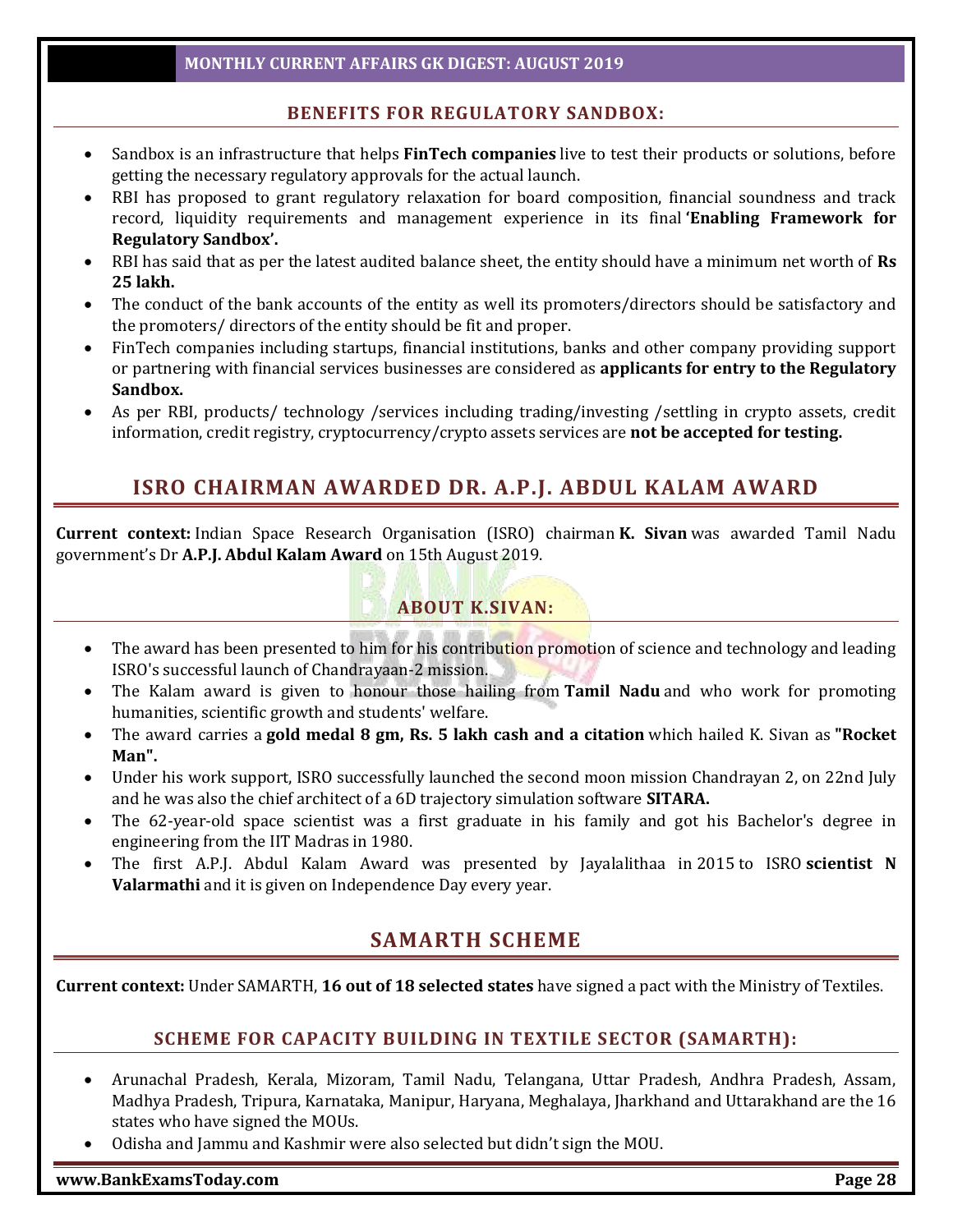- Through this MOU, 4 lakh workers will be getting skill development opportunity only with exceptions of **spinning and weaving.**
- After skill development, skilled workers will be provided with **a job in Textile industry.**
- About **three fourth of workers** in the textile industry are **women** and 70 per cent of beneficiaries of the MUDRA loan are women.
- Smriti Irani also suggested states like **Jharkhand and Tamil Nadu** reconsider their spilling target as their goal seemed a bit low.
- The **Cabinet Committee on Economic Affairs** gave its approval for the **'Samarth' Scheme** for Capacity Building in Textile Sector (SCBTS) from 2017-18 to 2019-20.
- <span id="page-29-0"></span> The scheme is to meet the skill requirements of the textiles industry. The scheme **aims** at skill development of **10 lakh youth up to 2020** with a projected outlay of Rs 1300 crore.

# **PM ANNOUNCED THE POST OF CHIEF OF DEFENCE STAFF**

**Current context:** Prime Minister Modi has announced the creation of the post of **Chief of Defence Staff (CDS)** on 15th August 2019.

## **KEY HIGHLIGHTS:**

- This will seek to ensure coordination among the air force, army, and navy for **synergies** in joint operations, intelligence, and training.
- An **implementation committee** would be formed to examine the charter and role of CDS and procedure for appointment.
- The committee will recommend the name for the post of CDS and it will be the main body of advice for the defence ministry.
- The **Kargil Review Committee headed K. Subrahmanyam,** formed after the 1999 conflict was the first to recommend the need for a CDS, but it was not implemented.
- The CDS will function as the **single-point adviser** to the government on military and defence related matters including modernisation, procurements, and doctrines of the three defence services along with nuclear issues.
- <span id="page-29-1"></span> Presently the senior-most of the three Chiefs functions as the **Chairman of Chiefs of Staff Committee (COSC)** which act as a midway to allay apprehensions over the CDS.

# **4 NEW PRODUCTS GOT GI TAG**

**Current context:** Department for Promotion of Industry and Internal Trade has registered 4 new products the Geographical Indication (GI) tag.

## **BENEFITS OF GI TAG:**

- GI is an indication used on products that have a **specific geographical origin** and conveys an assurance of quality and distinctiveness.
- **Tawlhlohpuan,** good quality fabric from **Mizoram** is a compactly woven warp yarn that is made by hand. Tawlhlohpuan is produced throughout the state of Mizoram, Aizawl and Thenzawl.
- **Mizo Puanchei** from **Mizoram** is a colourful Mizo shawl/textile used by almost every Mizo lady in festivals and ceremonies.
- **Tirur betel vine** from Kerala is recognized for both medicinal properties and its mild stimulant action.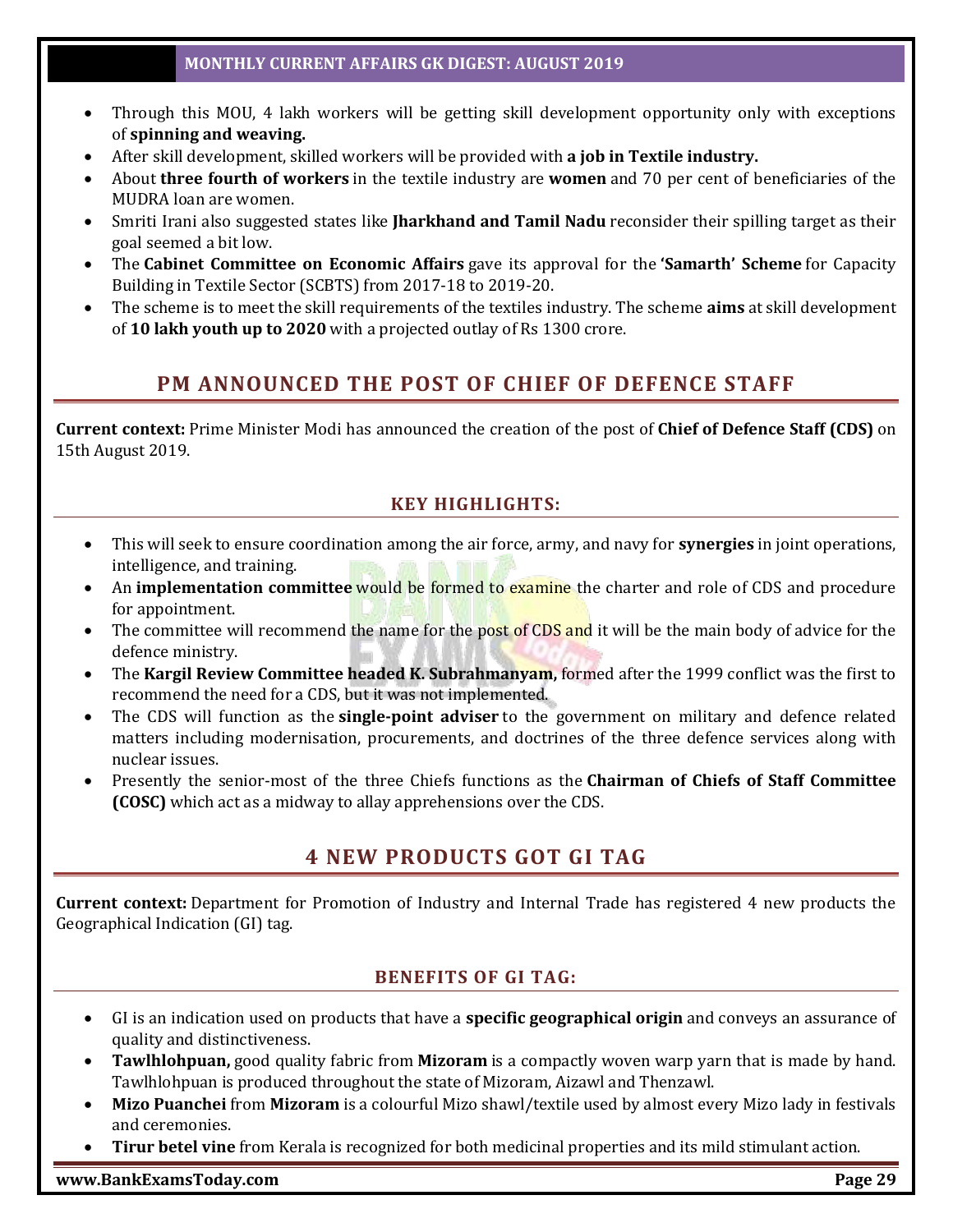<span id="page-30-0"></span> **Palani Panchamirtham,** an offering in the Abisegam of Lord Dhandayuthapani Swamy, Tamil Nadu is an abishega Prasadam. This is the **first time a temple 'prasadam'** from Tamil Nadu has been given the GI tag.

## **NATIONAL TRIBAL FESTIVAL "AADI MAHOTSAV"**

**Current context:** Ministry of Tribal Affairs with Tribal Cooperative Marketing Development Federation of India **(TRIFED)** to start Aadi Mahotsav (National Tribal Festival) from 17th August 2019.

## **ABOUT "AADI MAHOTSAV":**

- The festival is a **9-day event** from 17th August till 25th August 2019 and is to start at **Polo Ground, Leh-Ladakh.**
- The **theme** of the Aadi Mahotsav 2019 is **"A celebration of the spirit of Tribal Craft, Culture and Commerce".**
- TRIFED is to play the role of a 'Service provider' & 'Market Developer' for the event
- Around 160 Tribal artisans from more than 20 states across the country would participate and showcase their masterpiece in areas of Tribal Textiles, Tribal Jewellery, and Tribal Paintings etc.
- The tribes constitute over **8% of the country's population** and correspond to over 10 crore Indians.
- <span id="page-30-1"></span> The Ministry of Tribal Affairs has conducted such mega fair in all 27 states and this is the **first time that the Aadi Mahotsav is being held in Ladakh.**

# **MINISTRY OF CORPORATE AFFAIRS CHANGED DVRS LIMIT**

**Current context:** The Ministry of Corporate Affairs has relaxed norms with respect to shares with **Differential Voting Rights (DVRs)** provisions under the Companies Act.

## **KEY FACTS:**

- The ministry has amended the Companies (Share Capital & Debentures) Rules under the **Companies Act 2013** for making changes to the DVRs.
- The limit of issuing Differential Voting Rights (DVR) shares has been **revised from 26% to 74%.**
- The step has been taken to provide relief **to Start-ups** for raising capital from abroad while retaining control over their company's decision-making process.
- The change will allow Indian companies to issue majority shares with differential voting rights (DVRs).
- The earlier requirement of **distributable profits for 3 years for a company** to be eligible to issue shares with DVRs is also **removed.**
- The DVRs norms have been amended to enable promoters of Indian companies to retain control.
- <span id="page-30-2"></span> The GOI has taken the step in response to requests from **startups** and innovative **tech companies** to strengthen them.

# **COMMITTEE TO REVIEW DEFENCE PROCUREMENT**

**Current context:** Defence Minister Rajnath Singh approved a Committee to review the **Defence Procurement Procedure** on 17th August 2019 to strengthen 'Make in India'.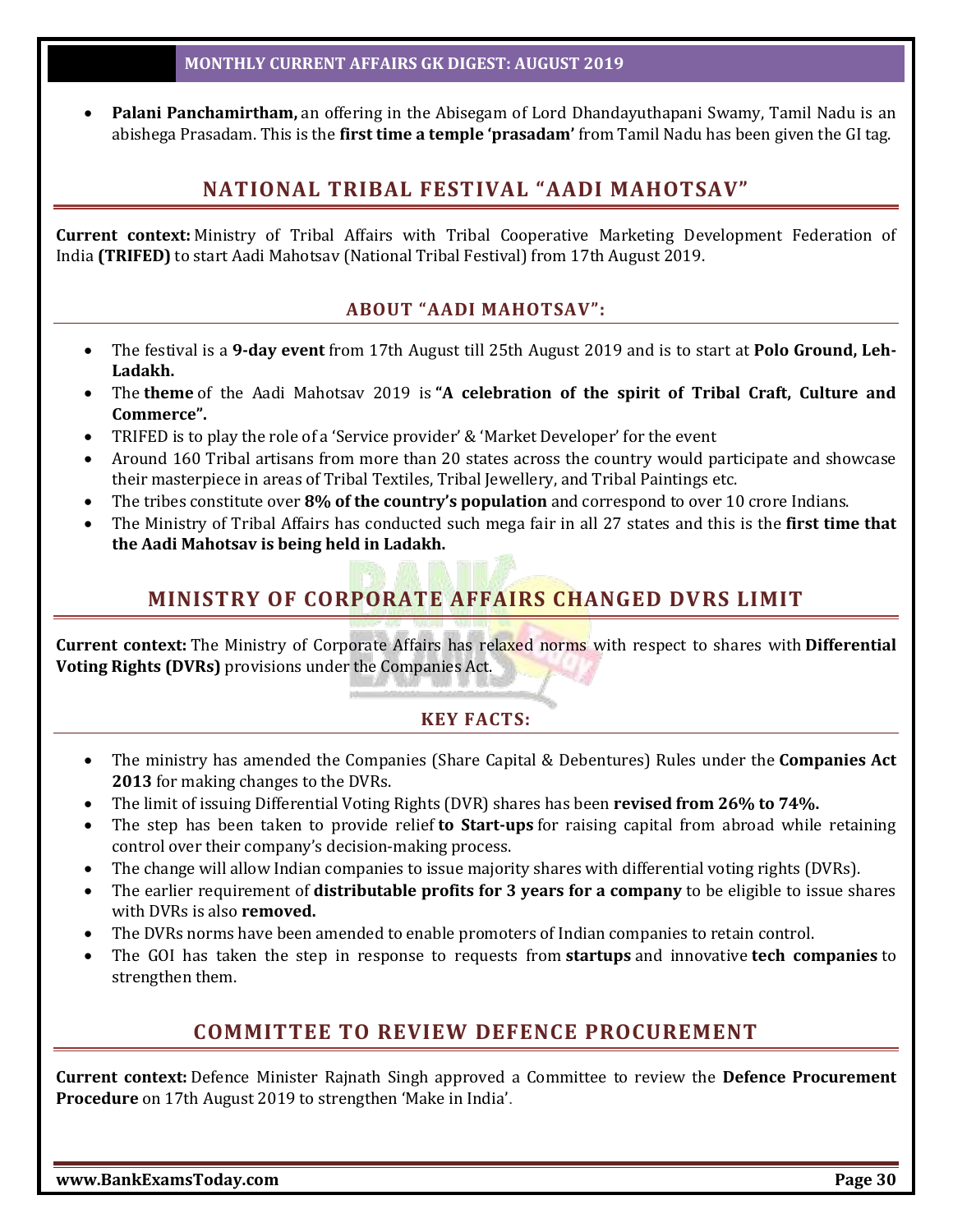## **KEY HIGHLIGHTS ABOUT COMMITTEE:**

- The Committee would work under the **Chairmanship of Director General (Acquisition).**
- It is set up to review the **Defence Procurement Manual (DPM) 2009** and the **Defence Procurement Procedure (DPP) 2016.**
- The committee **aims** to ensure a seamless flow from asset acquisition to life cycle support by revising and aligning the procedures and strengthen the 'Make in India' initiative.
- It will remove procedural bottlenecks and hasten defence acquisition and optimise life cycle support for equipment.
- Along with DG (Acq), 11 other members who **are not below the rank of Joint Secretary/Major General equivalent** are its part.
- It targets to simplify policy and procedures to develop robust Defence Industrial base and facilitate greater participation of Indian Industry.
- <span id="page-31-0"></span>The committee has been given a time frame of **6 months** to submit its recommendations.

# **BASIC 28TH MINISTERIAL ON CLIMATE CHANGE**

**Current context:** The 28th ministerial meeting of the BASIC countries on climate change occurred from 14th to 16th August in **Sao Paulo, Brazil.**

## **KEY HIGHLIGHTS OF MEETING:**

- Union Minister for Environment, Forest and Climate Change, Shri Prakash Javadekar was the representative from India.
- The countries urged developed countries to **mobilize \$100 billion annually by 2020** to fulfil their climate commitments under the Green Climate Fund (GCF).
- This would be additional support which is over and above their **0.7% of Gross National Products (GNP) commitment.**
- The BASIC nations comprise of **Brazil, South Africa, India, and China.**
- South Africa, Brazil, China, and India together constitute the **one-third of the world's geographical area** and **almost 40% of the world's population.**
- The BASIC countries were formed by an agreement on **28th November 2009.**

# <span id="page-31-1"></span>**2-DAY INTERNATIONAL CONFERENCE ON TEACHER EDUCATION BY NCTE**

**Current context:** The Union Human Resource Development Minister, Ramesh Pokhriyal 'Nishank' inaugurated two-day International Conference on Teacher Education on **17th August 2019.**

- The Conference titled **"Journey of Teacher Education: Local to Global"** and was held in New Delhi.
- The **National Council of Teacher Education (NCTE)** is organizing the two-day event as part of silver jubilee celebration of its establishment in **1995.**
- The focus of the event was on the internationalization of teacher education, innovations in teaching practices, inclusive education in the teaching-learning environment, etc.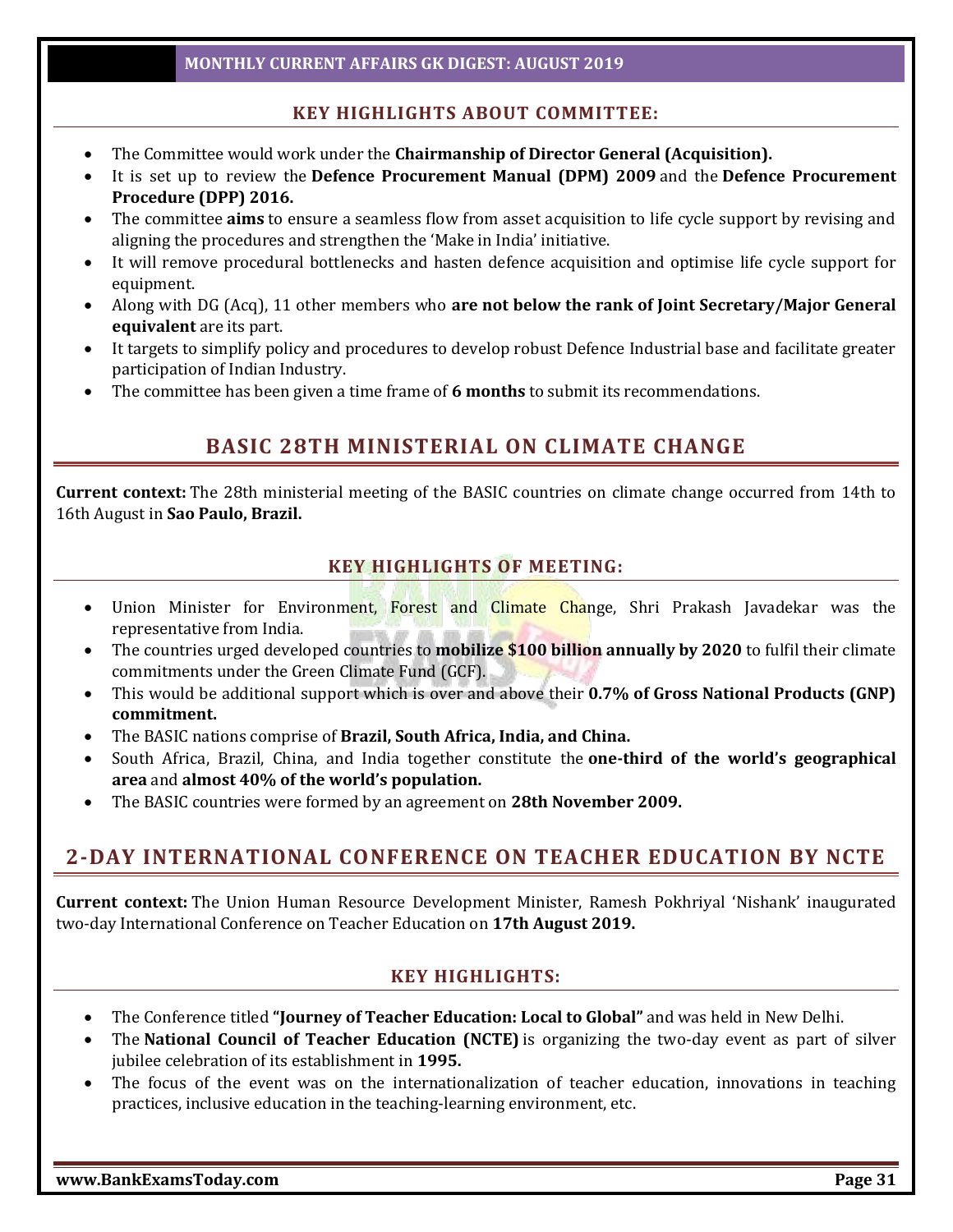- Ms. Rina Ray, Secretary of Department of School Education & Literacy, MHRD said that the HRD Ministry will launch the **world's biggest project for teacher training named NISHTHA** (National Initiative on School Teachers Head Holistic Advancement) on 22nd August 2019.
- The project NISHTHA would train more than 42 lakh teachers.
- <span id="page-32-0"></span> NCTE was established on **17th August 1995** and worked for setting norms and standards for teachers and achieve coordinated development of the teacher education system and also act as an advisory body to Central and State Governments.

## **PM MODI VISIT TO BHUTAN**

**Current context:** PM Modi has made his visit to Bhutan on 17th August 2019 **to further deepen the bilateral ties between the countries.**

## **KEY HIGHLIGHTS OF VISIT:**

- The two countries inked 10 MoUs in the fields of space research, IT, power, aviation, and education to infuse new energy in their ties.
- Along with MoUs, PM Modi along with **Bhutanese Prime Minister Lotay Tshering** jointly inaugurated the **Ground Earth Station and SATCOM network**, developed for utilization of South Asia Satellite in Bhutan with assistance from ISRO.
- Both the leaders also inaugurated the 720 megawatts (MW) **Mangdechhu hydel power project.**
- Performance on the life of Prime Minister Modi was performed and a cultural programme was organized highlighting the histories of India and Bhutan.
- <span id="page-32-1"></span>PM Modi also visited **Semtokha Dzong** which is an important spiritual and cultural landmark in Bhutan.

# **DEBT WAIVER FOR 'SMALL DISTRESSED BORROWERS'**

**Current context:** The government has planned to give debt waiver for **small distressed borrowers under the insolvency law framework.**

#### **KEY FACTS:**

- The Corporate affairs secretary **Injeti Srinivas** said that the waiver would be given as part of individual insolvency for small distressed borrowers from the **economically weaker section (EWS) only.**
- The proposed waiver would be offered as part of **'Fresh Start' provisions** under the IBC Code.
- IBC consists of various thresholds for 'Fresh Start', including that the gross annual income of the debtor does not exceed **Rs60,000.**
- The aggregate value of the qualifying debts does not exceed Rs35,000 and the aggregate value of the debtor's assets should not be more than Rs20,000.
- The **conditions** as per the IBC code include that the person should not be having an own dwelling unit, irrespective of whether it is encumbered or not.
- The IBC provides the guideline to deal with distressed assets in a time-bound manner through a marketdriven approach.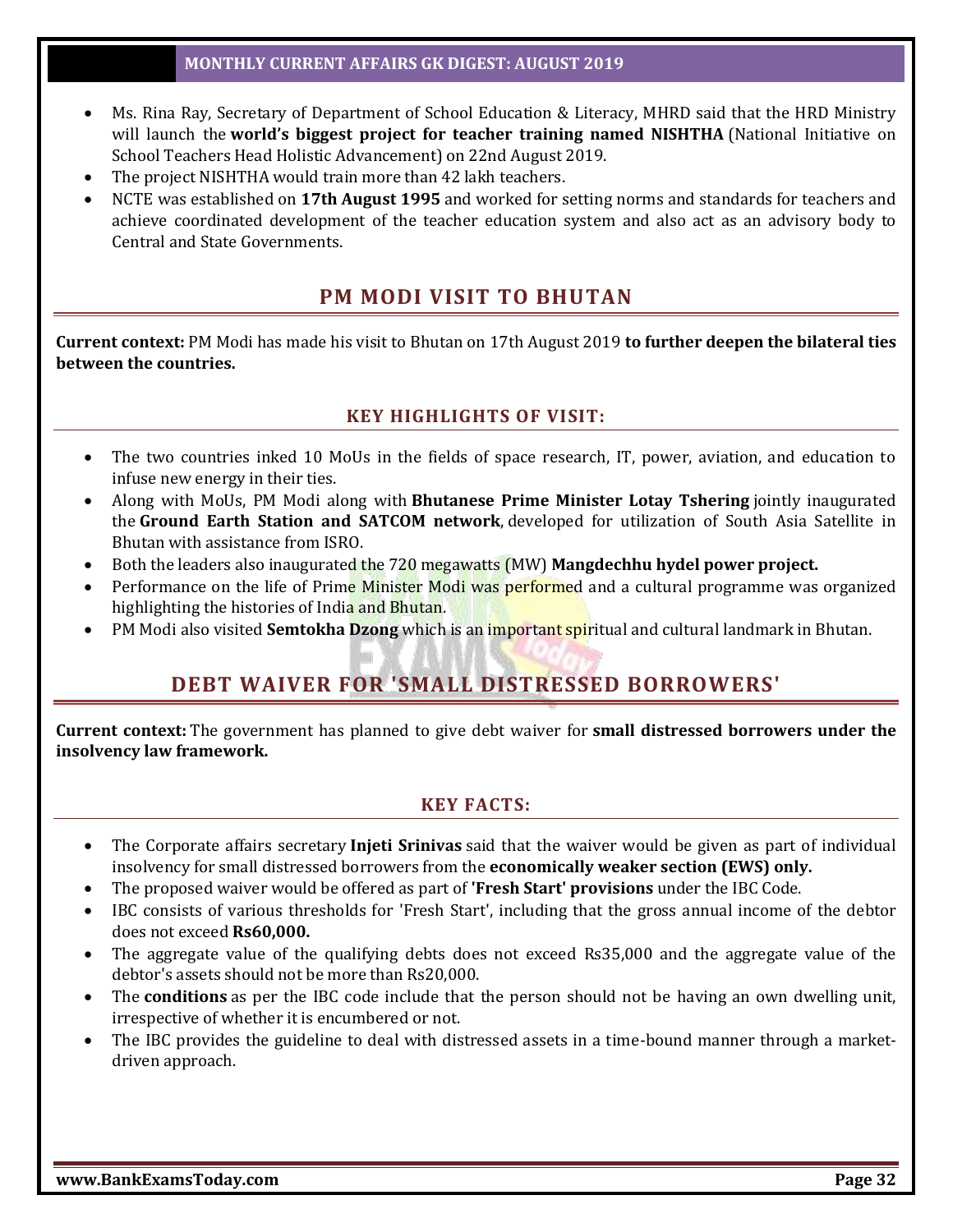## **GOLD AT ATHLETICKY MITINK REITER EVENT**

<span id="page-33-0"></span>**Current context: Sprinters Hima Das and Mohammad Anas** have won the gold each in **300m races** at the Athleticky Mitink Reiter event held on 18th August 2019.

## **ABOUT HIMA DAS AND MOHAMMAD ANAS:**

- The event was held in **Czech Republic.**
- Hima won the gold in women's event and Mohammad Anas claimed the gold in men's category.
- This was Hima's **sixth gold in 2019** in European races since 2nd July 2019.
- Her last win was on July 20 when she clinched a gold in her pet 400m event at **Nove Mesto in Czech Republic.**
- Mohammad Anas won the gold in just 32.41 seconds.
- <span id="page-33-1"></span>India's **Nirmal Tom** clinched a bronze medal in the same event by clocking a timing of 33.03 seconds.

# **FISH SPECIES DISCOVERED IN ARUNACHAL PRADESH**

**Current context:** Zoology Researchers of the **Rajiv Gandhi University (RGU)** have discovered 5 new fish species across various districts of the state.

# **ABOUT THE FISH SPECIES:**

- **The scientific names of the newly-discovered fish species are:**
	- o **Exostoma kottelati,** found in Ranga river in Lower Subansiri district
	- o **Mystus prabini,** found in Sinkin and Dibang rivers in Lower Dibang Valley district
	- o **Physoschistura harkishorei,** found in Dibang and Lohit rivers in Lower Dibang Valley district
	- o **Garra ranganensis,** found in Ranga river
	- o **Creteuchiloglanis tawangensis,** found in the Tawangchu river in Tawang district
	- o The water bodies in A.P. in remote areas are not easily accessible to the researchers due to a difficult terrain
	- o The Zoology team of RGU was led by **Professor DN Das**

# <span id="page-33-2"></span>**ATAL BIHARI VAJPAYEE RESIDENTIAL SCHOOLS TO BE SET UP BY UP**

**Current context:** Yogi Adityanath, Uttar Pradesh Chief Minister has announced to set up a residential school named after **Atal Bihari Vajpayee** and other major initiatives.

## **ABOUT:**

- **Atal Bihari Vajpayee residential schools** would be set up for **children of labourers** in all 18 divisions of the state.
- He has announced the plan as a tribute to Vajpayee on his **first death anniversary.**
- The state government is also setting up a memorial in his name in **Bateshwar, UP.**
- The **Ekana Cricket Stadium** in Lucknow is also named after Mr. Vajpayee.
- He has also said that a **satellite centre of KGMU** is being set up in **Balrampur,** from where Vajpayee had contested elections in 1957.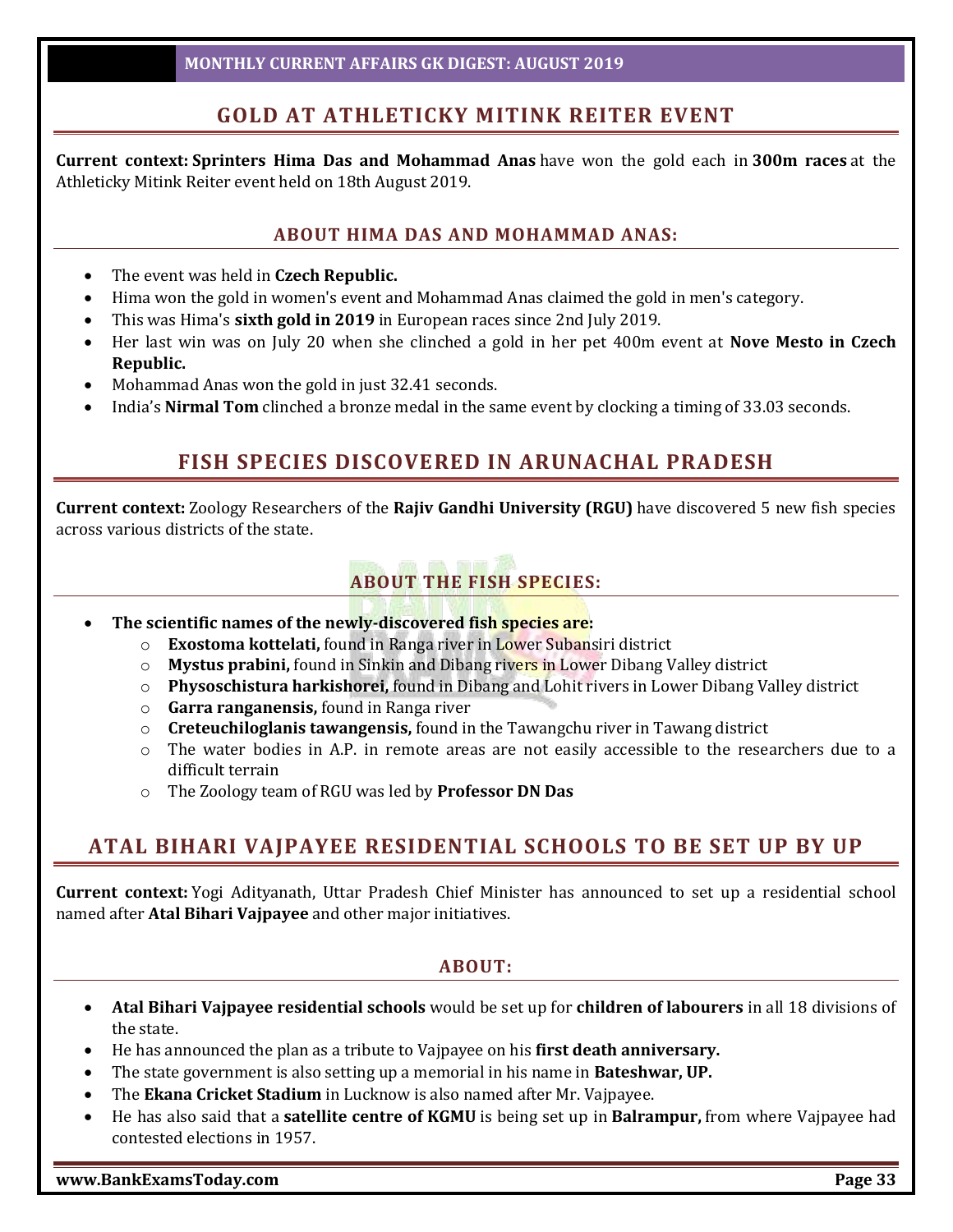- A 25-foot-tall statue will be stalled at the Secretariat Lok Bhawan on Vajpayee's birth anniversary on 25th December 2019.
- <span id="page-34-0"></span> The state government has also decided to establish a **'Centre of Excellence'** in DAV college in Kanpur where Atal Ji had taken his education.

# **GOVT REMOVED DRR FOR HFCS, NBFCS AND LISTED FIRMS**

**Current context:** The Government has removed the **Debenture Reserve Requirement (DRR)** for issuance of debentures by **HFCs, NBFCs and listed firms** to reduce the cost for raising capital.

## **KEY HIGHLIGHTS:**

- Earlier, the entities raising money had to create Debenture Redemption reserves under the companies law.
- **Companies (Share Capital & Debentures) Rules** have been amended by the ministry to effect the changes.
- The finance ministry has removed the requirement for a **DRR of 25 per cent of the value of outstanding debentures** issued by NBFCs, listed firms and Housing Finance Companies (HFCs)
- The changes would be applicable for both **public issues as well as private placements.**
- For **unlisted companies,** the DRR requirement has been **reduced from 25% to 10%** of the outstanding debentures.
- The government has taken the measure to reduce the cost of capital raised by issuing debentures by the companies and is expected to deepen the bond market.
- <span id="page-34-1"></span> Earlier, the **NBFCs and HFCs** had to create DRR when they opted for **public issue** of debentures and the **listed companies** had to create a DRR for **both private as well as public placements of debentures.**

# **SEBI PUTS PENALTY ON VIOLATION OF DISCLOSURE NORMS**

**Current context:** SEBI has put a penalty of **Rs 20,000** per day on companies for violating certain provisions of **Issue of Capital and Disclosure (ICDR) Regulations.**

- In the case where **shareholders' approval** for making the bond issue is **not required,** the fine will be applied if the bond issue is delayed beyond **15 days** (from date of approval) after the board of directors have issued.
- In the case where **shareholders' approval** for making the bond issue is **required**, the fine will be applied if the bond issue is delayed beyond **2 months** from the date of the meeting of the board of directors.
- SEBI also clarified that it may grant approvals for the listing and trading of promoter's bonus shares, only after the listed entity makes payment of the requisite fine.
- Entities that didn't complete the conversion of convertible securities and allot the shares within 18 months from the date of allotment of such securities are also **levied with the fine.**
- As per the regulation, the fine would be credited to the **"Investor Protection Fund"** of the concerned exchange.
- The non-compliant listed entity to pay fine within **15 days** from the date of the notice issued by the exchanges.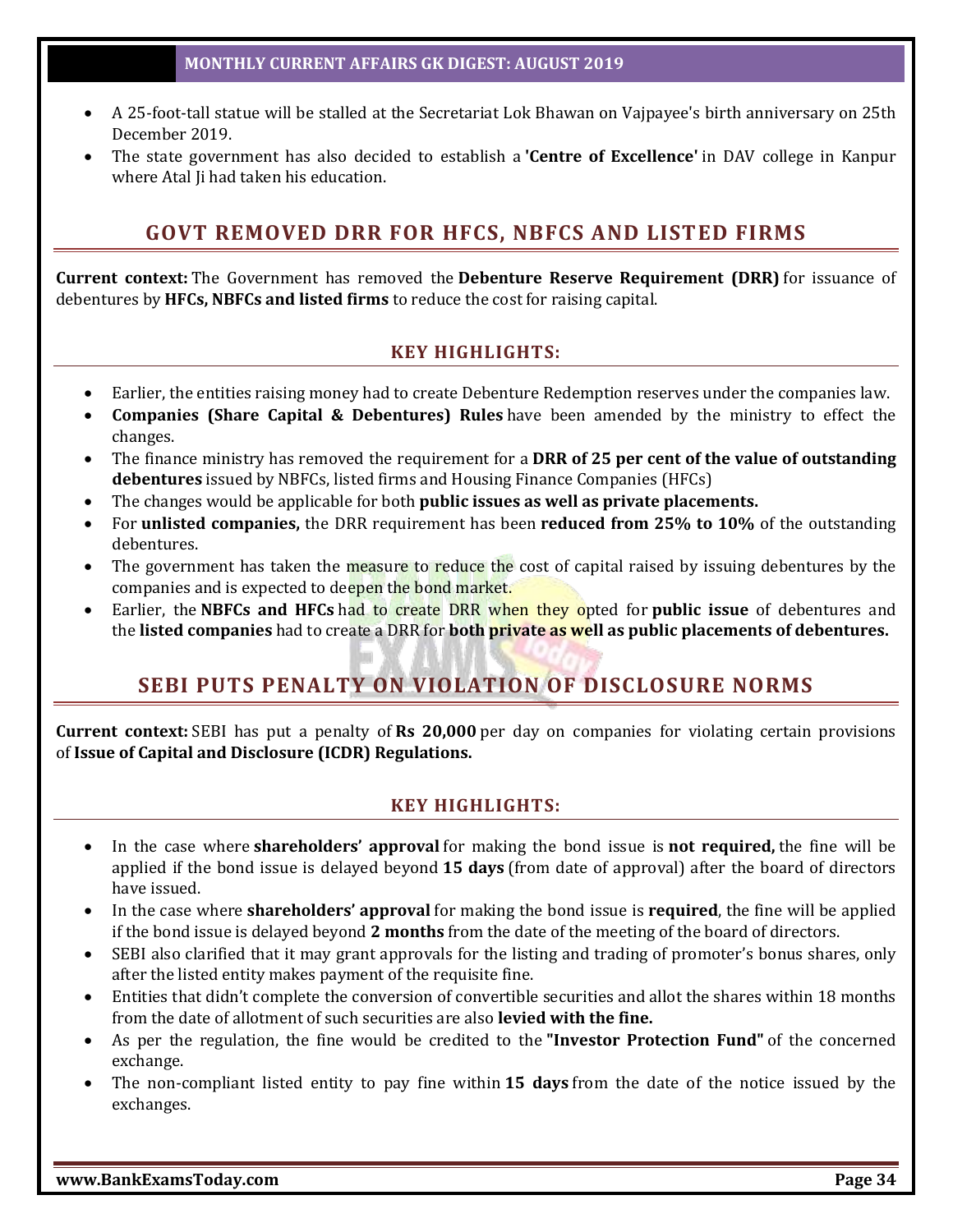## <span id="page-35-0"></span>**FINMIN CONDUCTS "BOTTOM-UP CONSULTATIVE PROCESS" FOR PSBS**

**Current context:** The Finance Ministry has taken an initiative to seek feedback on several issues from the PSBs (Public Sector Banks) and to prepare a roadmap for the coming years.

## **ABOUT "BOTTOM-UP CONSULTATIVE PROCESS":**

- The ministry has asked banks to align themselves to the **national priorities** and involve all their approximately 1 lakh branches in the exercise.
- Some of the **national priorities to which banks need to align include** Jal Shakti Mission, doubling farm income, housing for all, ease of living, corporate social responsibility, education loans, and financial inclusion.
- The **State-level Bankers' Committee** will discuss the issues received from the feedback and it will be followed by a **national-level interaction** in September.
- A similar exercise was conducted by the **Union Bank of India** on areas of enhancing credit to small businesses, doubling farmers' income etc.
- <span id="page-35-1"></span> The exercise, termed as **"bottom-up consultative process"** for PSBs, will also provide a direction to the banks for the next five years.

# **UNIFORM AGE OF RETIREMENT FOR CAPF PERSONNEL**

**Current context:** The Union Home Ministry order made all personnel of the forces to superannuate at the **age of 60, instead of 57 years.**



- The personnel of the forces **includes** the Central Reserve Police Force, Indo-Tibetan Border Police, Border Security Force, Sashastra Seema Bal.
- The development is triggered by a January order of the **Delhi High Court,** which has declared the different age of superannuation of personnel as **"discriminatory and unconstitutional".**
- According to the present policy, all personnel in the Central Industrial Security Force and the Assam Rifles retire at the **age of 60** and personnel in CRPF, SSB, BSF, ITBP from the ranks of commandant to the constable retire at the **age of 57.**
- <span id="page-35-2"></span> These forces are deployed across the country for conducting operations of internal security like anti-Naxal operations, counterterrorism, border guarding and maintenance of law and order.

# **NATIONAL SPORTS AWARDS -2019**

**Current context:** Ministry of Youth Affairs and Sports has announced the list of selected candidates for the National Sports Awards -2019.

## **NATIONAL SPORTS AWARDS- 2019:**

 **Rajiv Gandhi Khel Ratna Award** is given to a sportsperson for an outstanding performance over a period of 4 years. Bajrang Punia (Wrestling) and Deepa Malik (Para-Athletics) will get the award this year.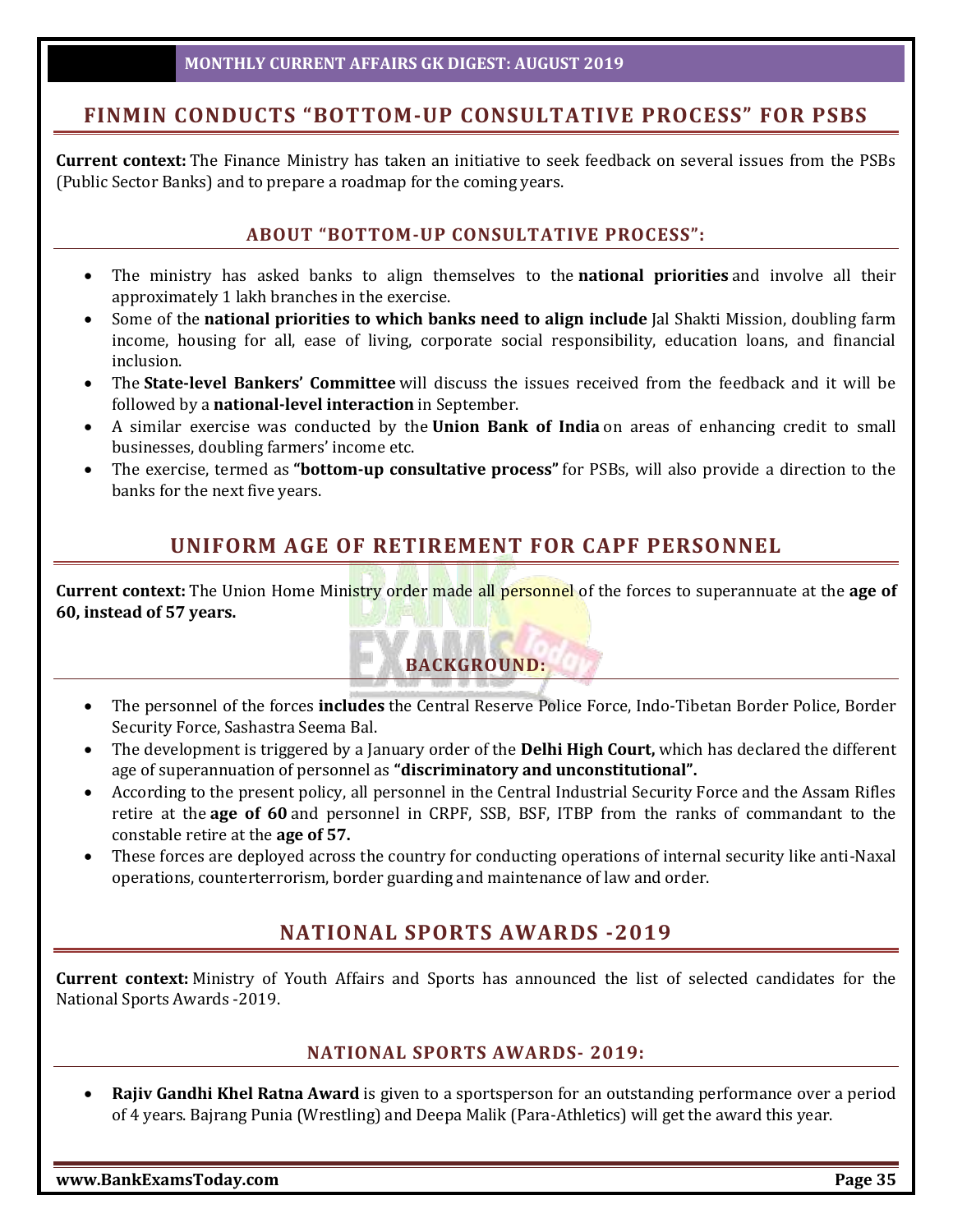- **Arjuna Award** is given to a sportsperson for a consistently outstanding performance for 4 years. 19 sportsperson has been selected for the award this year that include Mohammed Anas Yahiya (Athletics), Ravindra Jadeja (Cricket) and others.
- **Dronacharya Award** is given to coaches for producing medal winners. Manuel Fredricks(Hockey), Arup Basak(Table Tennis), Manoj Kumar(Wrestling), NittenKirrtane (Tennis), C. Lalremsanga(Archery) are to be given the award.
- **Dhyan Chand Award** is given to a person for a lifetime contribution to sports development. The award would be given to Manuel Fredricks (Hockey), Arup Basak (Table Tennis), Manoj Kumar(Wrestling), NittenKirrtane (Tennis), C. Lalremsanga(Archery).
- **Rashtriya Khel Protsahan Puruskar** is given to individuals as well as both private and public entity, who has a major role in sports promotion and development.
- **MaulanaAbulKalam Azad (MAKA) Trophy** is given to the top-performing university in inter-university tournaments and will be given to Punjab University, Chandigarh this year.
- **Justice Mukundakam Sharma,** Retired Judge, Supreme Court has headed the Selection Committee for the Sports Awards 2019.
- <span id="page-36-0"></span> President of India would give the awards to the awardees at a function organized at the Rashtrapati Bhawan on 29th August 2019.

# **CREDIT SUISSE REPORT**

**Current context: As per the Credit Suisse Report,** Growth in loans by non-banking finance companies (NBFCs) and private banks has slowed down due to a slump in economic growth, consumption demand, etc.

# **KEY FACTS:**

- The slowdown in the private sector lenders is caused mainly due to **moderation in vehicle loans.**
- A dip of **11% y-o-y** has been seen for **NBFCs** and **15% y-o-y dip** for **private banks** loan's growth.
- The **slowdown in the auto sector** and increased caution is expected to be the prime reason for the moderation in vehicle loans.
- <span id="page-36-1"></span> RBI to encourage banks to lend more in these sectors has recently reduced the risk weight on unsecured personal loans and individual vehicle loans from **125% to 100%.**

# **DIRECT TAX CODE (DTC) REPORT**

**Current context:** The Direct Tax Code (DTC) appointed by the government has submitted its report to the finance ministry on 19th August 2019.njn

## **SOME SILENT FEATURES:**

- The task force was appointed to formulate a **new direct tax code** in order to replace the existing **Incometax Act.**
- The report was submitted by **Akhilesh Ranjan,** Convenor of the Taskforce.

**COLLEGE** 

- The Income Tax Act was enacted in **1961**, and the proposal for a new DTC is to modernise India's direct tax system.
- The report's details and its recommendations have not been made public.
- The task force was under **Arbind Modi initially** and was expected to submit its report by 31st May, which was later extended by then FM Arun Jaitely for 2 months.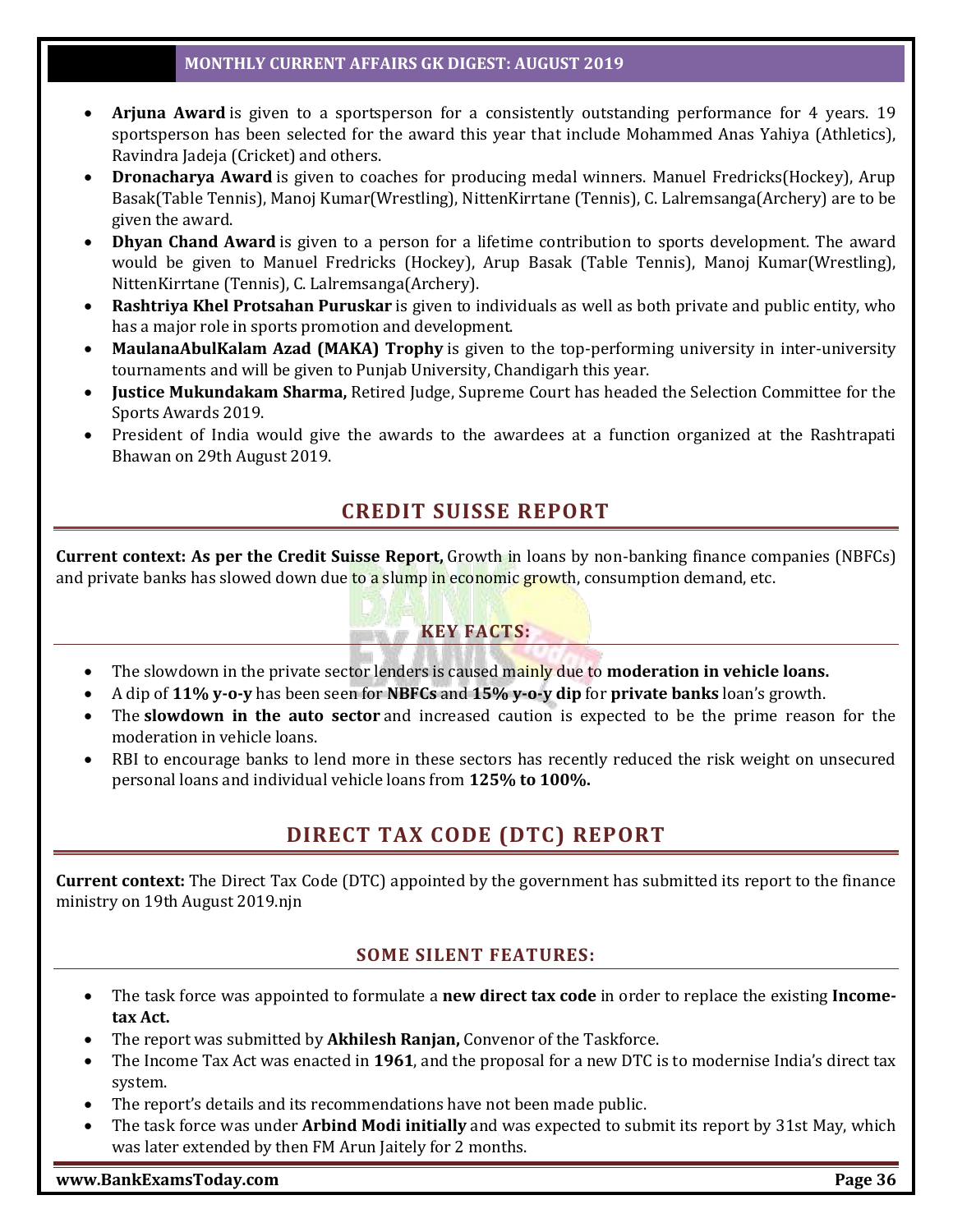- The Finance Ministry has appointed the **Akhilesh Ranjan** who is the member (Legislation) of the Central Board of Direct Taxes in **November 2018,** as the convenor of the task force.
- <span id="page-37-0"></span> The **other member** of the task force is Mansi Kedia, a consultant with ICRIER, Rajiv Memani, chairman and regional managing partner of EY, Girish Ahuja, a chartered accountant, G.C. Srivastava, a retired Indian Revenue Service officer and, Mukesh Patel, a tax advocate.

# **DRAFT NATIONAL RESOURCE EFFICIENCY POLICY**

**Current context:** A Draft National Resource Efficiency Policy (NREP), 2019 has been proposed by the **Ministry of Environment, Forest and Climate Change.**

## **FEATURES OF DRAFT NATIONAL RESOURCE EFFICIENCY POLICY (NREP):**

- The NREP **envisions** healthy environment (air, water and land), environmentally sustainable and equitable economic growth and restored ecosystems with rich ecology and biodiversity.
- The Draft National Resource Efficiency Policy ensures resource efficiency for sustainable development by providing a collaborative framework for resource efficiency across all sectors in the country.
- It **aims** to make an efficient use of natural resources available along with minimizing their negative effect on the environment.
- It seeks to set up an authority with representations from different ministries, state/union territory, and other stakeholders namely **National Resource Efficiency Authority (NREA).**
- NREA would function in making strategies for material recycling, reuse and land-filling targets for various sectors and monitor their implementation.
- <span id="page-37-1"></span> It plans to offer **tax benefits** to small and medium Enterprises (SMEs) on recycled materials along with green loans and soft loans to construct waste disposal facilities.

# **INDIAN RAILWAYS BANNED SINGLE-USE PLASTIC MATERIALS**

**Current context:** The Indian Railways has decided to enforce a ban on single-use plastic materials with effect from **October 2, 2019.**

- The step will ban use of single-use plastic, with **less than 50-micron thickness** from 2nd October onwards.
- The Indian Railways has directed the **Indian Railway Catering and Tourism Corporation (IRCTC)** to set up plastic bottle crushing machines in major railway stations.
- The IRCTC will implement the return of plastic drinking water bottles as a part of **Extended Producer Responsibility.**
- The circular by the Ministry of Railways stated the instructions for avoiding plastic carry bags in Railway premises, by vendors and shops in the platform.
- The step has been taken after PM Modi speech on Independence day, to eliminate single use plastic in the country from 2nd October, 2019 on **150th birth anniversary of Mahatma Gandhi.**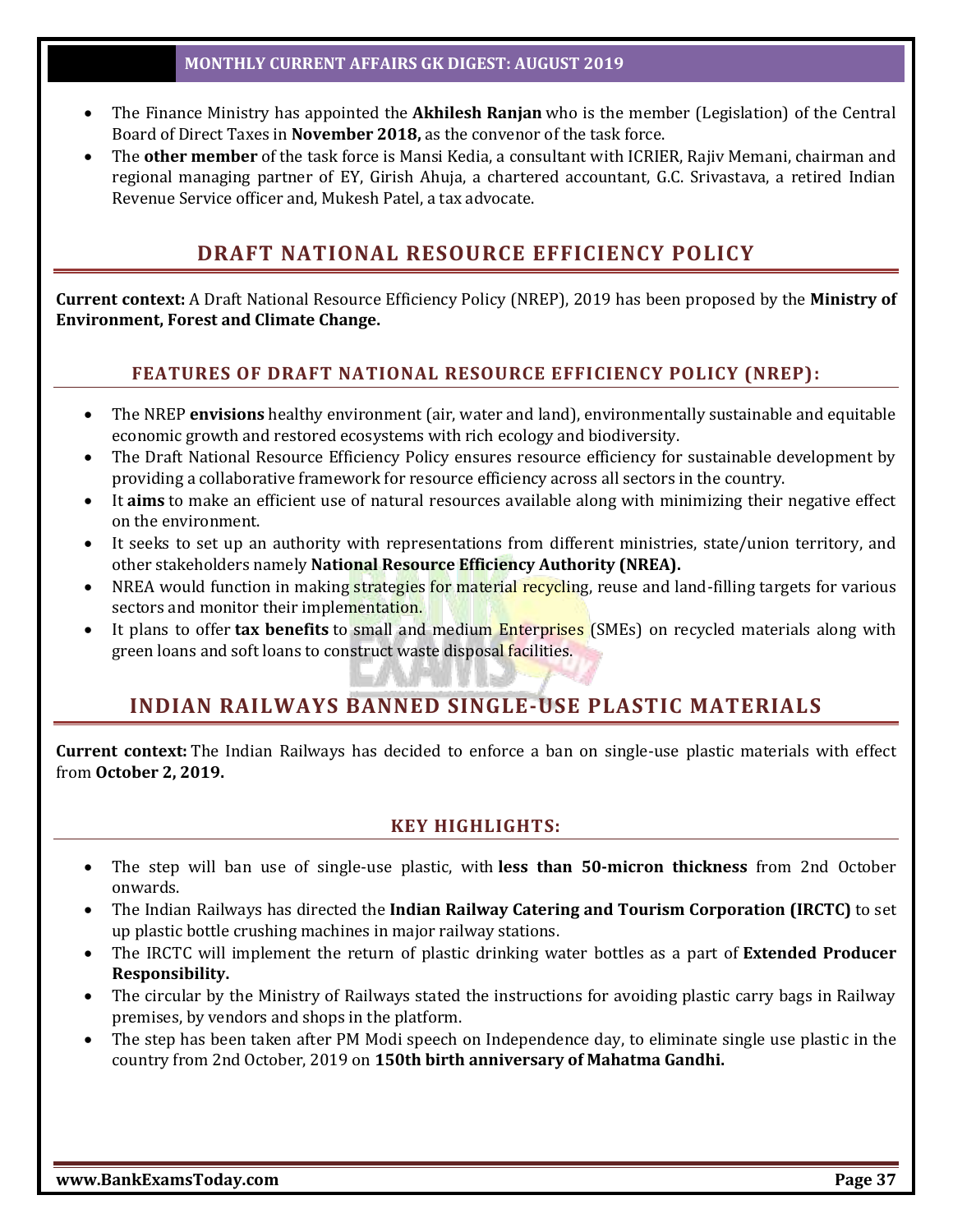## **SARAL – 'STATE ROOFTOP SOLAR ATTRACTIVENESS INDEX'**

<span id="page-38-0"></span>**Current context:** Union Minister of State for Power and New & Renewable Energy and Skill Development & Entrepreneurship, RK Singh launched the State Rooftop Solar Attractiveness Index–SARAL.

## **SARAL: STATE ROOFTOP SOLAR ATTRACTIVENESS INDEX:**

- It evaluates Indian states based on their attractiveness for **rooftop development.**
- **Karnataka** has been placed at **1st rank in the Index** whereas the 2nd, 3rd and 4th rank were occupied by Telangana, Gujarat and Andhra Pradesh.
- SARAL has been **jointly designed by** the Ministry of New and Renewable Energy (MNRE), Associated Chambers of Commerce and Industry of India (ASSOCHAM), Shakti Sustainable Energy Foundation (SSEF) and Ernst & Young (EY).
- SARAL currently captures **five key aspects:**
	- 1. Implementation environment
	- 2. Consumer experience
	- 3. Business ecosystem
	- 4. Robustness of policy framework
	- 5. Investment climate

# <span id="page-38-1"></span>**NATIONAL INITIATIVE FOR SCHOOL HEADS AND TEACHERS HOLISTIC ADVANCEMENT**

**Current context:** Union Human Resource Development Minister Shri Ramesh Pokhriyal 'Nishank launched NISHTHA on 21nd August 2019 in New Delhi.

## **KEY HIGHLIGHTS:**

- The training programme 'NISHTHA' has the **objective** to motivate and equip teachers to encourage critical thinking in students.
- The programme **aims** to build the capacities of around **42 lakh participants** including all faculty members of State Councils of Educational Research and Training (SCERTs), all teachers and Heads of Schools at the elementary level in all Government schools, District Institutes of Education and Training (DIETs) and Block Resource Coordinators.
- During the programme Primer Booklet, a Mobile App and Learning Management System (LMS) based on **MOODLE** (Modular Object-Oriented Dynamic Learning Environment, NISHTHA Website, and Training Modules were also launched.
- <span id="page-38-2"></span> **LMS** would help for the dissemination of resources, registration of Resource Persons and Teachers, monitoring, mentoring and measuring the progress online and training gap and impact analysis.

# **THE BOOK 'THE DIARY OF MANU GANDHI' LAUNCHED**

**Current context:** Prahlad Singh Patel, Union Minister of State for Culture and Tourism launched the book 'The Diary of Manu Gandhi' (1943-44) at Nehru Memorial Museum and Library, New Delhi.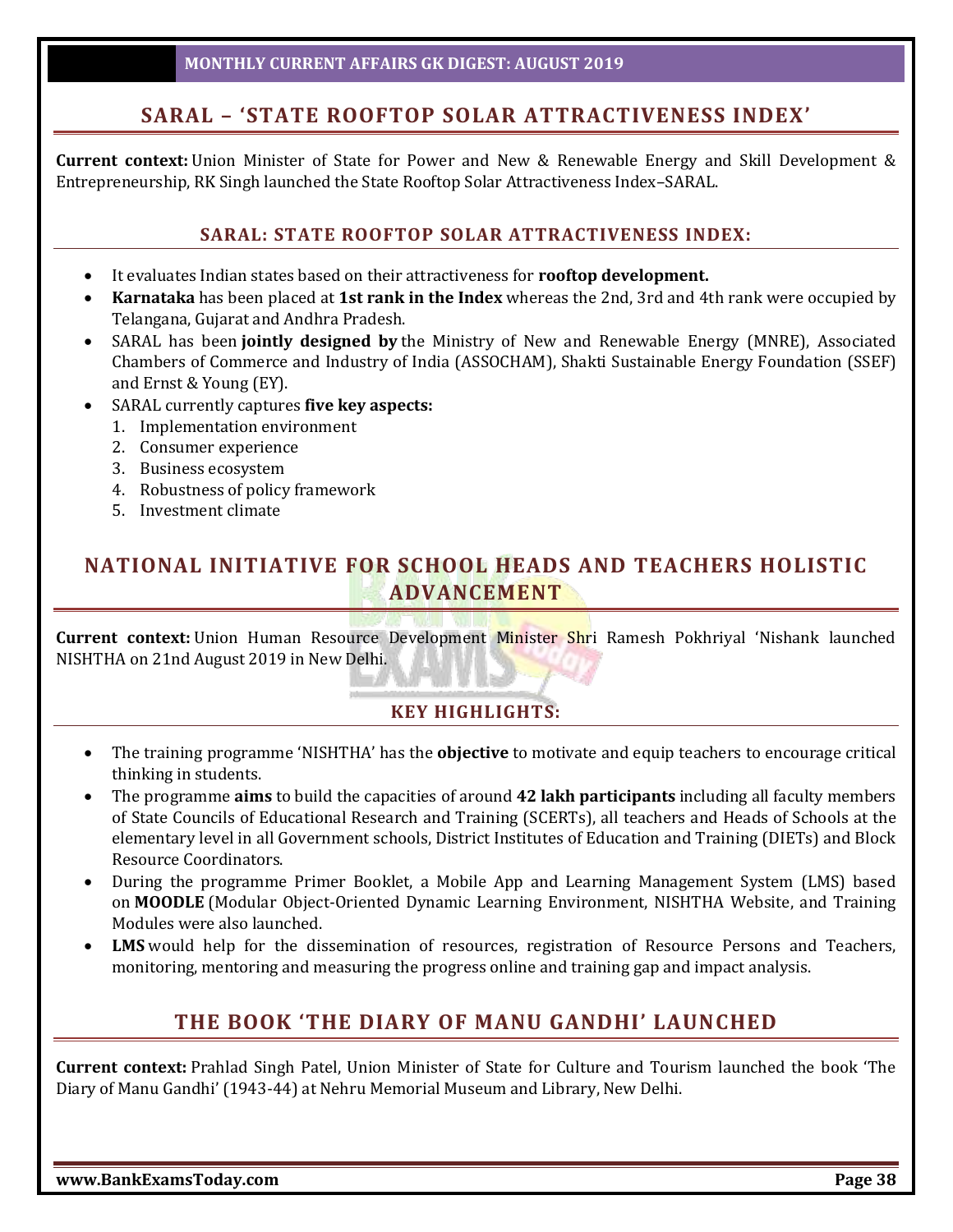## **ABOUT 'THE DIARY OF MANU GANDHI':**

- **National Archives of India** has brought out the book in collaboration with Oxford University Press on the occasion of 150th anniversary of Mahatma Gandhi.
- The Diary of Manu Gandhi was originally written in **Gujarati** and has been edited and translated by Dr Tridip Suhrud.
- Manu Gandhi (Mridula) was a **grand niece** of Mahatma Gandhi, daughter of his Nephew Jaisukhlal Amritlal Gandhi, and stayed with Gandhiji till his assassination.
- The book throws light on Mahatma Gandhi's life as a prisoner and his endeavour to establish the possibility of collective non-violence.
- The **National Archives of India** is an Attached Office under the **Ministry of Culture** which was established as the Imperial Record Department on 11th March 1891 at Kolkata (Calcutta).
- <span id="page-39-0"></span> Following the transfer of the capital from **Calcutta to Delhi in 1911**, the present building of the National Archives of India was designed by **Sir Edwin Lutyens** and constructed in 1926. By 1937, the task of transfer of all records from Calcutta to New Delhi was completed.

# **CBDT'S CLARIFICATION TO AVAIL TAX HOLIDAY**

**Current context:** CBDT (Central Board of Direct Taxes) clarified that small start-ups with turnover up to Rs. 25 crores, a condition specified in **Section 80-IAC of the Income Tax Act, 1961** will continue to get the promised tax holiday.

# **KEY HIGHLIGHTS:**

- The tax holiday for small startups provides a deduction for **100% of the income** of an eligible start-up **for 3 years** out of 7 years from the year of its incorporation.
- A start-up recognised by **DPIIT (Department for Promotion of Industry and Internal Trade)** has to fulfil the conditions specified in Section 80-IAC for claiming this deduction.
- The turnover limit for small start-ups to be eligible for deduction is to be determined by the provisions of **Section 80-IAC of the Act** and **not from the DPIIT notification.**
- **Section 80-IAC** contains a detailed definition of the eligible start-up which, provides that a start-up shall be eligible for the deduction, if
- It is incorporated on or after **1st April 2016.**
- Its turnover **does not exceed Rs. 25 crore** in the year of deduction, and
- <span id="page-39-1"></span>It holds a certificate from the **Inter-Ministerial Board of Certification.**

# **'SAN-SADHAN' HACKATHON**

**Current context:** Government has invited applications for tech enthusiasts to participate in 'San-Sadhan' hackathon- for **Divyangjan accessible toilets.**

## **KEY FACTS:**

- It is being organised jointly by the **Department of Empowerment of Persons with Disabilities** and the **Ministry of Jal Shakti** in collaboration with Atal Innovation Mission, NITI Aayog.
- It is an initiative of the government under the **Swachh Bharat Mission** for making accessible, easy to use and smarter toilets for **Persons with Disabilities.**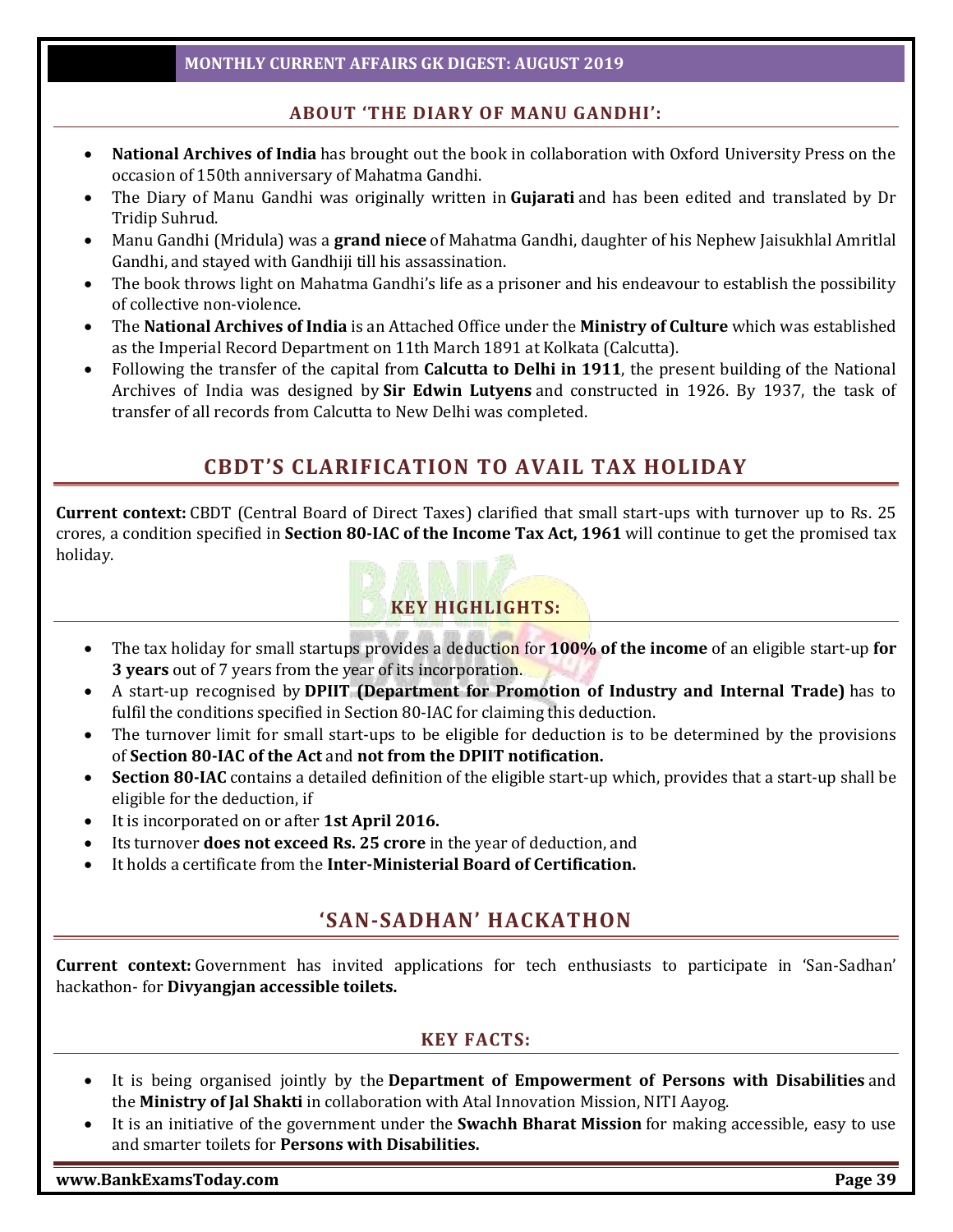- Through this hackathon, the government is inviting innovative solutions for economical toilets for use in rural and urban contexts.
- The technology enthusiasts are eligible to apply there innovative solutions till **28th August 2019.**
- <span id="page-40-0"></span> Students innovators, researchers, start-ups, industry experts, technology enthusiasts can participate in the Hackathon.

## **WORLD POLICE AND FIRE GAMES 2019**

**Current context: CISF (Central Industrial Security Force)** Sports personnel represented India at the World Police and Fire Games-2019.

## **ABOUT WORLD POLICE AND FIRE GAMES:**

- The competition was held at **Chengdu, China** from 08-18 August 2019.
- It represents an Olympic-style competition with 10,000 athletes representing fire-fighters, law enforcement, and officers from corrections, immigration, probation, border protection, and customs.
- 70+ countries participated in the competition across the world competing in 60+ sports.
- CISF won **5 Gold, 3 Silver and 2 Bronze Medals** at the event, i.e. is a total of 10 medals.
- <span id="page-40-1"></span> The gold was brought in categories of Rifle (Shooting), Judo (60 kg), Boxing (54 kg), Pole Vault and Javelin Throw.

# **FIRST WORLD YOUTH CONFERENCE ON KINDNESS**

**Current context:** President Ram Nath Kovind has inaugurated the 1st World Youth Conference on Kindness on **23rd August 2019 in New Delhi.**

## **ABOUT CONFERENCE:**

- The 1st WYCK was organised by the **Ministry of Human Resource Development** and **UNESCO Mahatma Gandhi Institute of Education for Peace and Sustainable Development.**
- It aims to motivate the global youth for imparting critical competencies (i.e. mindfulness, empathy, compassion, and critical inquiry) and make them able to transform themselves and build long-lasting peace in their communities.
- Youth leaders representing over 27 countries across the world participated in this Conference.
- <span id="page-40-2"></span> The conference focused on the need to educate young people to transcend boundaries of class and race, find solutions to entrenched structural injustices and inequities and to follow Gandhiji's steps.

## **SABKA VISHWAS-LEGACY DISPUTE RESOLUTION SCHEME, 2019**

**Current context:** Sabka Vishwas-Legacy Dispute Resolution Scheme, 2019 has been notified by the government and will be operationalized from 1st September 2019 till 31st December 2019.

#### **ABOUT SABKA VISHWAS-LEGACY DISPUTE RESOLUTION SCHEME 2019:**

 Finance Minister has announced the Sabka Vishwas-Legacy Dispute Resolution Scheme, 2019 in the **Union Budget 2019-20.**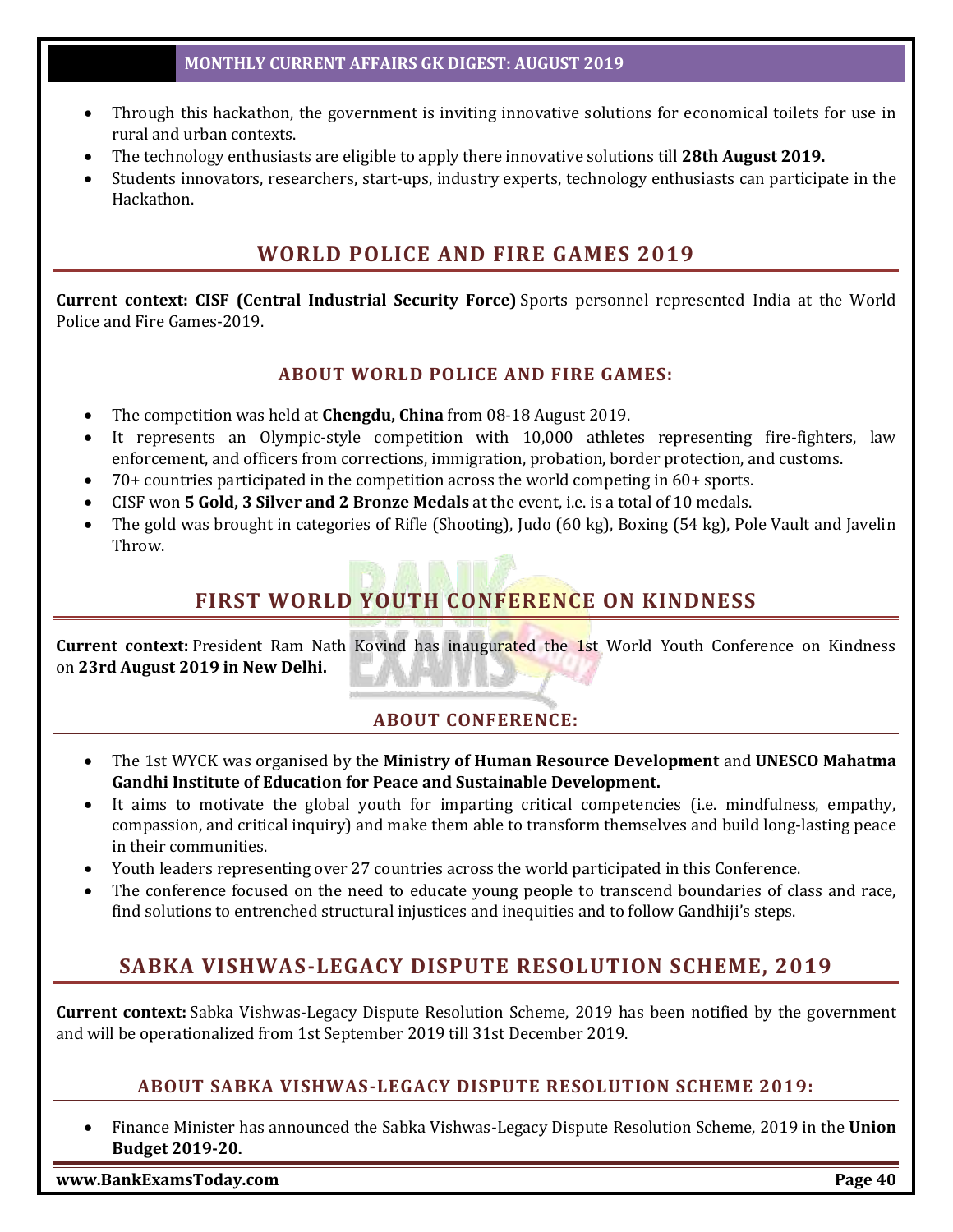- The objective of the Scheme is to free as large a segment of the taxpayers from the legacy taxes and close pending disputes relating to legacy Service Tax and Central Excise cases.
- The Scheme provides substantial relief in the tax dues, full waiver of interest, fine, penalty, In all these cases.
- There are 2 components of the scheme
	- 1. **Dispute resolution:** aimed at liquidating the pending legacy cases of Central Excise and Service Tax which is subsumed in GST
	- 2. **Amnesty:** offers an opportunity to the taxpayers to be free of any other consequence under the law by paying the outstanding tax and.

# **POSHAN ABHIYAAN AWARDS**

<span id="page-41-0"></span>**Current context:** Poshan Abhiyaan Awards 2018-19 were conferred by Women and Child Development Minister Smriti Irani on 23rd August 2019 in New Delhi.

## **POSHAN ABHIYAAN AWARDS:**

- The award is given to recognize significant contributions of State Governments, Block level teams, District teams, and Field Functionaries.
- **23 excellence awards** for ICDS-CAS implementation and capacity building, convergence, behaviour change and community mobilization were given consisting of a certificate and cash prize of Rs. 1 crore to 1st position and Rs. 50 lakh to the 2nd position.
- For **overall excellence**, the award amount was Rs. 1.5 crore to 1st position holders and Rs. 75 lakh to 2nd position holders.
- Total 363 POSHAN Abhiyaan Awards were given to the awardees with a total cash prize of Rs 22 crore.
- **Himachal Pradesh** has won the highest of three national awards under the POSHAN Abhiyaan Awards.
- <span id="page-41-1"></span> Smriti Zubin Irani also launched #**ThankyouAnganwadiDidi-** a Short Film which recognizes the contribution of Anganwadi workers towards the development of a healthy child.

# **COMPOSITE WATER MANAGEMENT INDEX 2.0**

**Current context:** Gajendra Singh Shekhawat, Minister of Jal Shakti, and Dr. Rajiv Kumar, Vice Chairman, NITI Aayog has launched the CWMI 2.0 report on 23rd August 2019.

## **ABOUT COMPOSITE WATER MANAGEMENT INDEX (CWMI):**

- NITI Aayog first launched the Composite Water Management Index in 2018 and prepared the second Round of Composite Water Management Index (CWMI 2.0) yesterday.
- The CWMI 2.0 is first of its kind water **data collection exercise** in partnership with the Ministry of Jal Shakti, Ministry of Rural Development and all the States/ Union Territories.
- CWMI 2.0 **ranks various states for the reference year 2017-18,** instead of the base year 2016-17.
- **Gujarat** holds on to its rank one in the reference year (2017-18), followed by Andhra Pradesh, Madhya Pradesh, Goa, Karnataka, and Tamil Nadu.
- In North-Eastern and the Himalayan States, **Himachal Pradesh** has got the number 1 position in 2017-18 followed by Uttarakhand, Tripura, and Assam.
- **Puducherry** has been declared as the top ranked among UTs.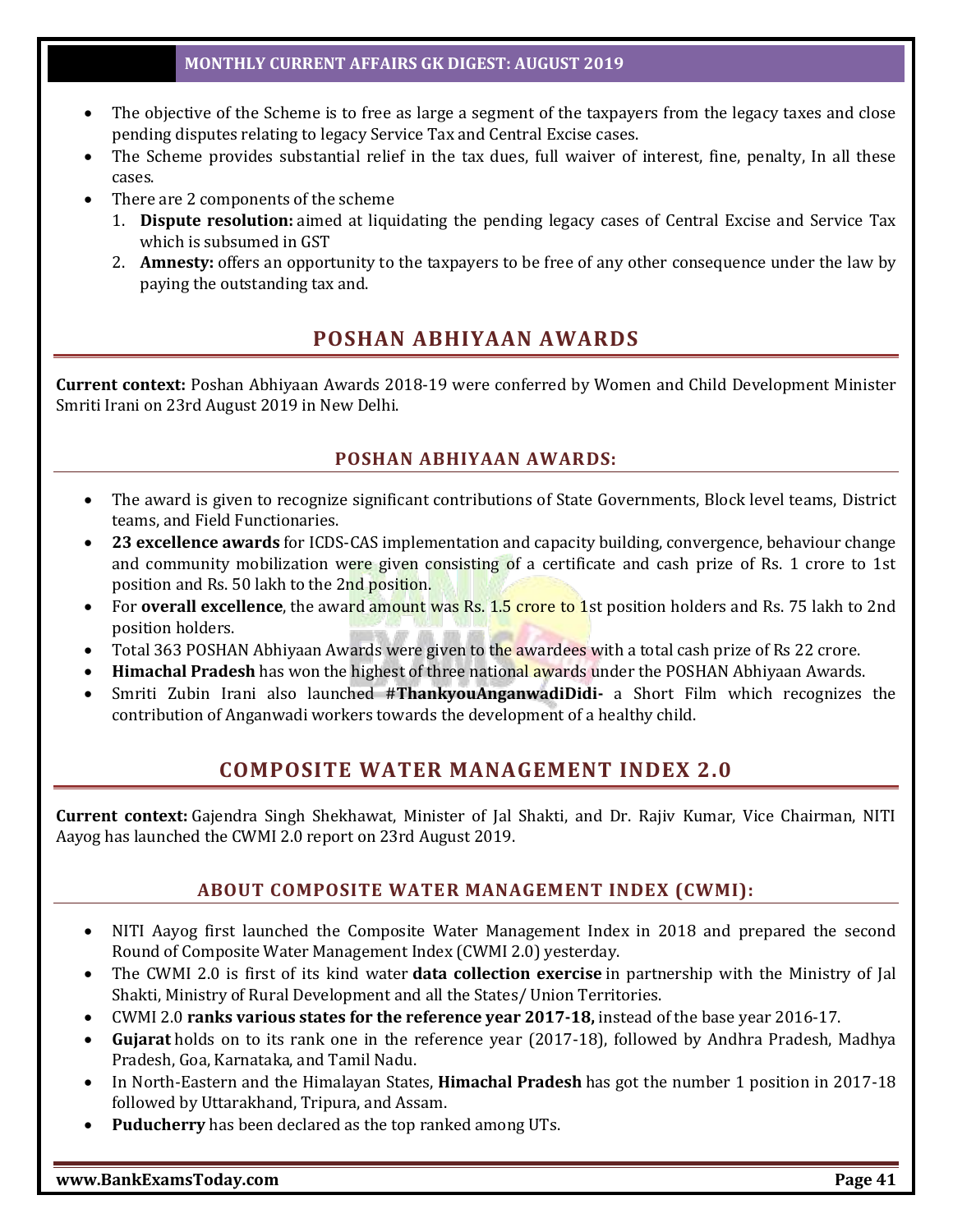- The CWMI is an important tool to assess and improve the performance of States/ Union Territories in terms of **efficient management of water resources.**
- <span id="page-42-0"></span> This is a set of metrics that measured different dimensions of water management and use across the lifecycle of water at the **pan-India level.**

# **PM MODI BEGINS 3-NATION VISIT**

**Current context:** PM Modi completed his three-nation tour to **France, UAE and, Bahrain.**

## **KEY HIGHLIGHTS:**

- He embarked a 2-day visit to France on 22nd August and hold talks with **French President Emmanuel Macron.** He met the **French Prime Minister Edouard Charles Philippe** and inaugurated a memorial for Indian Victims of Air Crashes in 1950 and 1966 in **Nid D' Aigle.**
- Discussions were held on reaffirming India and France as like-minded partners, on defence acquisitions and partnership and setting **Jaitapur nuclear power plant** along with operational needs in the Indo-Pacific.
- Modi reached UAE capital Abu Dhabi on 23rd and met with the **Crown Prince of Abu Dhabi, Sheikh Mohammed bin Zayed Al Nahyan.**
- He received the **highest civilian decoration of UAE 'Order of Zayed',** conferred by the UAE government.
- PM Modi visited **Bahrain** on 24th August and met **Prince Khalifa Bin Salman Al Khalifa,** the PM of Bahrain, in Manama.
- The visit is Bahrain is historic as this is the **first-ever visit by an Indian PM to Bahrain.**
- <span id="page-42-1"></span> He formally **launched RuPay card in Bahrain** which is the first time the Rupay card is being launched in the Middle East, to expand the network of cashless transactions abroad.

## **G7 SUMMIT 2019**

**Current context:** The 45th G7 summit is to be held this year in **Biarritz, France** from 24th August to 26th August.

## **KEY FACTS:**

- G7 group this year's aim is to combat the **root causes of inequality.**
- This year G7's presidency is with **France** and after this year's conclusion USA will take over for **2020.**
- This year **India's PM Narendra Modi along** with **Australian PM Scott Morrison** and **Spanish PM Pedro Sánchez are invited as guests in G7.**
- G7 has 9 leaders out of which 2 are representing EU and rest 7 are the leader of the seven largest economies these 7 countries represent 58% of global net worth.
- <span id="page-42-2"></span>G7 group **consists of** Germany, the United Kingdom, Italy, Canada, France, Japan, and the USA.

# **PV SINDHU WON GOLD IN WORLD BADMINTON CHAMPIONSHIP 2019**

**Current context:** PV Sindhu became world champion in WBC (World Badminton Championship) on 25th August 2019.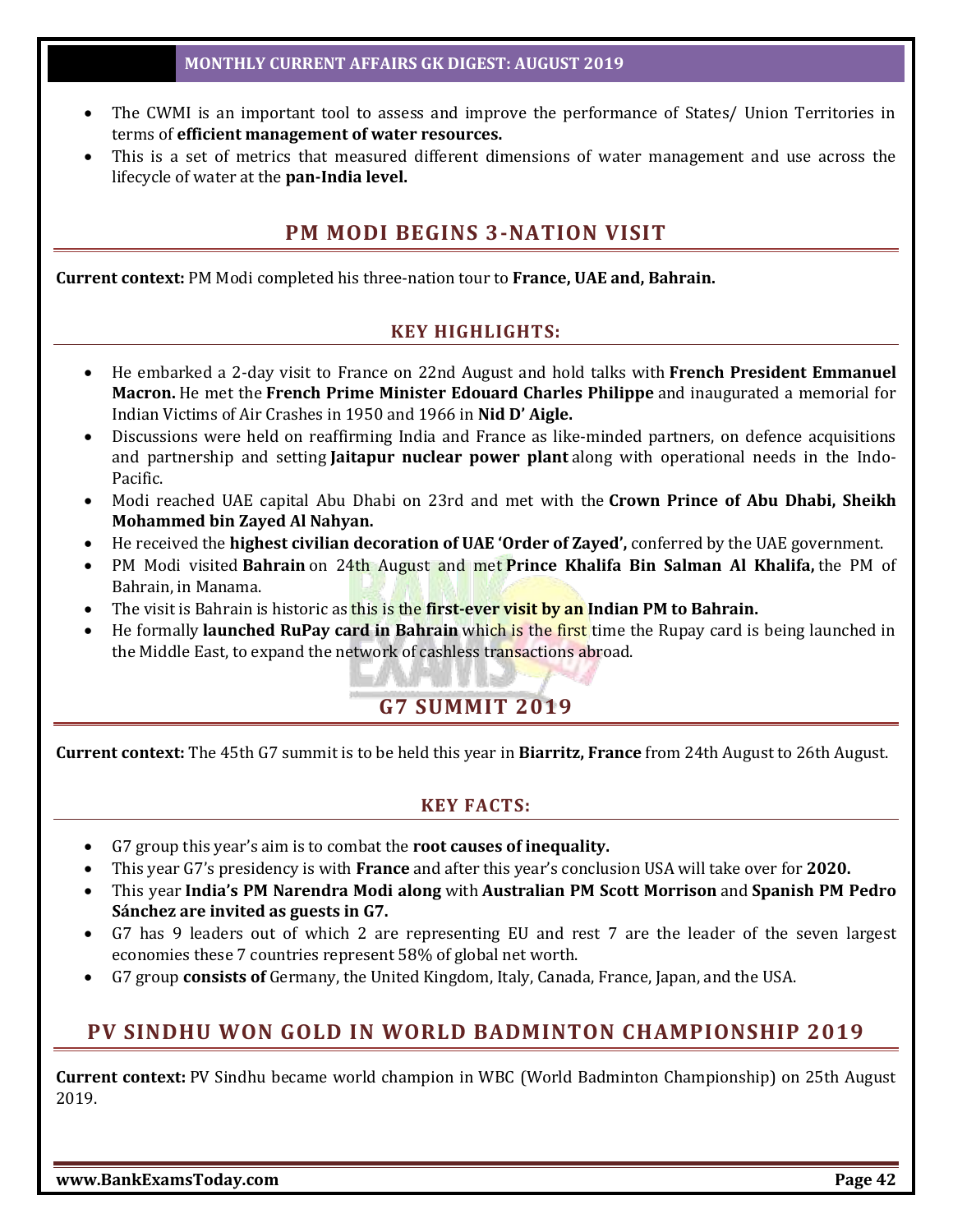## KEY HIGHLIGHTS:

- She becomes the **first Indian to win gold in World championship.**
- She has previously won 4 medals which include 2 Bronze (in 2013 & 2014) and 2 Silver (in 2017 & 2018).
- Sindhu crushes **Japan's Nozomi Okuhara** who is world no 4 and she beat world no 2 Tai Tzu Ying in quarters & 3 in Chen Yu Fei in semis.
- <span id="page-43-0"></span>Sindhu is also one of the 2 Indian badminton players (another is Saina Nehwal) **to win an Olympic medal.**

# **ENHANCED SURCHARGE WITHDRAWN BY THE GOVERNMENT**

**Current context:** To encourage investors in the capital market, the government has withdrawn surcharge **on tax payable on the transfer of certain assets.**

## **KEY FACTS:**

- The surcharge is levied under the **Finance (No. 2) Act, 2019.**
- Following capital assets are mentioned in **section 111A and section 112A of the income tax Act 1961** which are **exempted** from levy of the enhanced surcharge.
	- 1. Units of a business trust
	- 2. Unit of an equity-oriented fund
	- 3. Equity shares in a company.
- Only the **Foreign Institutional Investors (FPI) derivatives** are treated as capital assets and gains from it are subjected to the special rate of tax as per the provision of **section 115AD of Act.**
- <span id="page-43-1"></span>Thus the surcharge on tax payable at a special rate on long-term & short-term capital gains arising from the transfer of equity share shall be withdrawn for **both domestic as well as foreign investors.**

# **CENTRAL VIGILANCE COMMISSION SET UP ABBF**

**Current context:** The Central Vigilance Commission (CVC) has constituted the **Advisory Board for Banking Frauds (ABBF)** on 25th August 2019.

## **ABOUT ADVISORY BOARD FOR BANKING FRAUDS (ABBF):**

- The ABBF has been formed in consultation with the RBI and is constituted to examine bank fraud of **over 50 crore rupees** and recommend action.
- The board will act as the first level of examination of all large bank fraud cases before any recommendation is made by the respective PSBs to the investigative agencies.
- Former Vigilance Commissioner **T M Bhasin** (also former CMD of Indian Bank) will be the head of ABBF, which will be a **four-member board.**
- The board's jurisdiction is confined to cases of an allegation of fraud involving **officers of General Manager Level and above in the PSBs.**
- ABBF is the reconstituted version of the previous panel of **the Advisory Board on Bank, Commercial and Financial Frauds.**
- The step of constituting the ABBF is taken as per the recommendations of an RBI expert committee on NPAs and frauds headed by **YM Malegam.**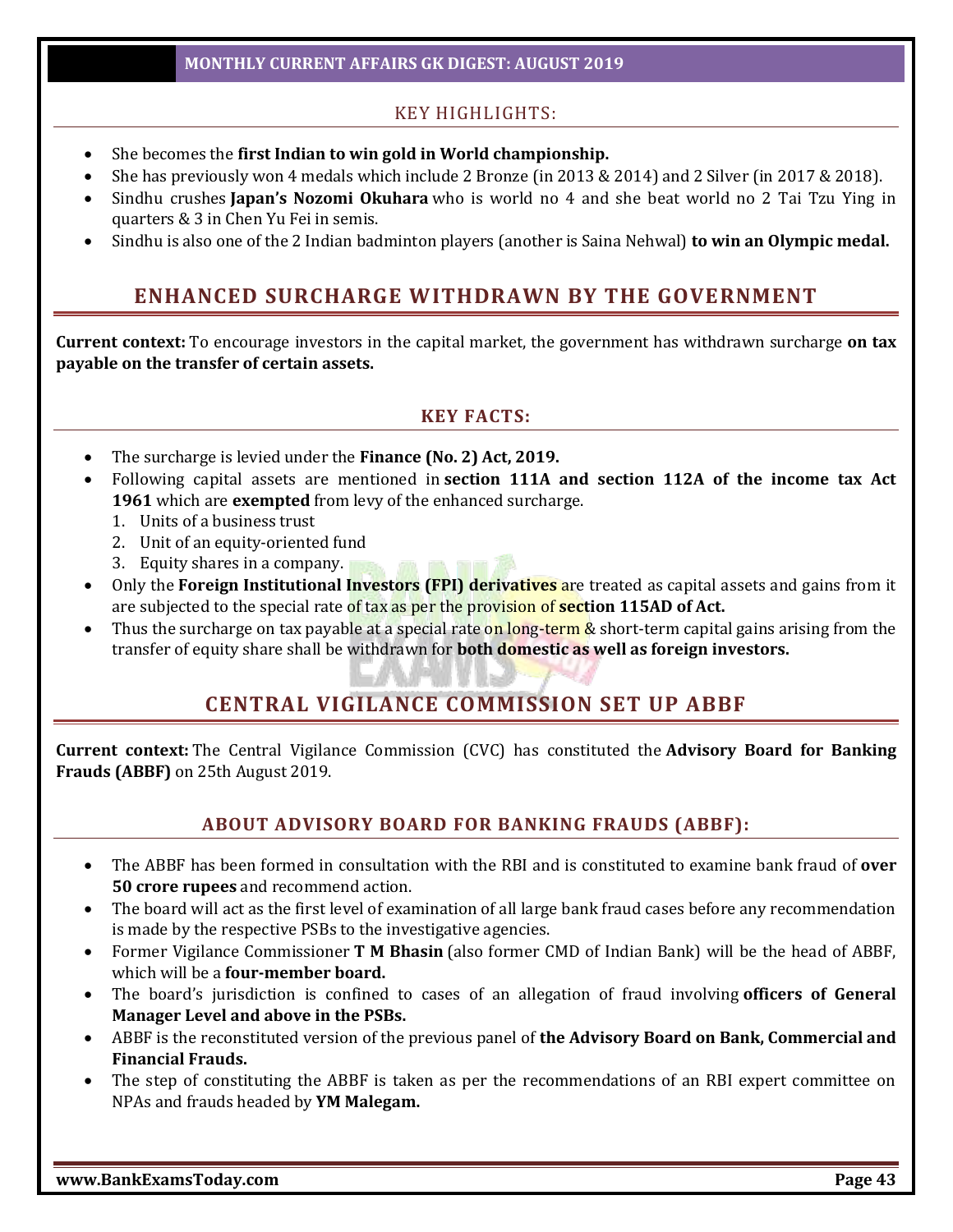# **IMF SUGGESTED RULE CHANGE ON AGE LIMIT**

<span id="page-44-0"></span>**Current context:** The International Monetary Fund's board has suggested a rule change to scrap the age limit for its leader.

## **KEY HIGHLIGHTS:**

- As per IMF rules since 1951, the leading candidate should be **of 65 years or younger.**
- The top candidate to serve as IMF managing director, **Bulgaria's Kristalina Georgieva** turned 66 in August 2019 and it makes her too old for the job.
- If the recommendations were accepted, Georgia would become 2nd female managing director of IMF after **Christine Lagarde.**
- The IMF's Executive Board has recommended **removing the age limit** for the position of IMF Managing Director.
- All **189 member countries** of the IMF have to vote on the recommendation for its implementation.
- <span id="page-44-1"></span>The IMF plans to select a new leader by 4th October 2019, to replace Lagarde.

# **STERILE INSECT TECHNIQUE (SIT)**

**Current context:** Bangladesh government has decided to use the Sterile Insect Technique (SIT) to control the **dengue outbreak.**

# **KEY HIGHLIGHTS:**

- Bangladesh is in grip of unprecedented dengue outbreak this year, infecting about 58,000 people.
- To discuss the feasibility of SIT, a team of experts from **WHO-FAO and IAE** Aarrived in Dhaka on 22nd August 2019.
- The SIT for dengue control is also called as **'mosquito fights mosquito technique'.**
- In the Sterile Insect Technique (SIT), **female Aedes aegypti mosquitoes** are turned infertile by releasing sterilised male mosquitoes in areas of dengue outbreak.
- <span id="page-44-2"></span>Earlier **two sites in Guangzhou in China,** have successfully used this breakthrough technique.

# **BANDHAN BANK TIE UP WITH STANDARD CHARTERED BANK**

**Current context:** Bandhan Bank tied-up with Standard Chartered Bank (SCB) India to launch co-branded credit card for its customers.

## **ABOUT:**

- **Zarin Daruwala, SCB India CEO** has said that under the partnership, they will issue credit cards to Bandhan Bank's customers.
- The SCB will issue three types of co-branded cards
	- 1. For the mass market
	- 2. For the affluent segment
	- 3. For the premium segment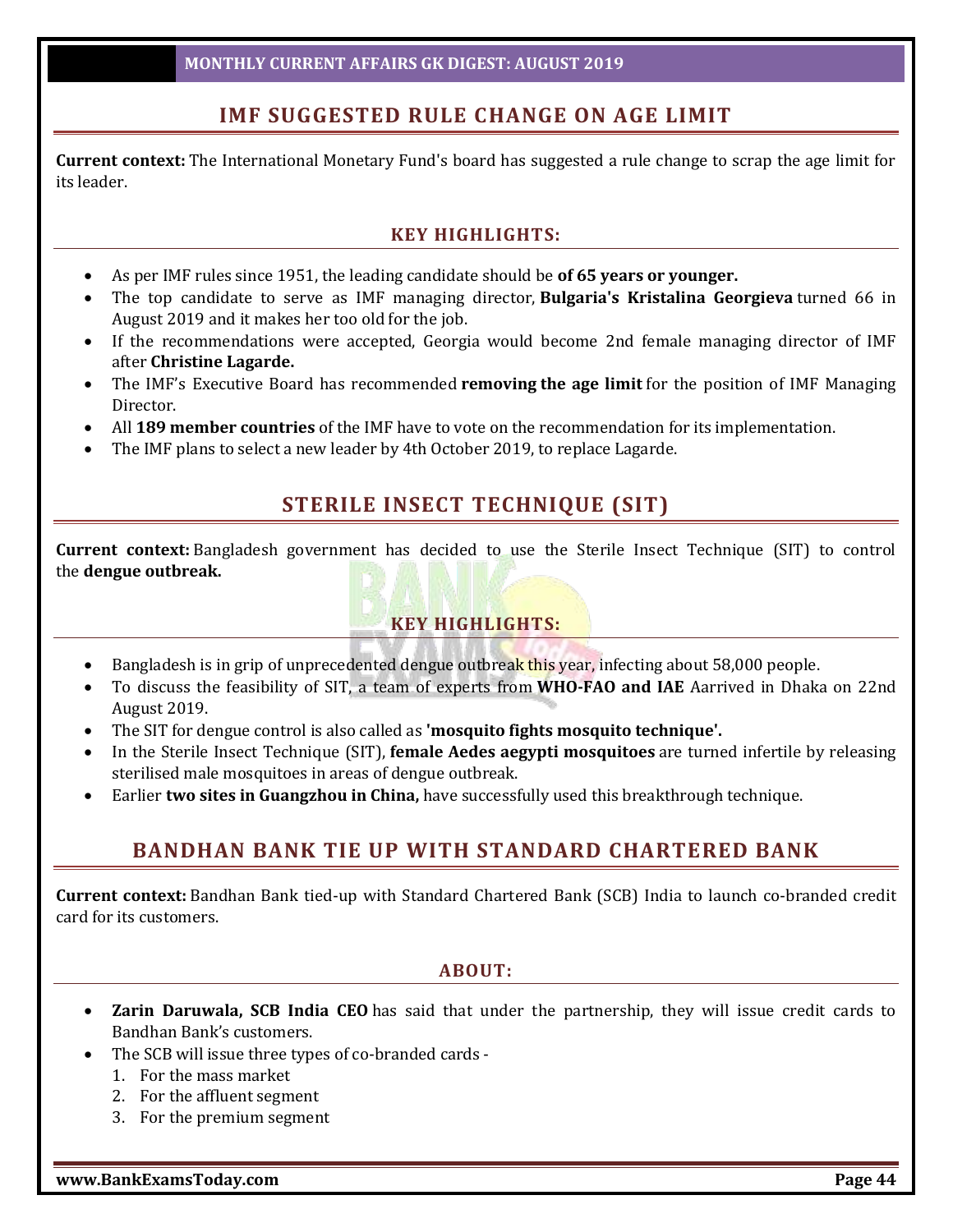- The credit card will be offered across the 1,000 branches of Bandhan Bank, to about 40 lakh savings bank account holders.
- Bandhan Bank's growth of the **current account and savings account (CASA)** over the past 4 years is the deciding factor for the collaboration. CASA accounts for nearly **36% of Bandhan Bank's total deposit base** of about Rs43,000 crore.
- Standard Chartered Bank has been growing at **15-20% on a y-o-y basis** and has 100 branches in India.
- <span id="page-45-0"></span>**Chandra Shekhar Ghosh** is the MD and CEO of Bandhan Bank.

# **7TH COMMUNITY RADIO SAMMELAN**

**Current Context:** The 7th Community Radio Sammelan is to held from 27th to 29th August 2019 at Dr B.R. Ambedkar Bhawan, New Delhi.

## **HIGHLIGHTS OF 7TH COMMUNITY RADIO SAMMELAN:**

- The Sammelan is being organized by the **Ministry of Information & Broadcasting.**
- The theme of Community Radio Sammelan 2019 is **'Community Radio for SDGs'.**
- All operational Community Radio Stations across the country would participate in the sammelan and will discuss possibilities for enhancing public awareness on the Sustainable Development Goals.
- Some important government schemes for Disaster Risk Reduction, Jal Shakti Abhiyaan, and social media usage for disseminating information will be discussed.
- <span id="page-45-1"></span>**Awards for achievements** in broadcasting development programmes will be given to Community Radio Stations by Union Minister Prakash Javadekar on 28th August. The awards include community Engagement Awards, Promotion of Local Culture, etc.

# **RBI WILL TRANSFER RS 1.76 LAKH CRORE TO THE GOI**

**Current context:** RBI to transfer Rs1.76 Lakh crore to Government of India under **'Surplus Distribution Policy'** that include interim dividend of Rs28,000 crores paid on February 2019.

## **WHY IS THIS HAPPENING?**

- Surplus distribution policy was recommended by the **Bimal Jalan committee** which was formed by RBI to review its economic capital framework and suggest the quantum of excess provision to be transferred to the Government of India.
- RBI board **accepted all recommendation of Bimal Jalan Committee.**
- Committee distinct 2 components of economic capital
	- 1. **Realised equity:** it could be used for meeting all risks or losses which were primarily build up from retained earning.
	- 2. **Revaluation balances:** this is risk buffer against market risk as they represent unrealised valuation gains and hence were not distributable.
- Keeping in mind about financial and external stability risks in the country's savings for a 'rainy day', the committee has recommended to maintain 6.5% to 5.5% the RBI's balance sheet (of which 5.5% to 4.5% for monetary and financial stability risks & 1% for credit and operational risks).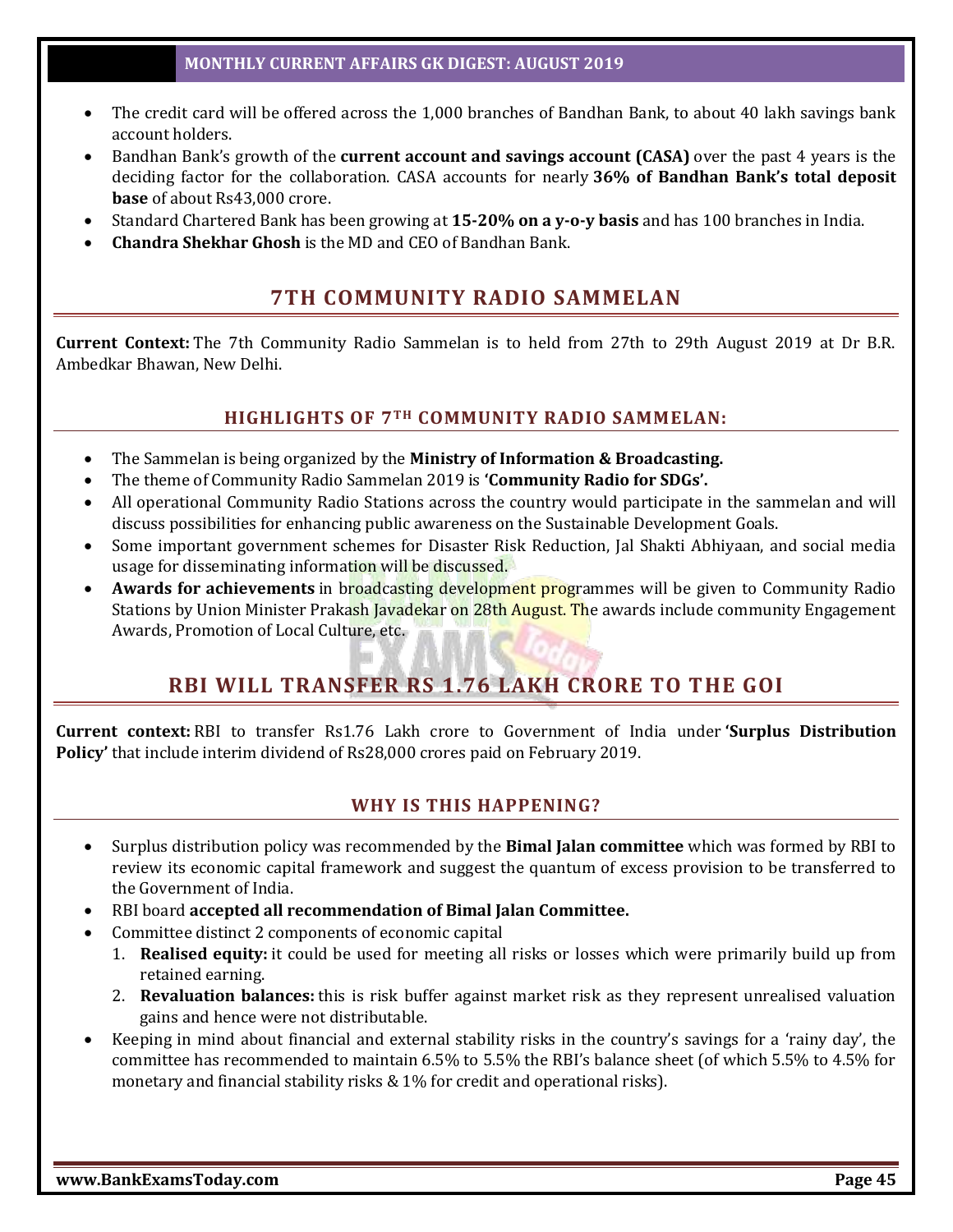## <span id="page-46-0"></span>**KOMALIKA BARI WON GOLD AT WORLD ARCHERY YOUTH CHAMPIONSHIP 2019**

**Current context:** Komalika Bari won a gold medal in the World Archery Youth Championships in women's cadet recurve category.

## **ABOUT KOMALIKA BARI:**

- The championship was held at **Madrid, Spain** on 26th August 2019.
- Komalika Bari belongs to Jharkhand and had won the title after a 7-3 victory over **Japan's Waka Sonoda** in the final.
- With this achievement, she has become the **third Indian** to claim a world title.
- **Palton Hansda** was the first Indian to win the compound world junior men's champion in 2006. The second was **Deepika Kumari** who won it in 2009 and the world junior crown in 2011.
- <span id="page-46-1"></span> The **World Archery's suspension of India** will come into effect after this event, making it the last tournament for the Indian archers to play for their country.

## **KATHMANDU-SILIGURI BUS SERVICE**

**Current context:** A bus service between Siliguri in West Bengal and Nepal's capital Kathmandu has been started on 26th August 2019.

## **KATHMANDU-SILIGURI BUS SERVICE:**

- The bus service will provide **daily service** between Kathmandu and Siliguri via Kakarvitta-Panitanki border.
- The initiative is a part of a **Motor Vehicle Agreement for Passenger Traffic** which was signed during Prime Minister Narendra Modi's Nepal visit in **2014** to facilitate the movement of people between the countries and also promoting tourism.
- Presently, **13 routes** have been approved between India and Nepal for regular bus service and Kathmandu-Siliguri is the **11th route.**
- <span id="page-46-2"></span> The bust fare will cost 2,000 Nepali Rupees with online tickets booking facility available along with free WiFi facility during the journey.

## **EESL PLANS TO INVEST RS 180 CRORE IN SUPER-EFFICIENT ACS**

**Current context:** Energy Efficiency Services Ltd. (EESL) plans to sell 50,000 ACs under its **super-efficient AC programme (SEAP).**

#### **KEY FACTS:**

- EESL is a joint venture between 4 PSUs **under the Ministry of Power.**
- Under **Super-efficient AC programme (SEAP),** EESL is planning to sell 50,000 AC in the first phase which will be based on first come first serve basis.
- It is expected to save 27 million kWh of electricity per year. A total investment of Rs 180crore is planned out of which it will be supported by grants from **Global Environment facility.**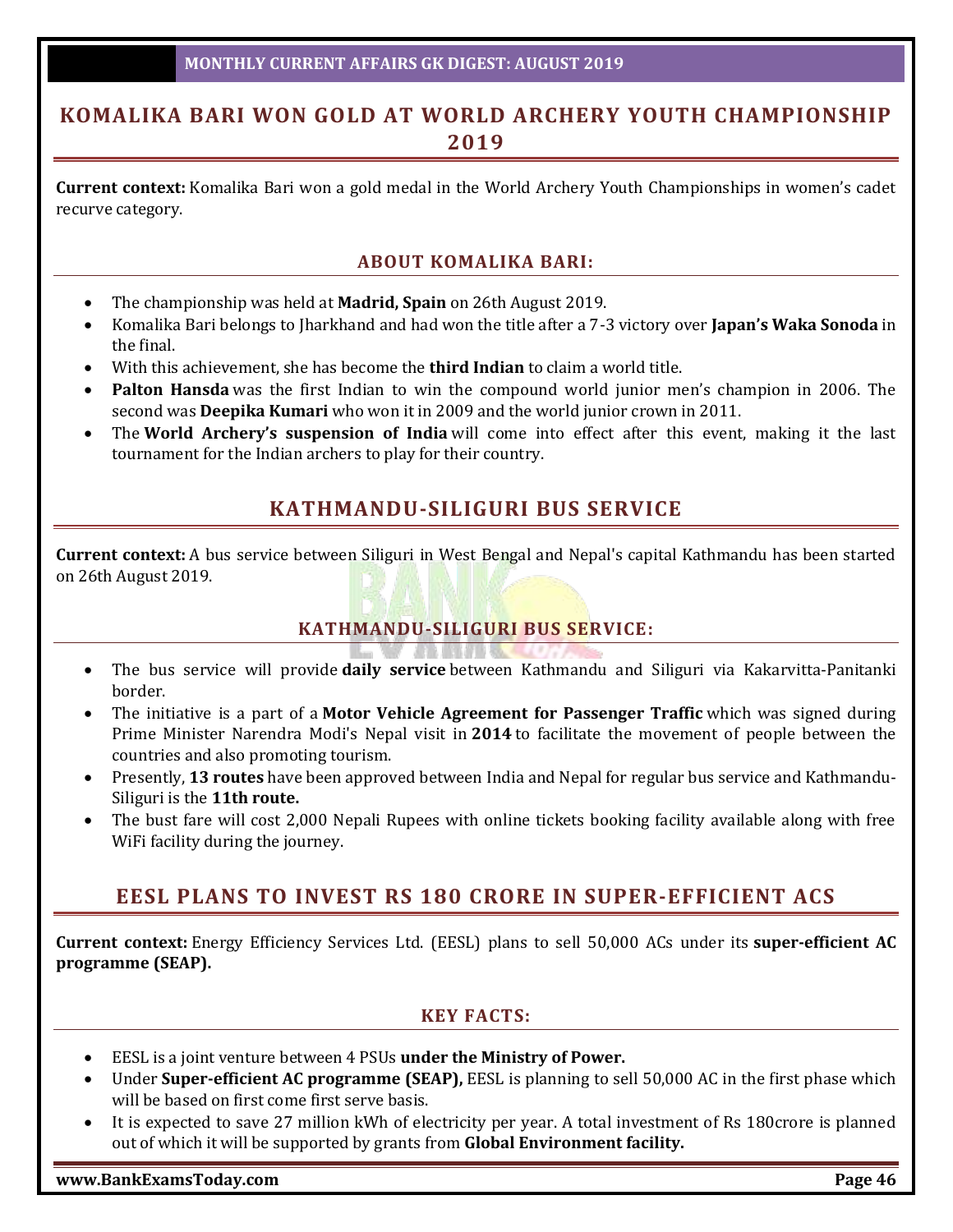- Then by the 2nd phase, it is planning to sell 2lakh units by **2021,** targeting both resident and institutional consumers.
- <span id="page-47-0"></span> These AC will be manufactured by Voltas and would cost Rs 41,300 and will be exclusively sold on Walmart.in.

# **WELL-BEING INDEX BY IFMR LEAD**

**Current context:** Well-Being Index Report is released by the non-government organisation **World Vision India and research institute IFMR LEAD on 27th August 2019.**

## **ABOUT WELL-BEING INDEX:**

- This index is a tool designed to measure a **child's well-being** comprehensively (beyond mere income poverty).
- It focuses on **3 main dimensions and 24 indicators** (divided into 3 main categories (i. Healthy individual development ii. Positive relationships iii. Protective contexts).
- **Kerala** (scored 0.76) **topped the chart** due to its exceptional performance in health, nutrition and education facilities. While Tamil Nadu (0.67), Himachal (0.67) are runner ups and Puducherry (0.77) was the best among UTs.
- On the other hand, Meghalaya (0.53), Jharkhand (0.50) and Madhya Pradesh (0.44) performed **worst.**
- Madhya Pradesh recorded the highest rate of crime against children and low score for child survival and nutrition compared to other states.
- In Jharkhand report suggests nutrition, access to water, sanitation and survival are the key areas that need to be focused.
- **Kerala performed so well because** large no of children was completing their schooling, it also did good work in addressing malnutrition and ensuring child survival and access to a healthy environment.
- <span id="page-47-1"></span> This report will help govt to modify their policy too as per the requirement of children. This report **covers children in the age bracket of 1years to 18 years.**

# **PROJECT SURE LAUNCHED BY MINISTRY OF TEXTILES**

**Current context:** The Union Minister for Textiles, Smriti Zubin Irani launched Project SURE project in Mumbai on 22nd August 2019.

## **ABOUT SURE PROJECT:**

- SURE stands for **'Sustainable Resolution',** that points to a resolution/commitment from the industry for a clean environment.
- The project is a move towards **sustainable fashion** by setting up a sustainable pathway for the Indian fashion industry.
- The project is launched by the Ministry along with the United Nations in India, Clothing Manufacturers Association of India (CMAI), and IMG Reliance.
- The **5 point agenda** of the SURE Project is:
	- 1. Understand the impact of the garments produces on the environment.
	- 2. Use of certified raw material, having a positive impact on the environment.
	- 3. Use renewable materials and ensure their traceability across the value chain.
	- 4. Spread sustainable initiatives to consumers through campaigns, advertisement etc.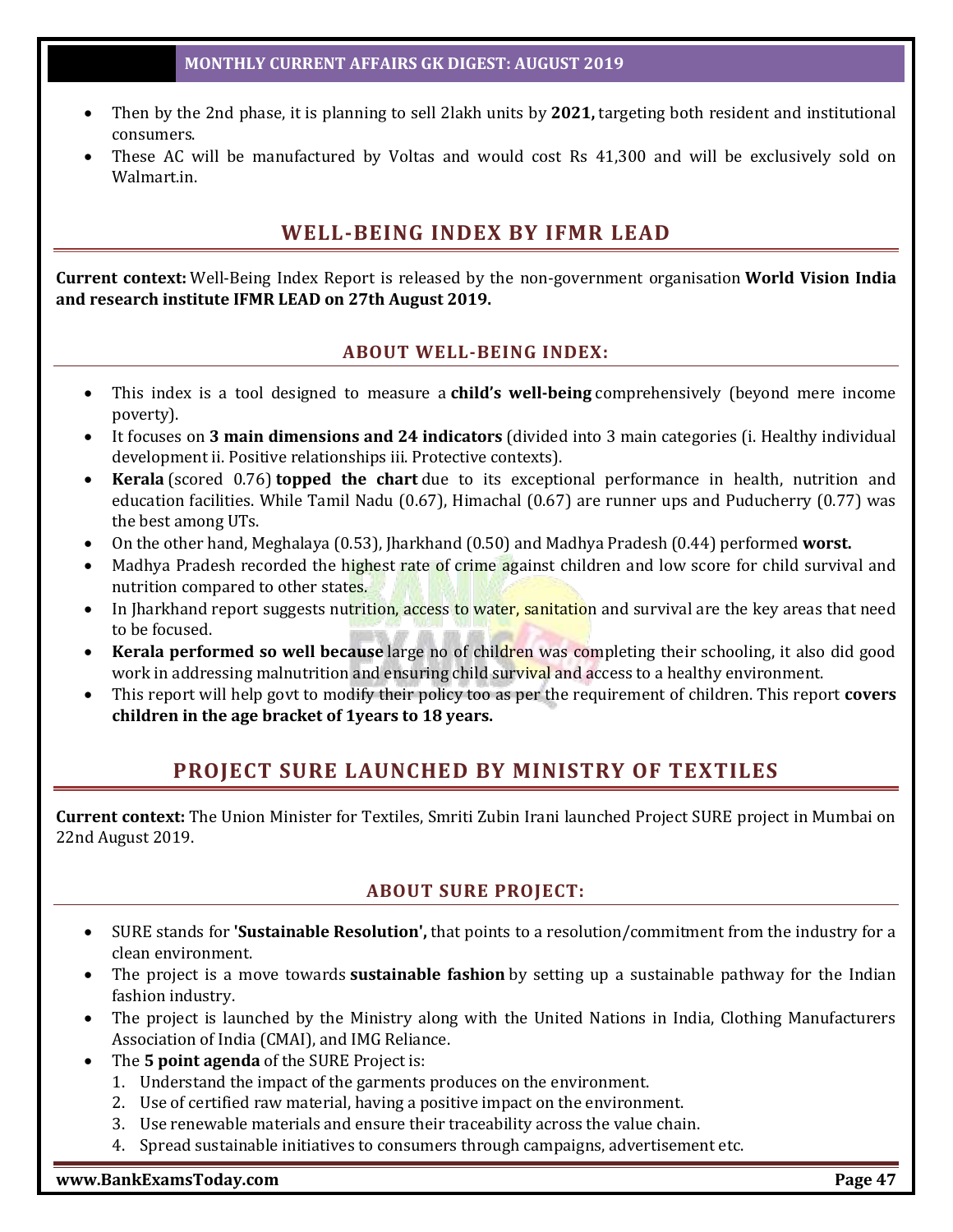<span id="page-48-0"></span>5. Acceptance of responsibility we all share by building a world that is safe for future generations.

## **TENZING NORGAY NATIONAL ADVENTURE AWARDS 2018**

**Current context:** The Government of India has decided to confer the Tenzing Norgay National Adventure Awards 2018 to 6 personalities.

## **ABOUT TENZING NORGAY NATIONAL ADVENTURE AWARDS 2018:**

- The awards would be given to:
	- o Aparna Kumar, Late Dipankar Ghosh, Manikandan K: For adventure in **'land category'**
	- o Prabhat Raju Koli: For adventure in **'Water category'**
	- o RameshwerJangra: For adventure in **'Air category'**
	- o Wangchuk Sherpa: For **lifetime achievement**
	- o **National Selection Committee (NSC)** constituted under the chairpersonship of Youth Affairs Secretary selects the awardees and the awards are given to recognize the achievements of persons in the fields of adventure.
	- o The awardees will be facilitated by President Ram Nath Kovind at the Rashtrapati Bhawan on 29th August 2019. They will receive certificates, statuettes, and award money of Rs 5 lakh each.
	- o The award is given in **four categories** namely, air, land, water adventure and lifetime achievement.

# **MOBILE APPLICATION-"JANAUSHADHI SUGAM" LAUNCHED**

<span id="page-48-1"></span>**Current context:** Union Minister for Chemicals and Fertilizers, D.V. Sadananda Gowda launched "Janaushadhi Sugam"- a mobile application on 27th August 2019.

## **ABOUT "JANAUSHADHI SUGAM":**

- "Janaushadhi Sugam" will enable people to search and locate the nearby **Janaushadhi generic medicines and stores.**
- It has user-friendly options like- to search for Janaushadhi generic medicines/stores, direction guidance for the location of the Janaushadhi Kendra through Google Map, will do product comparison of Generic Vs Branded medicine in terms of MRP & composition etc.
- He has also announced to slash the price of **"Jan Aushadhi Suvidha Oxo-Biodegradable Sanitary Napkin"** from 2 rupees 50 paise earlier to just **1 rupee per piece.**
- The pads would be available and sold at this price at all Jan Aushadhi Kendras to push for women hygiene.
- <span id="page-48-2"></span> The Government of India launched "Jan Aushadhi Suvidha Oxo-Biodegradable Sanitary Napkin" on the eve of the **World Environment Day** 4th June 2018.

# **CENTRE DECIDED TO OFFER SUGAR EXPORT SUBSIDY**

**Current context:** The Centre has decided to offer **Rs10.45 per kg subsidy** to incentivise sugar mills to export their surplus stocks.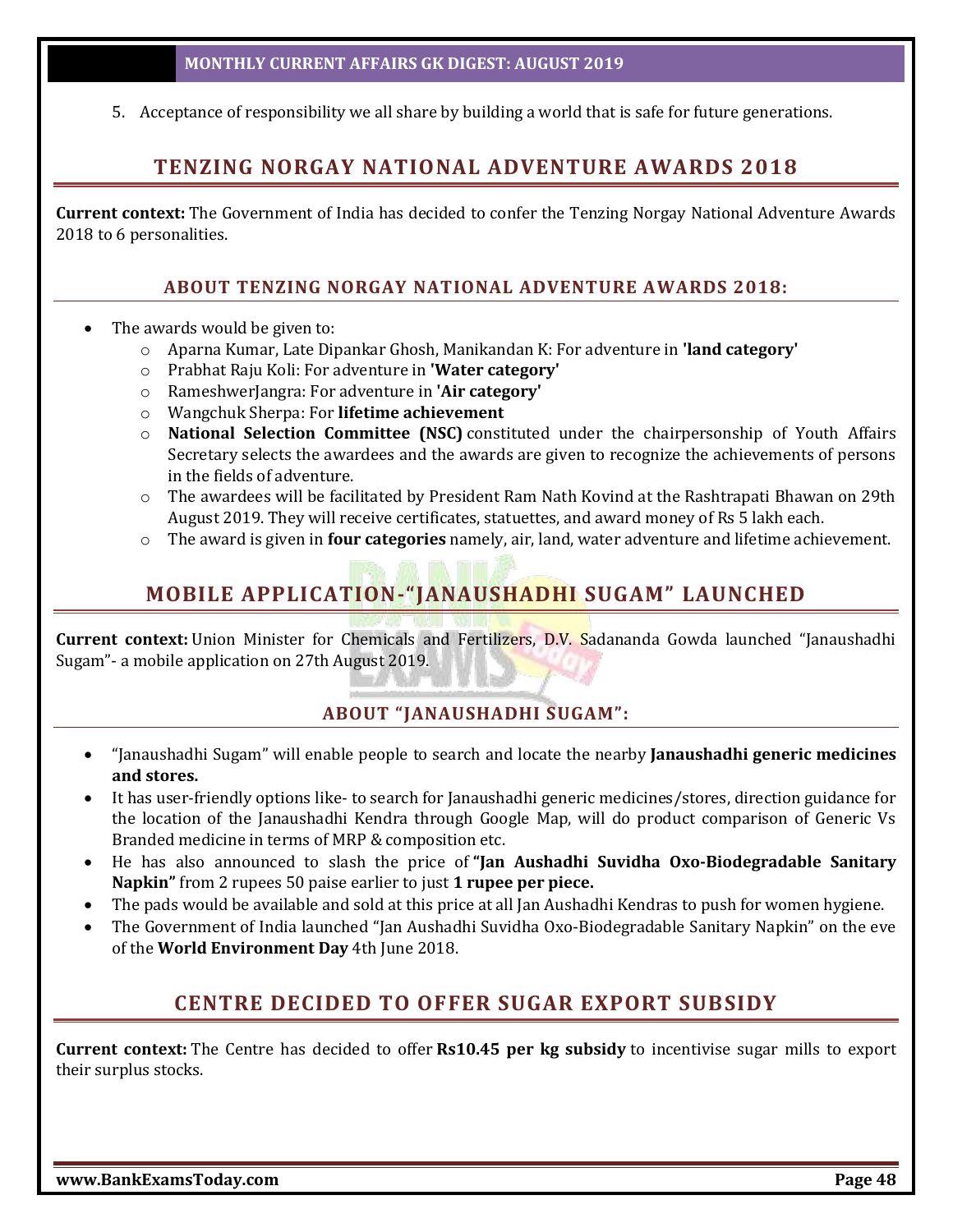## **EXPORT SUBSIDY:**

- The **Cabinet Committee on Economic Affairs** took the decision, as with record sugar production causing a drop in prices led to cane farmers facing huge arrears in payment.
- Even mills are left with a **liquidity crisis** due to surplus stocks and crashing prices.
- Export of up to **60 lakh tonnes in 2019-20** would be facilitated under the subsidy package provided by the government.
- The export subsidy package will cost the government **Rs 6,268 crore.**
- The **export subsidy** was in conformity with **WTO agreements** and will be provided for expenses on upgrading and other processing costs, marketing costs including handling, costs of international and internal transport and freight charges.
- <span id="page-49-0"></span>The subsidy would be directly credited to **farmers' account on behalf of mills** against cane price dues.

# **CABINET DECISION TO ATTRACT FDI**

**Current context:** The Union Cabinet took major decisions in its meeting on 28th August 2019 to attract foreign direct investment (FDI) into the country.

## **KEY FACTS:**

- The current policy for a single-brand retail company says that if it has more than 51% FDI needs, it has to source 30% of its goods from within India.
- The cabinet has relaxed the **requirement of 30%** by allowing it to be calculated over the first **five years** of operation.
- It has been decided that all procurements made from India by the **SBRT (single-brand retail trade) entities,** irrespective of whether the goods procured are sold in India or exported, that single brand shall be counted towards **local sourcing.**
- The cabinet has decided to **allow 100% FDI** under the automatic route in **contract manufacturing** in India which was only for the manufacturing sector earlier.
- Earlier, the SBRT had to set up a brick and mortar store before selling online but now the Cabinet has approved them **start selling online,** before setting up a **brick and mortar store** as long as they set one up within two years of starting online sales.
- For print media, the cabinet has **permitted 26% FDI** for uploading and streaming news and current affairs using **digital media.**
- <span id="page-49-1"></span> For coal mining, **100% FDI is permitted** under automatic route for **sale of coal, for coal mining activities.**

# **UNION HRD MINISTER LAUNCHED 'SHAGUN'**

**Current context:** Ramesh Pokhriyal 'Nishank', Union Human Resource Development Minister launched Integrated **Online Junction for School Education 'Shagun'** on 28th August 2019 in New Delhi.

#### **KEY FACTS:**

 'Shagun' (URL: http://shagun.govt.in/) is a junction for all **online portals and websites** to provide information about various activities of the Department of School Education, GOI and all States and UTs.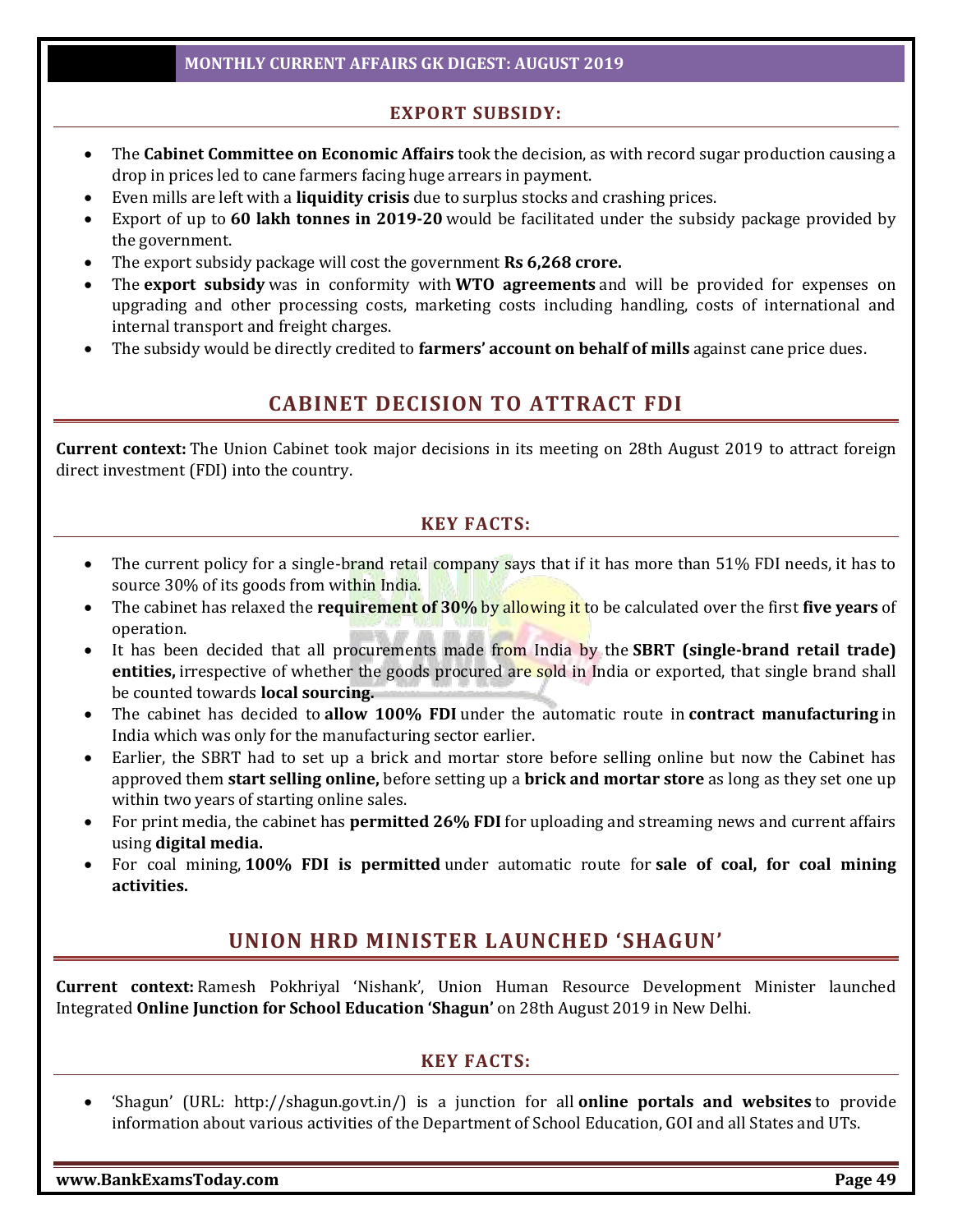- The word Shagun is made of two different words- **'Shala' meaning Schools and 'Gunvatta' meaning Quality.**
- It will serve as a single platform to enhance the accessibility of information about schools and will approach towards transforming the education sector.
- The website also provides additional information relating to navigable distance vis-a-vis aerial distance between schools, availability of nearby schools, thereby helping the policymakers in making informed decisions.
- <span id="page-50-0"></span> Mr Pokhriyal also announced the setting up of **the Integrated National School Education Treasury (INSET),** which envisages a fully integrated information network for all-round information relating to the students, teachers, and schools in the country.

# **BIOMETRIC SEAFARERS IDENTITY DOCUMENT (BSID)**

**Current context:** Mansukh Mandaviya, MoS (I/C) Shipping and Chemical & Fertilizers launched the Biometric Seafarer Identity Document (BSID) on 28th August 2019.

## **ABOUT BSID:**

- India has become the **first country** in the world to issue BSID, which will capture the biometric data of the seafarers.
- The new **facial biometric technology** BSID is an addition to the security features and marked an improvement over two-finger or *iris*-based bio-metric data.
- The new feature will make the identification of the SID holder more efficient and reliable.
- Earlier, India has made a presentation on the International Labour Organisation (ILO) on BSID and the new card is in confirmation of the **Convention No. 185 of the ILO.**
- India has **ratified the Convention in October 2015.**
- <span id="page-50-1"></span>The BSID card has **two optical security features** Unique Guilloche pattern and Micro prints/micro texts.

# **PM LAUNCHED "FIT INDIA MOVEMENT"**

**Current context:** Prime Minister Narendra Modi launched the Fit India Movement on the occasion of **National Sports Day** in New Delhi on 29th August 2019.

## **ABOUT FIT INDIA MOVEMENT:**

- The **aim** of the movement is to inspire and encourage people to include physical activity, exercise and sports in their everyday life.
- A **28 member committee** has been formed to take the movement forward, headed by Kiren Rijiju, Sports Minister, government officials, national sports federation and members of Indian Olympic Association and others.
- The movement has been launched on the National Sports Day that commemorates the birth anniversary of **Major Dhyan Chand.**
- PM Modi also launched a **"Fitness logo"** at the occasion and will launch a **"Fitness Pledge"** for everyone to walk at 10,000 steps daily and make it a daily routine.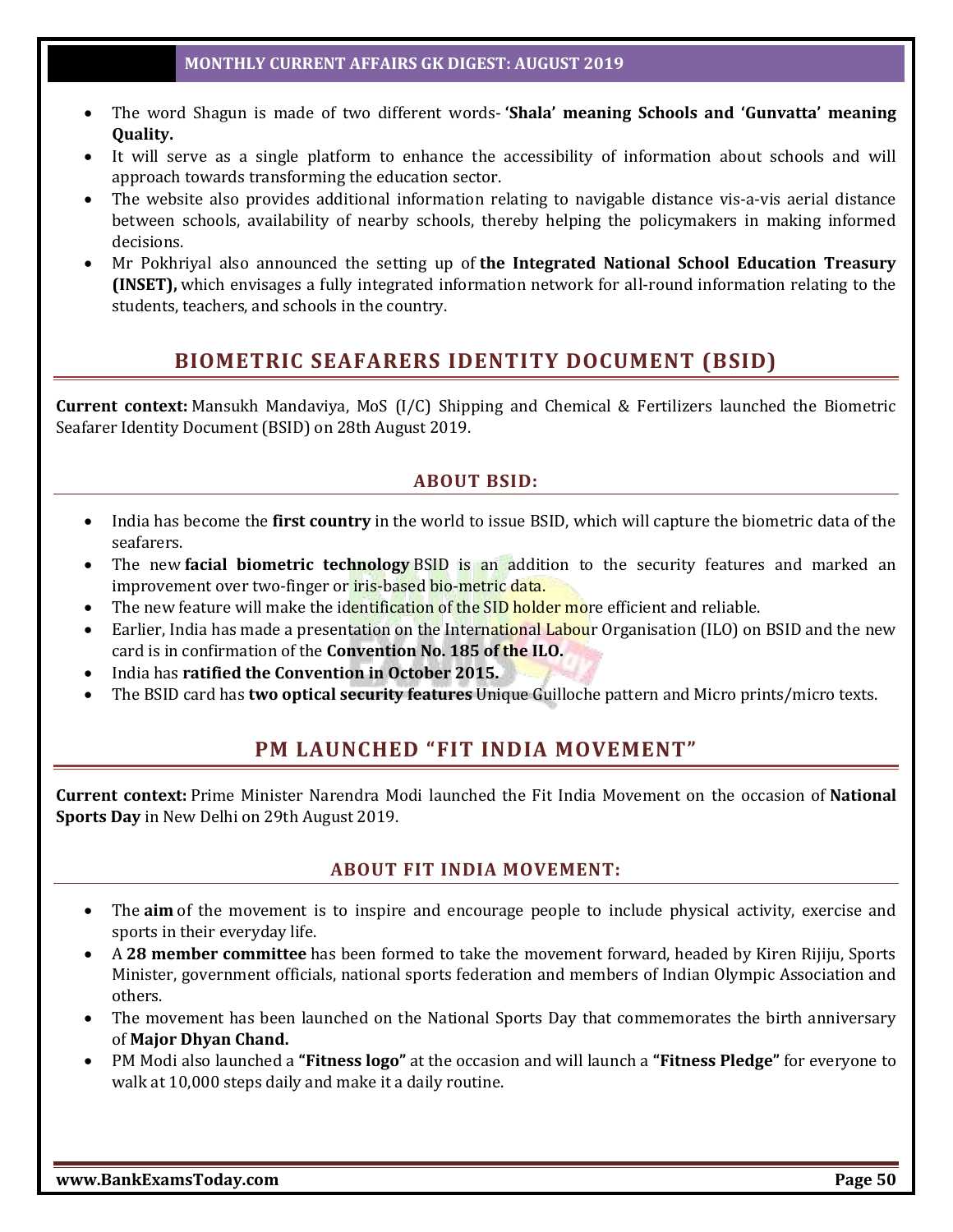# **ANGIKAAR AND E-COURSE ON VULNERABILITY ATLAS LAUNCHED**

<span id="page-51-0"></span>**Current context:** Minister of State (I/C) for **Housing and Urban Affairs,** Hardeep S Puri launched **Angikaar** and **e-Course on Vulnerability Atlas** of India on 29th August 2019.

## **HIGHLIGHTS:**

- **"Angikaar"** a campaign for change management for **social behaviour change** that focuses on waste management, sanitation and hygiene, water & energy conservation and other IEC activities.
- The campaign will give special focus to beneficiaries of PMAY (U) for sanitation, Ujjwala for gas connection and Ayushman Bharat for health insurance.
- The campaign includes door to door activities and **awareness programmes** at city and ward level.
- The **"e-course on Vulnerability Atlas"** is launched with an objective to create awareness among people about **natural hazards** and help in identification of regions with high vulnerability.
- <span id="page-51-1"></span> The unique course gives area wise information with respect to various hazards (**earthquakes, cyclones, landslides, floods,** etc.) and specifies the district-wise level of damage risk will be provided.

# **RBI DATA ON DEPOSIT INSURANCE**

**Current context:** Latest RBI annual report data showed that Deposit insurance covers **92% of total accounts in India** but constitutes only **28% of total banking deposits.**

## **KEY FACTS:**

- The number of such accounts stood at **200 crores** at the end of March 2019, which is 92% of the total number of accounts, whereas the **international benchmark is 80%.**
- The **Deposit Insurance and Credit Guarantee Corporation (DICGC)** has the task of providing insurance cover to deposits in all commercial banks.
- At the end of FY19, the number of **insured banks registered** in DICGC was 2,098, **commercial banks** were 157 and **cooperative banks** was 1941.
- Thus at the end-March 2019, the **total insured deposit was of Rs 33.7 lakh crore** constituting 28% of assessable deposits of Rs 120 lakh crore, against the **international benchmark of 20% to 30%.**

# <span id="page-51-2"></span>**PM MODI LAUNCHED AYUSH CENTRES AND PRESENTED YOGA AWARDS**

**Current context:** PM Modi presented the Yoga awards, released 12 commemorative postal stamps and launched 10 AYUSH Health and Wellness Centres on 30th August 2019.

- The yoga awards were given to the winners of **PM's Award for Outstanding Contribution for Promotion and Development of Yoga.**
- Winners of the year 2019 Yoga Awards include Gujarat in Individual-National category, Swami Rajarshi Muni of Life Mission, Ms Antonietta Rozzi, Italy in Individual-International category and others.
- PM Modi released **12 commemorative postage stamps** to honour eminent scholars, practitioners and Great Master Healers of AYUSH Systems.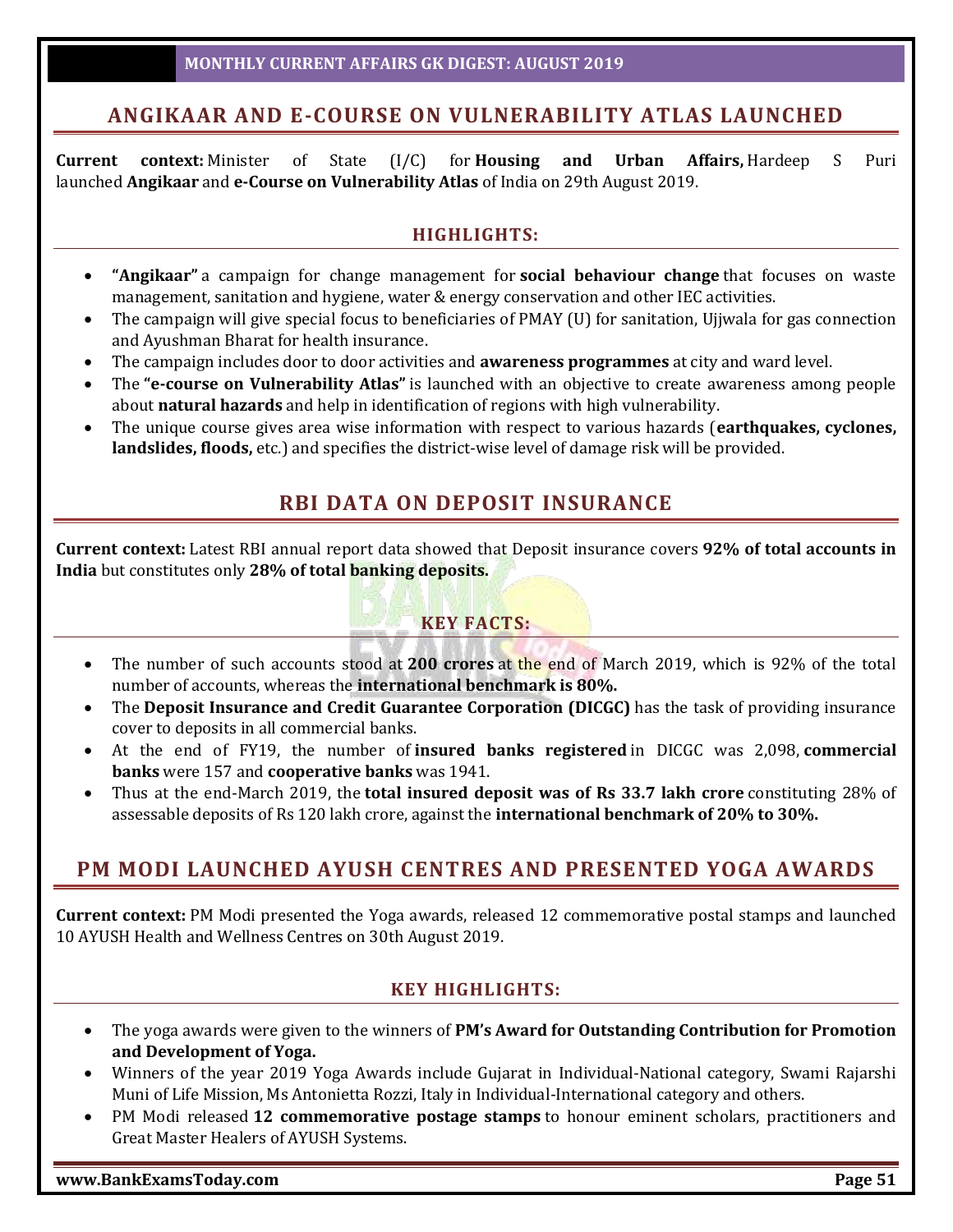- These commemorative postal stamps highlight the work and achievements of the Master Healers of AYUSH Systems.
- He also launched 10 AYUSH Health and Wellness Centres in **Haryana.**
- <span id="page-52-0"></span> These wellness centres are in line with Ministry of AYUSH's commitment to making **12,500 AYUSH Health and Wellness Centres functional in next 3 years.**

# **GOVT. ANNOUNCED MEGA MERGER OF 10 PSBS**

**Current context:** The government of India has announced the merger of 10 Public Sector Banks (PSBs) into 4 banks.

## **WHICH BANKS ARE BEING MERGED?**

- After the merger, the number of public sector banks will crease to **12 banks from 27 banks.**
- The decision has been taken to make a strong financial base for a **5 trillion dollar economy.**
- These 10 banks will get Rs 55,250 crore capital out of Rs 70,000 crore that was allotted this year in the budget for bank's recapitalisation.
- Among these banks, **PNB** got the highest share of **Rs 16000 crore** and Punjab & Sind Bank got the lowest i.e. Rs 750 crore.
- 1st merger will be among **Punjab Nation Bank**, **oriental bank of commerce** and **united bank of India.** This will amalgamate will be called Punjab Nation Bank and this merger will make PNB the 2nd largest PSB with a total business of Rs 18 lakh crore.
- 2nd merger will be between **Canara Bank** and **Syndicate bank**. It will be named Canara bank. This will make it 4th largest PSB with the net business of Rs 15.2 lakh crore.
- 3rd merger will be among **Union Bank**, **Andhra Bank** and **Corporate Bank**. This merger will be named Union bank. It will be 5th largest PSB with the net business of Rs 14.6 lakh crore.
- <span id="page-52-1"></span> 4th merger will be between **Indian Bank** and **Allahabad Bank.** This merger will name Indian Bank and it will make it 7thlargest PSB with the net business of Rs 8.08 lakh crore.

# **BILL AGAINST CONVERSION BY FORCE PASSED BY H.P**

**Current context:** Himachal Pradesh assembly has passed a bill against conversion by force on 30th August 2019.

- It includes inducement or through **marriage** for the sole purpose to convince the victim to adopt a new religion.
- The new bill repealed the **Himachal Pradesh Freedom of Religion Act, 2006.**
- The new bill incurs stiffer punishments with a jail term is **of 7 years** as compared to the Freedom of Religion Act in which punishment was only 3 years.
- Under its Section 5, any marriage for the sole purpose of conversion will be declared null and it also prohibits conversion by misrepresentation, fraudulent means, coercion, inducement or under influence.
- As per the new bill, the person willing to convert his/her religion has to file a **month's notice in advance** to the district magistrate.
- Reconverting to the "**Parent Religion**" is exempted under this provision.